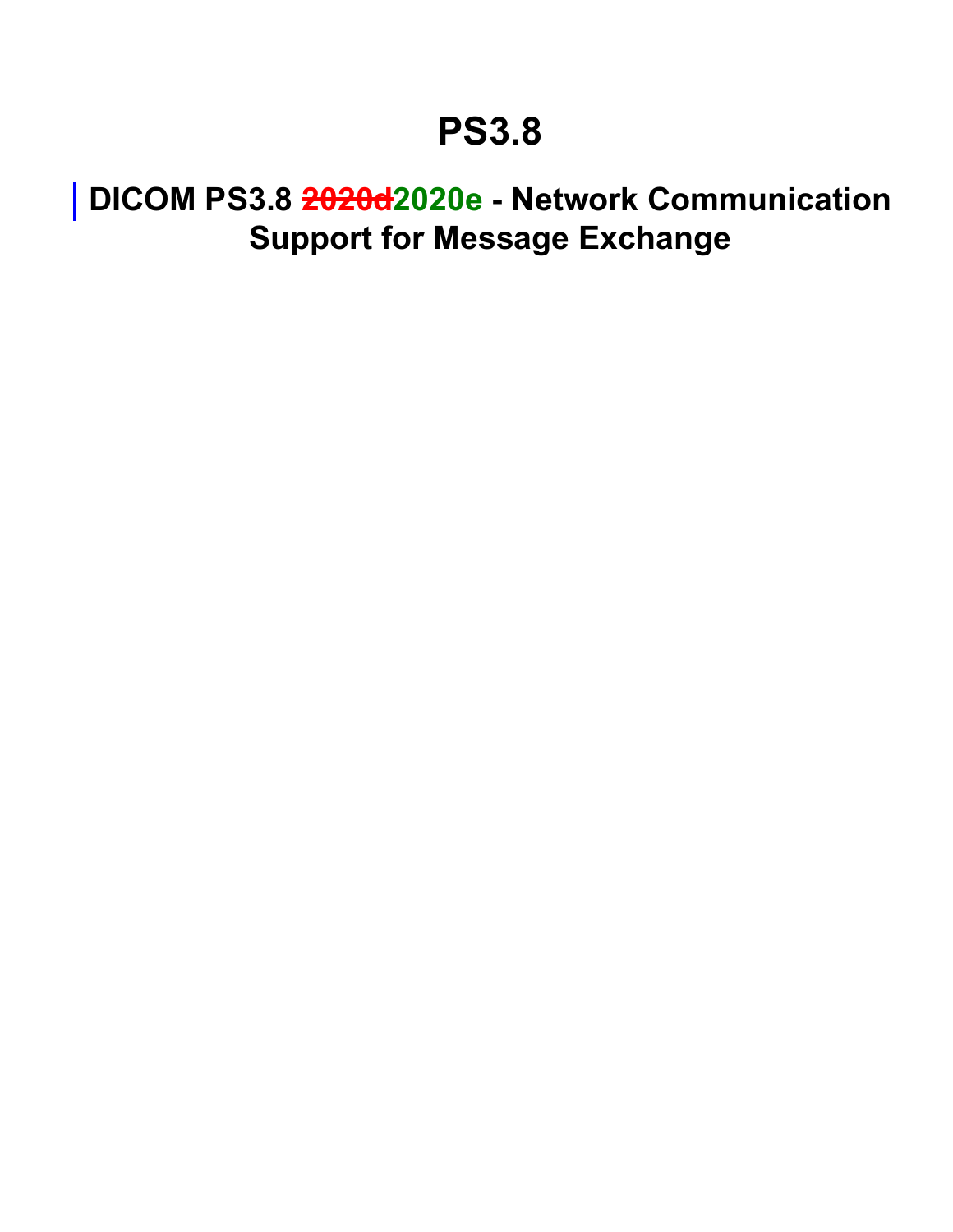## **PS3.8: DICOM PS3.8 2020d2020e - Network Communication Support for Message Exchange**

Copyright © 2020 NEMA

A DICOM® publication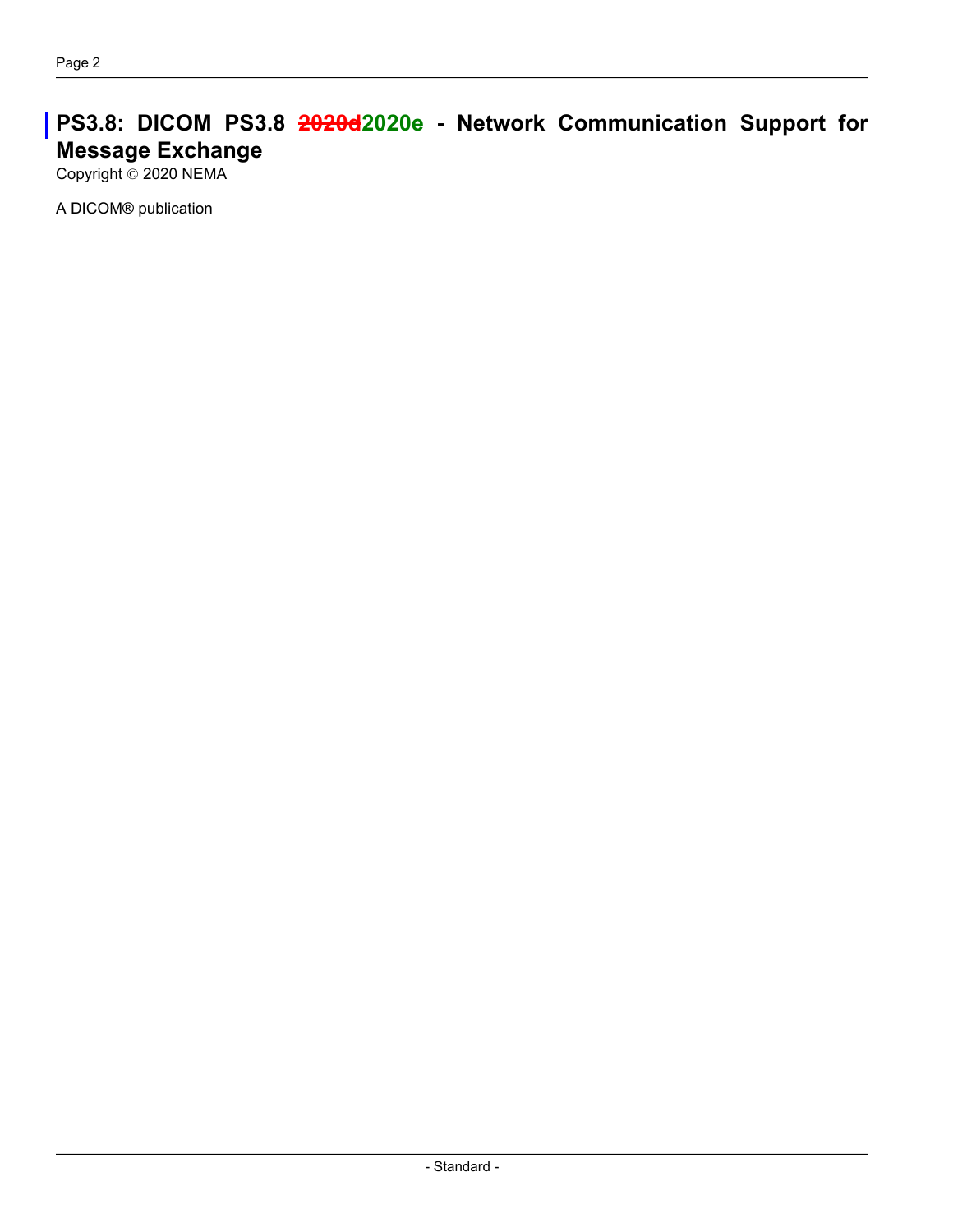## **Table of Contents**

| 7.5. Sequencing Information |  |
|-----------------------------|--|
|                             |  |
|                             |  |
|                             |  |
|                             |  |
|                             |  |
|                             |  |
|                             |  |
|                             |  |
|                             |  |
|                             |  |
|                             |  |
|                             |  |
|                             |  |
|                             |  |
|                             |  |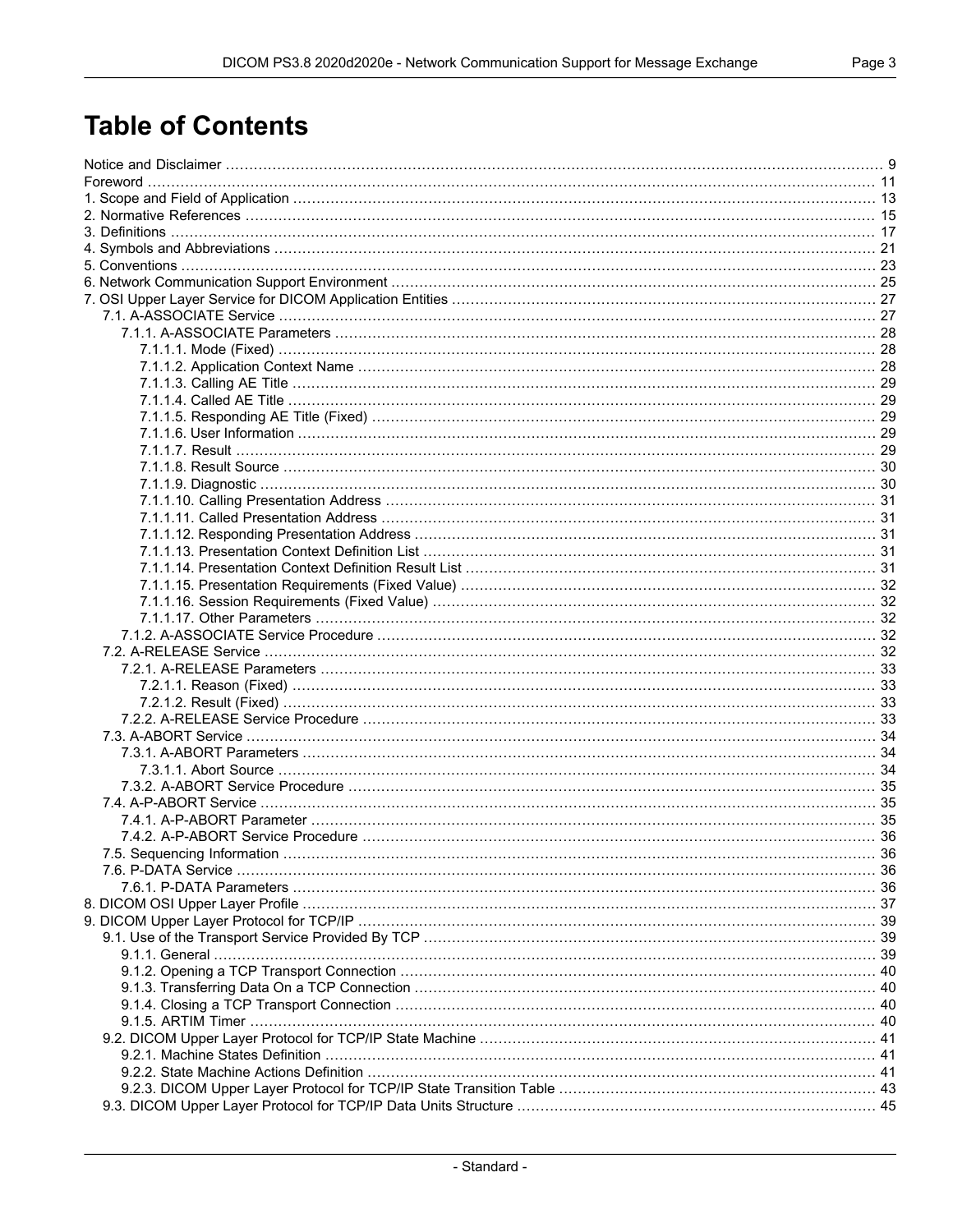| F. DICOM UL Encoding Rules for Application Contexts, Abstract Syntaxes, Transfer Syntaxes (Normative)  69 |  |
|-----------------------------------------------------------------------------------------------------------|--|
|                                                                                                           |  |
|                                                                                                           |  |
|                                                                                                           |  |
|                                                                                                           |  |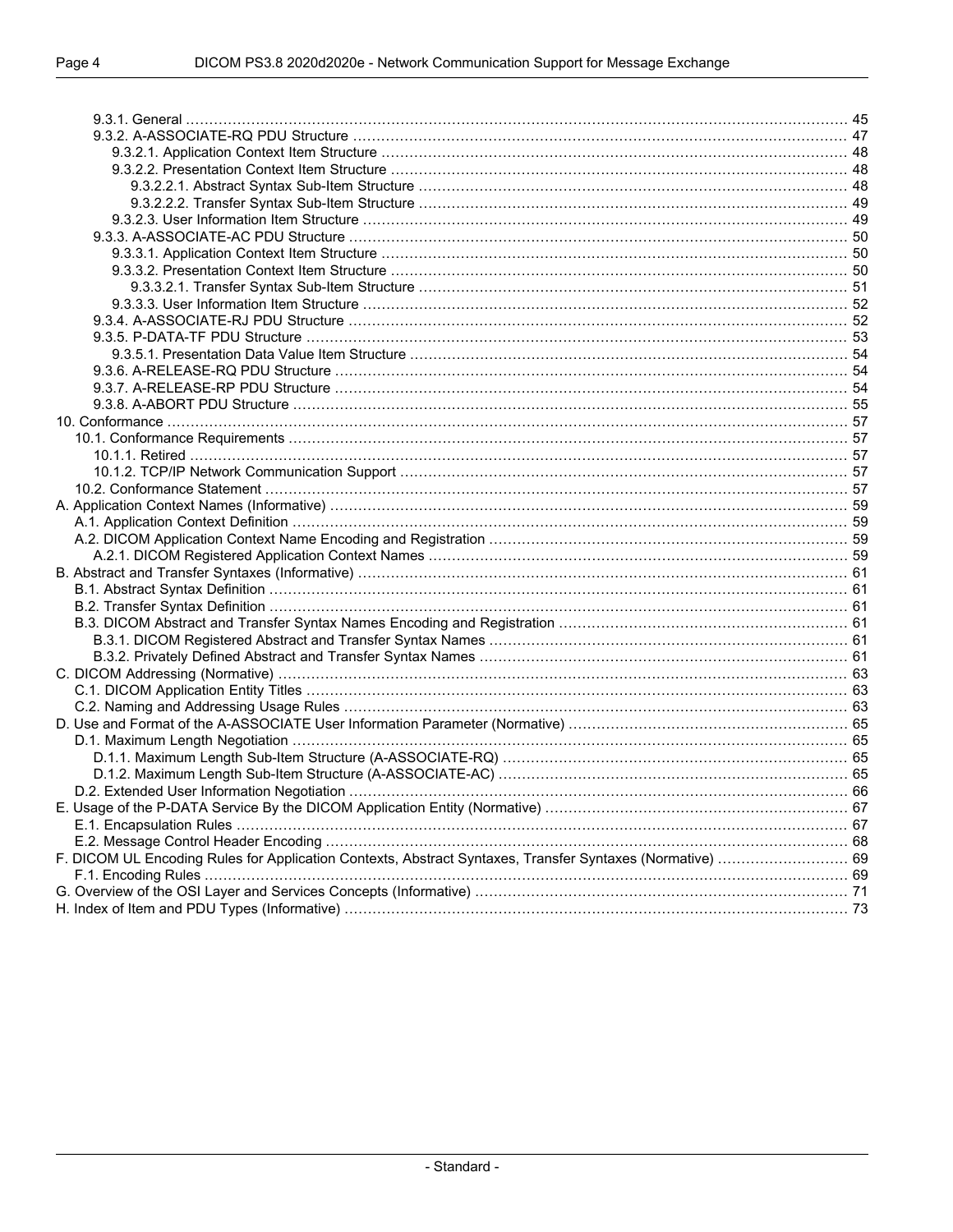## **List of Figures**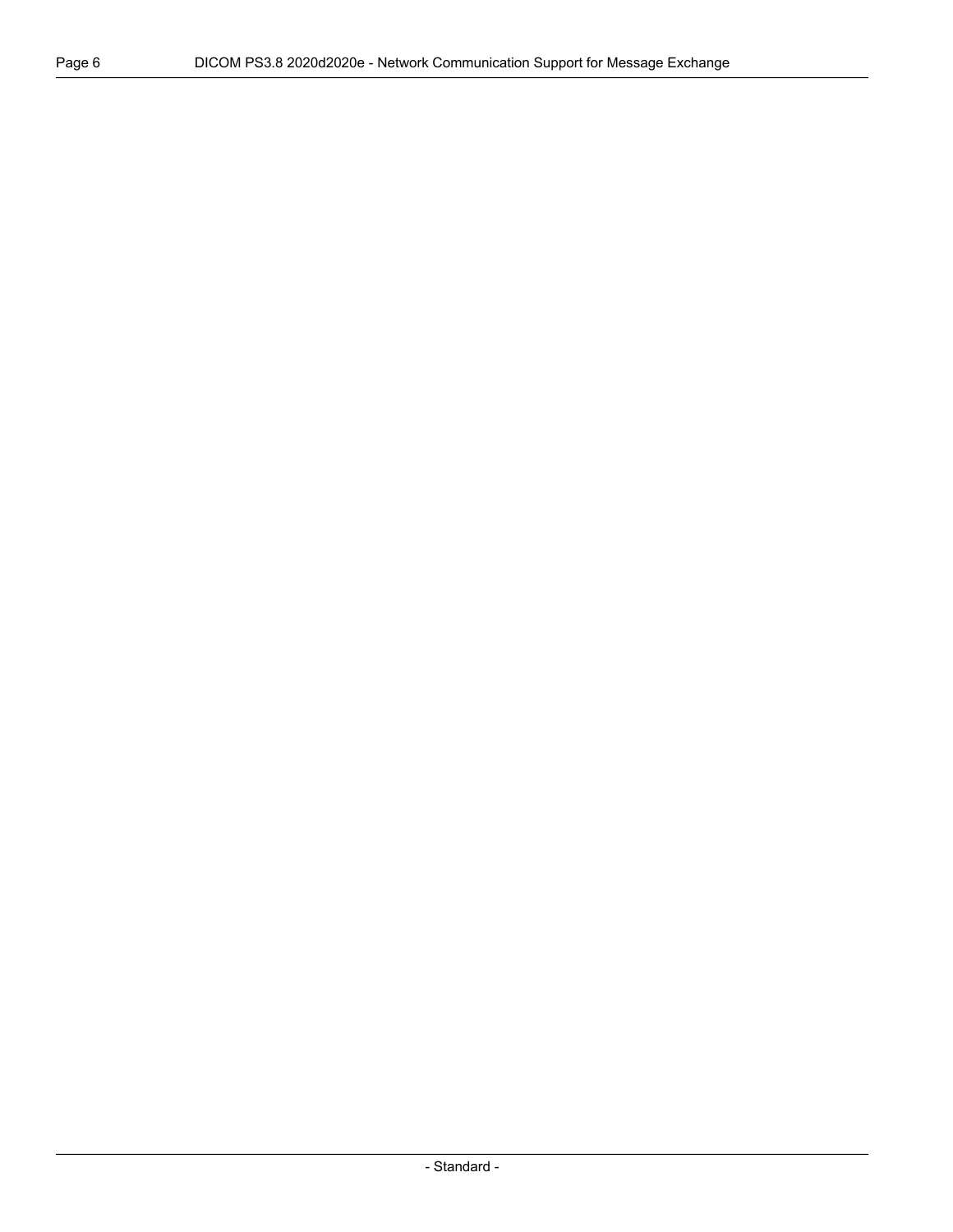## **List of Tables**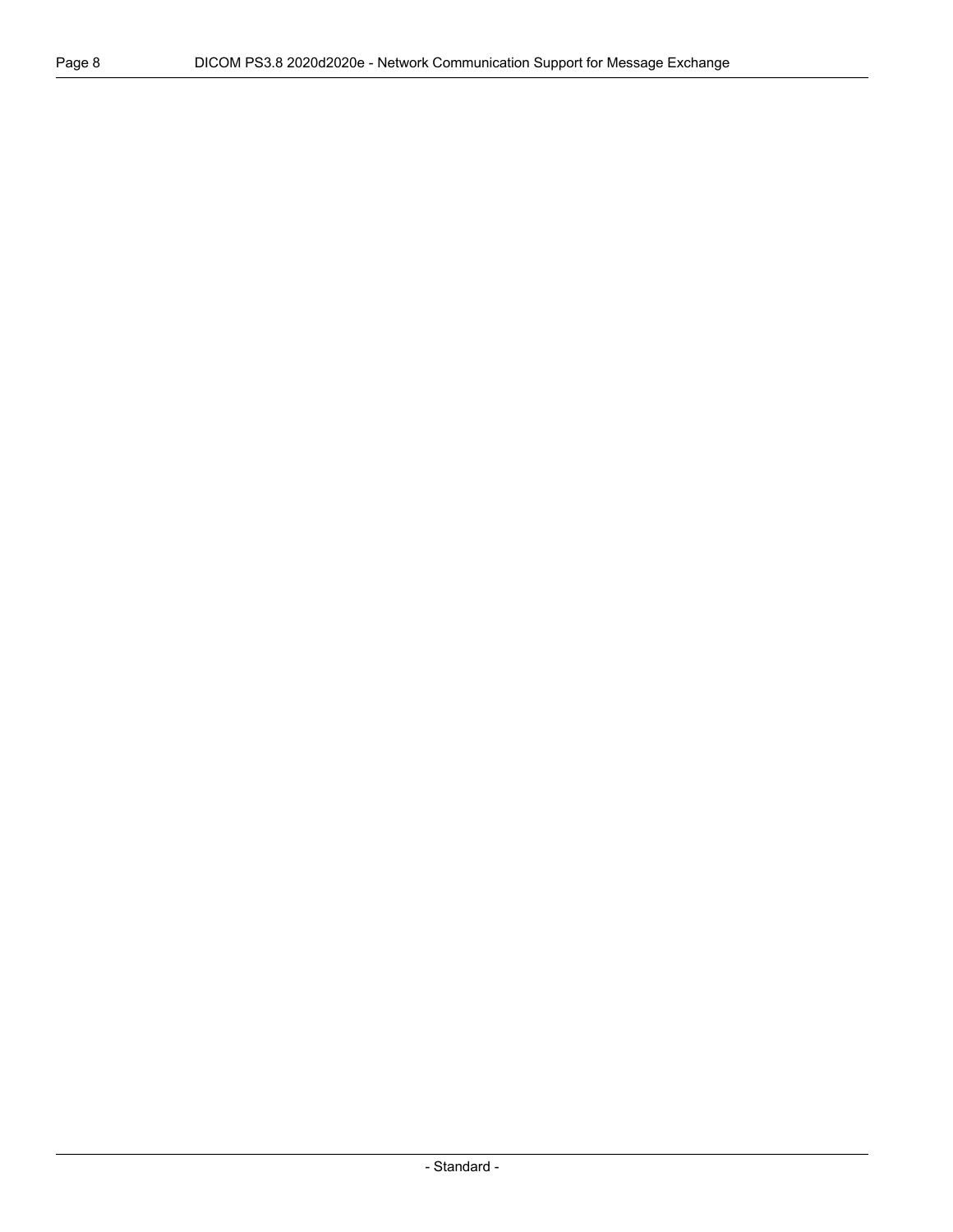## <span id="page-8-0"></span>**Notice and Disclaimer**

The information in this publication was considered technically sound by the consensus of persons engaged in the development and approval of the document at the time it was developed. Consensus does not necessarily mean that there is unanimous agreement among every person participating in the development of this document.

NEMA standards and guideline publications, of which the document contained herein is one, are developed through a voluntary consensus standards development process. This process brings together volunteers and/or seeks out the views of persons who have an interest in the topic covered by this publication. While NEMA administers the process and establishes rules to promote fairness in the development of consensus, it does not write the document and it does not independently test, evaluate, or verify the accuracy or completeness of any information or the soundness of any judgments contained in its standards and guideline publications.

NEMA disclaims liability for any personal injury, property, or other damages of any nature whatsoever, whether special, indirect, consequential, or compensatory, directly or indirectly resulting from the publication, use of, application, or reliance on this document. NEMA disclaims and makes no guaranty or warranty, expressed or implied, as to the accuracy or completeness of any information published herein, and disclaims and makes no warranty that the information in this document will fulfill any of your particular purposes or needs. NEMA does not undertake to guarantee the performance of any individual manufacturer or seller's products or services by virtue of this standard or guide.

In publishing and making this document available, NEMA is not undertaking to render professional or other services for or on behalf of any person or entity, nor is NEMA undertaking to perform any duty owed by any person or entity to someone else. Anyone using this document should rely on his or her own independent judgment or, as appropriate, seek the advice of a competent professional in determining the exercise of reasonable care in any given circumstances. Information and other standards on the topic covered by this publication may be available from other sources, which the user may wish to consult for additional views or information not covered by this publication.

NEMA has no power, nor does it undertake to police or enforce compliance with the contents of this document. NEMA does not cer tify, test, or inspect products, designs, or installations for safety or health purposes. Any certification or other statement of compliance with any health or safety-related information in this document shall not be attributable to NEMA and is solely the responsibility of the certifier or maker of the statement.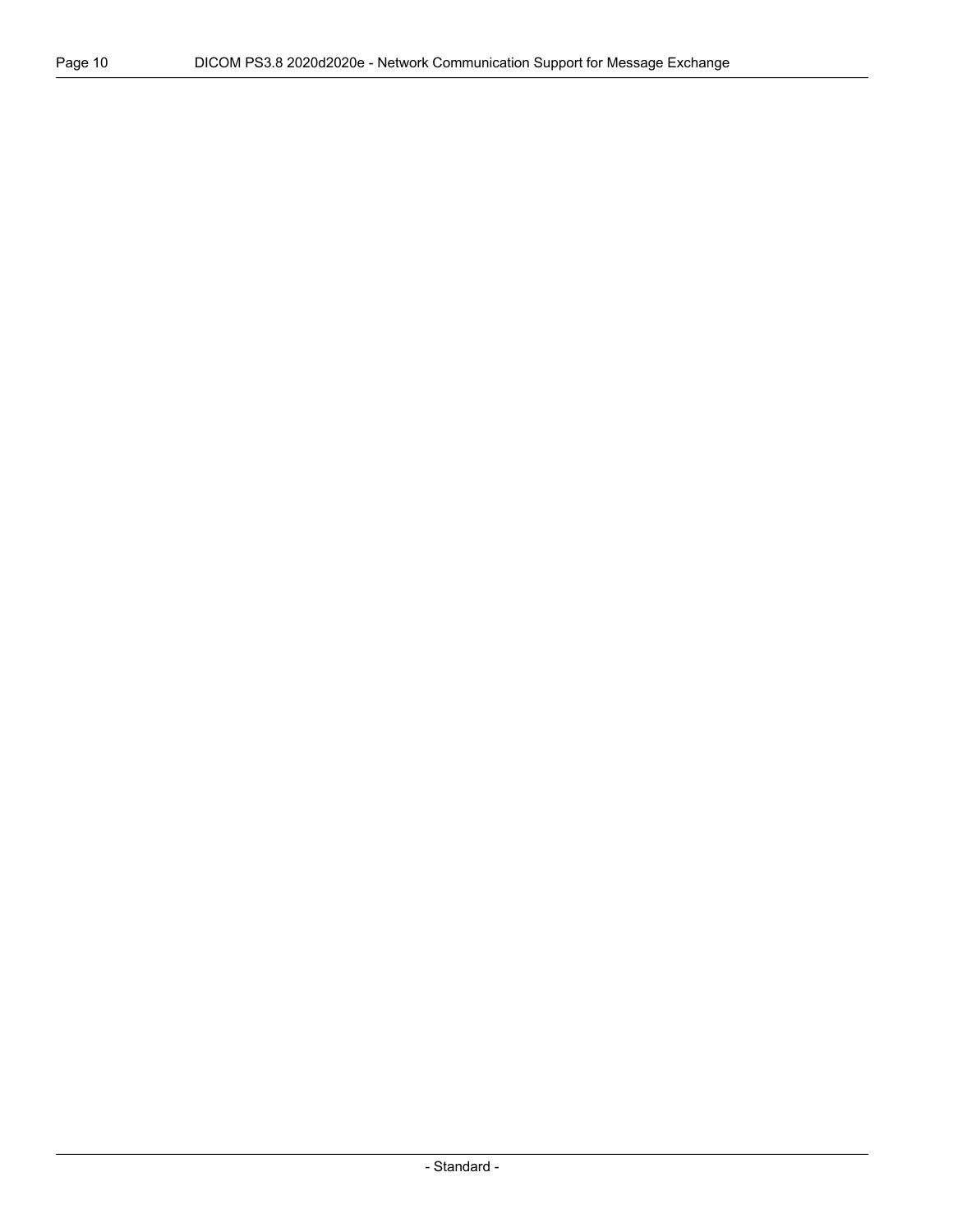## <span id="page-10-0"></span>**Foreword**

This DICOM Standard was developed according to the procedures of the DICOM Standards Committee.

The DICOM Standard is structured as a multi-part document using the guidelines established in [ISO/IEC [Directives,](#page-14-1) Part 2].

DICOM® is the registered trademark of the National Electrical Manufacturers Association for its standards publications relating to di gital communications of medical information, all rights reserved.

HL7® and CDA® are the registered trademarks of Health Level Seven International, all rights reserved.

SNOMED®, SNOMED Clinical Terms®, SNOMED CT® are the registered trademarks of the International Health Terminology Standards Development Organisation (IHTSDO), all rights reserved.

LOINC® is the registered trademark of Regenstrief Institute, Inc, all rights reserved.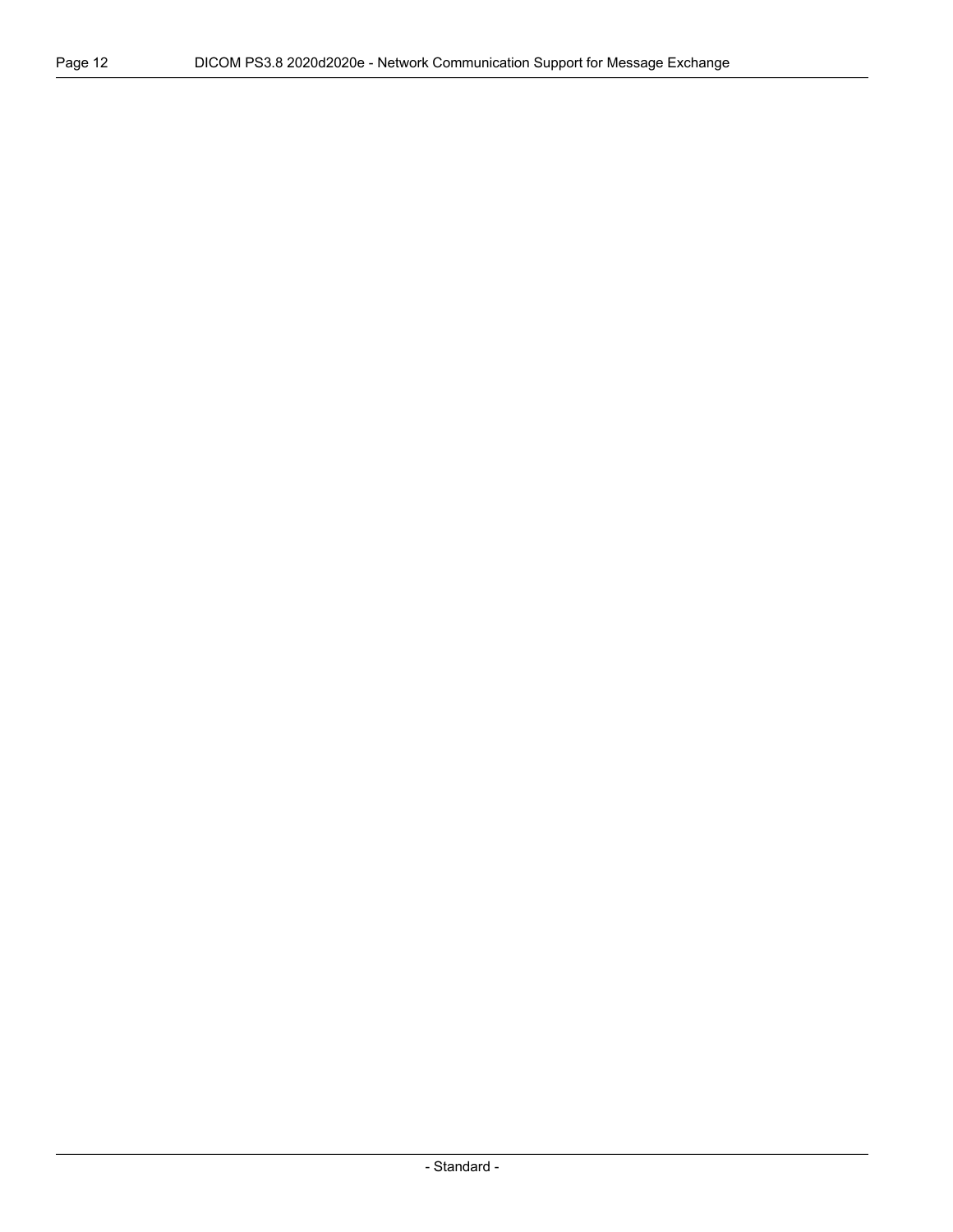# <span id="page-12-0"></span>**1 Scope and Field of Application**

<span id="page-12-1"></span>The Communication Protocols specified in this Part of PS3 closely fit the ISO Open Systems Interconnection Basic Reference Model (ISO 7498-1, see [Figure](#page-12-1) 1-1). They relate to the following layers: Physical, Data Link, Network, Transport, Session, Presentation and the Association Control Services (ACSE) of the Application layer. The communication protocols specified by this Part are general purpose communication protocols (TCP/IP) and not specific to this Standard. The other aspects of the Application Layer protocols are addressed in other parts of this Standard as discussed in PS3.1 ["PS3.1".](part01.pdf#PS3.1)



**Figure 1-1. ISO OSI Basic Reference Model**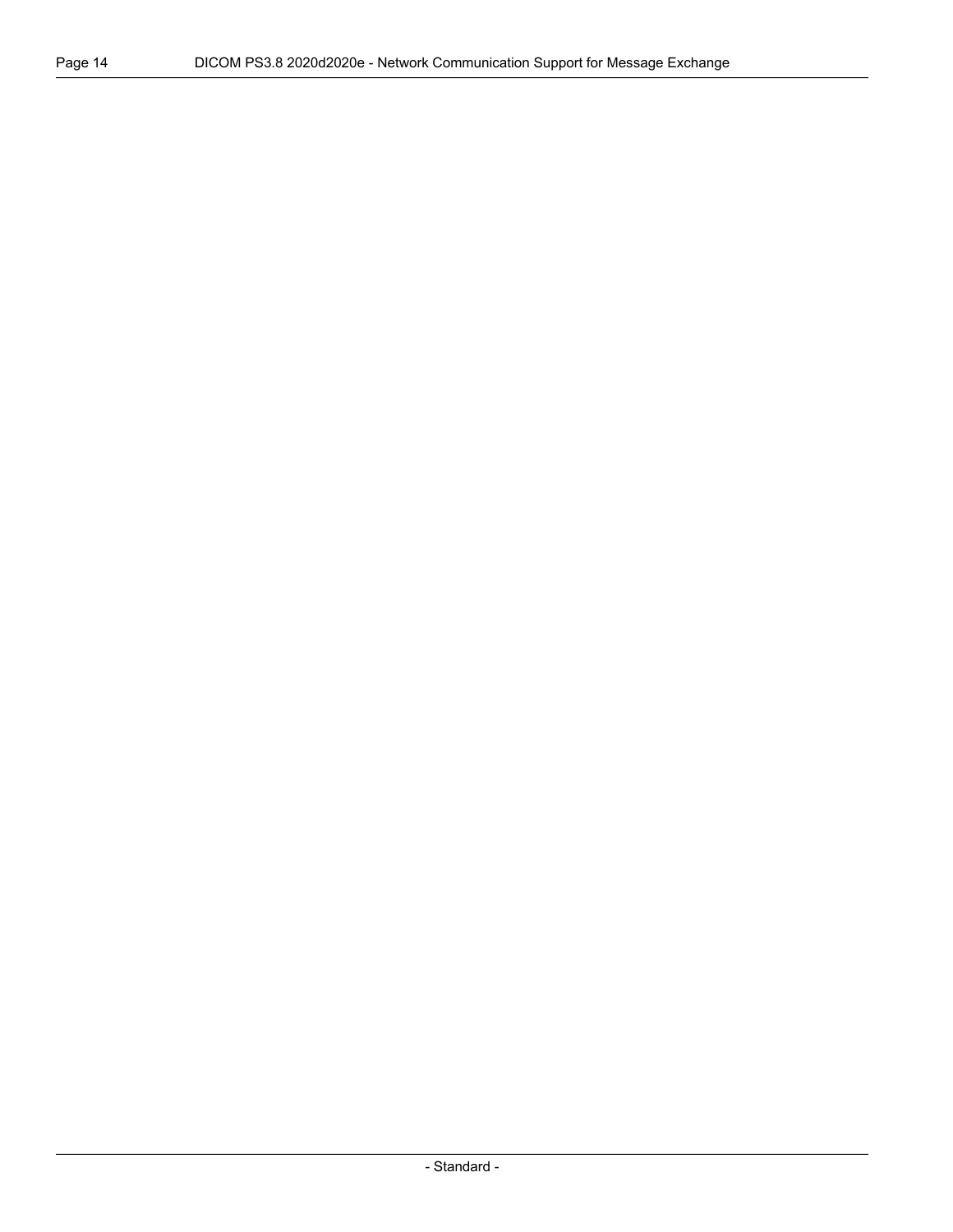## <span id="page-14-0"></span>**2 Normative References**

The following standards contain provisions which, through reference in this text, constitute provisions of this Standard. At the time of publication, the editions indicated were valid. All standards are subject to revision, and parties to agreements based on this Standard are encouraged to investigate the possibilities of applying the most recent editions of the standards indicated below.

## <span id="page-14-1"></span>**2.1 International Standards**

- <span id="page-14-2"></span>[ISO/IEC Directives, Part 2] ISO/IEC. 2016/05. 7.0. *Rules for the structure and drafting of International Standards*. [http://www.iec.ch/](http://www.iec.ch/members_experts/refdocs/iec/isoiecdir-2%7Bed7.0%7Den.pdf) [members\\_experts/refdocs/iec/isoiecdir-2%7Bed7.0%7Den.pdf](http://www.iec.ch/members_experts/refdocs/iec/isoiecdir-2%7Bed7.0%7Den.pdf) .
- <span id="page-14-3"></span>[ISO 7498-1] ISO. 1994. *Information Processing Systems - Open Systems Interconnection - Basic Reference Model*.
- [ISO 7498-3] ISO. 1997. *Information Processing Systems - Open Systems Interconnection - Naming and Addressing*.
- <span id="page-14-6"></span>[ISO 8327] ISO. 1996. *Information Processing Systems - Open Systems Interconnection - Connection Oriented Session Protocol Specification*.
- [ISO 8649] ISO. 1988. Information processing systems Open Systems Interconnection Service definition for the Association Control *Service Element (ACSE)*.
- <span id="page-14-4"></span>[ISO 8650] ISO. 1987. *Information Processing Systems - Open Systems Interconnection - Protocol Specification for the Association Control Service Element*.
- <span id="page-14-5"></span>[ISO/TR 8509] ISO. *Information Processing Systems - Open Systems Interconnection - Service Conventions*. *ISO/TR 8509 has been withdrawn. See ISO/IEC 2382-26:1993 Information technology - Vocabulary - Part 26: Open systems interconnection* .
- [ISO 8822] ISO. 1988. *Information processing systems - Open Systems Interconnection - Connection oriented presentation service definition*.
- [ISO 8823] ISO. 1988. *Information processing systems - Open Systems Interconnection - Connection Oriented Presentation Protocol Specification*.
- [ISO 8824] ISO. 1990. *Information processing systems - Open Systems Interconnection - Specification of Abstract Syntax Notation One (ASN.1)*.
- [ISO 8825] ISO. 1990. Information processing systems Open Systems Interconnection Specification of Basic Encoding Rules for *Abstract Syntax Notation One (ASN.1)*.
- [ISO/IEC 9545] ISO. 1994. *Information processing systems - Open Systems Interconnection - Application Layer Structure*.
- [ISO/IEC 9834-1] ISO. 2012. Information processing systems Open Systems Interconnection Procedures for the operation of OSI *Registration Authorities: General procedures and top arcs of the ASN.1 Object Identifier tree*.
- [ISO/IEC TR 10000-1] ISO. 1998. *Information processing systems - Open Systems Interconnection - International Standardized Profiles, Part 1: Taxonomy Framework*.

## **2.2 Other Documents**

- [NIST SP 500-150] NIST. *Stable Implementation Agreements for Open Systems Interconnection Protocols*.
- [RFC791] IETF. September 1981. *Internet Protocol - DARPA Internet Protocol Specification*. <http://tools.ietf.org/html/rfc791> .
- [RFC792] IETF. September 1981. *Internet Control Message Protocol - DARPA Internet Program Protocol Specification*. [http://](http://tools.ietf.org/html/rfc792) [tools.ietf.org/html/rfc792](http://tools.ietf.org/html/rfc792) .
- [RFC793] IETF. September 1981. *Transmission Control Program - DARPA Internet Protocol Specification*. [http://tools.ietf.org/html/](http://tools.ietf.org/html/rfc793) [rfc793](http://tools.ietf.org/html/rfc793) .
- [RFC950] IETF. August 1985. *Internet Subnetting*. <http://tools.ietf.org/html/rfc950> .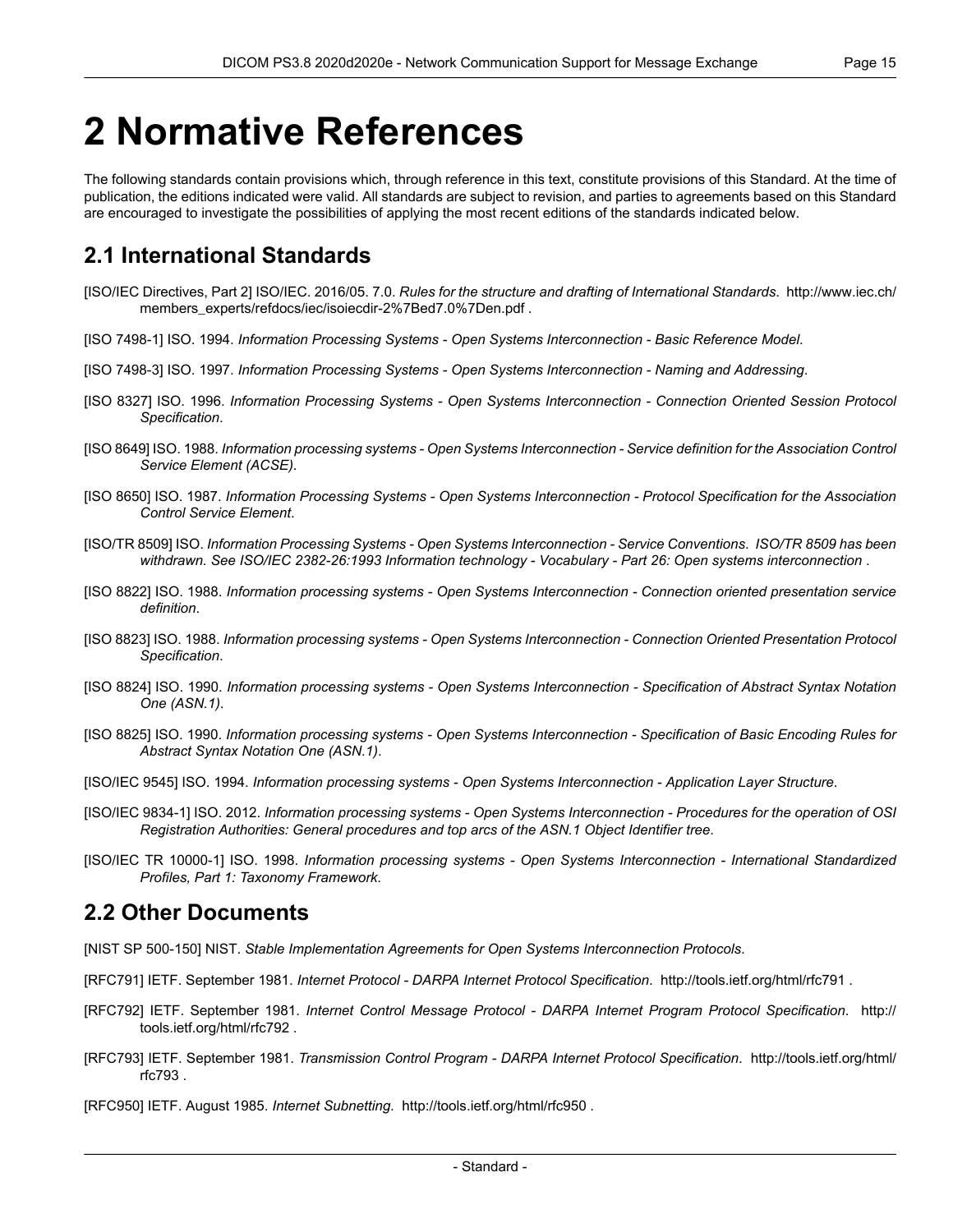[RFC1881] IETF. December 1995. *IPv6 Address Allocation Management*. <http://tools.ietf.org/html/rfc1881> .

[RFC2460] IETF. December 1998. *Internet Protocol, Version 6 (IPv6) Specification*. <http://tools.ietf.org/html/rfc2460> .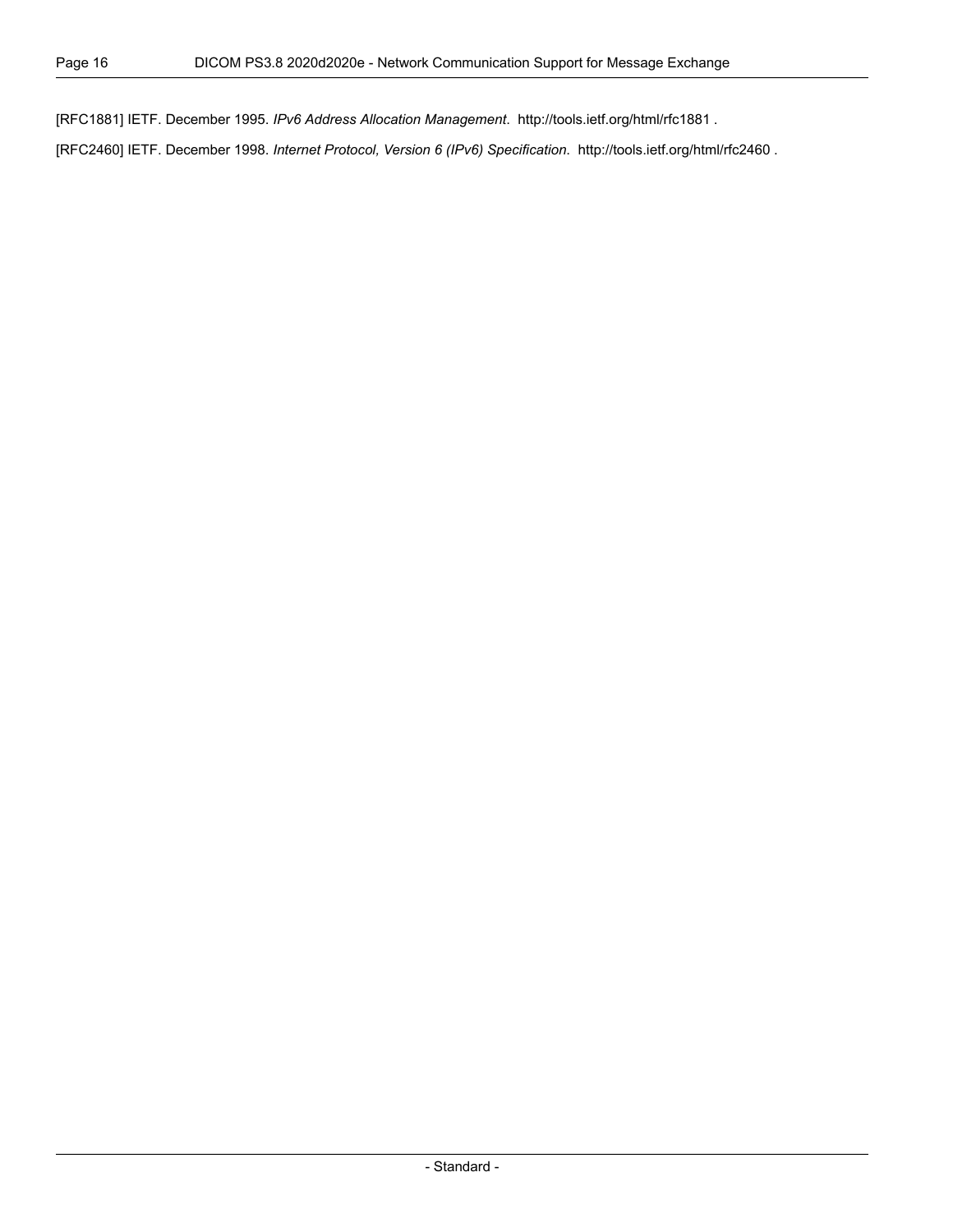# <span id="page-16-0"></span>**3 Definitions**

For the purposes of this Standard the following definitions apply.

## **3.1 Reference Model Definitions**

This Part of the Standard is based on the concepts developed in [ISO [7498-1\]](#page-14-2) and makes use of the following terms defined in it:

| <b>Application Entity</b>   | See [ISO 7498-1]. |
|-----------------------------|-------------------|
| <b>Application Layer</b>    | See [ISO 7498-1]. |
| <b>Application Process</b>  | See [ISO 7498-1]. |
| Data Link Layer             | See [ISO 7498-1]. |
| Layer Entity                | See [ISO 7498-1]. |
| Network Layer               | See [ISO 7498-1]. |
| <b>Physical Layer</b>       | See [ISO 7498-1]. |
| <b>Presentation Layer</b>   | See [ISO 7498-1]. |
| <b>Presentation Service</b> | See [ISO 7498-1]. |
| Protocol                    | See [ISO 7498-1]. |
| Protocol Data Unit          | See [ISO 7498-1]. |
| Service                     | See [ISO 7498-1]. |
| Service Access Point        | See [ISO 7498-1]. |
| Session Layer               | See [ISO 7498-1]. |
| <b>Transfer Syntax</b>      | See [ISO 7498-1]. |
| <b>Transport Layer</b>      | See [ISO 7498-1]. |
| <b>Transport Protocol</b>   | See [ISO 7498-1]. |
| <b>Transport Connection</b> | See [ISO 7498-1]. |

## **3.2 Naming and Addressing Definitions**

This Part of the Standard makes use of the following terms defined in [ISO [7498-3\]](#page-14-3):

| <b>Calling Presentation Address</b>       | See [ISO 7498-3]. |
|-------------------------------------------|-------------------|
| <b>Called Presentation Address</b>        | See [ISO 7498-3]. |
| <b>Presentation Address</b>               | See [ISO 7498-3]. |
| <b>Responding Presentation</b><br>Address | See [ISO 7498-3]. |
| <b>Called Application Entity Title</b>    | See [ISO 7498-3]. |
| <b>Calling Application Entity Title</b>   | See [ISO 7498-3]. |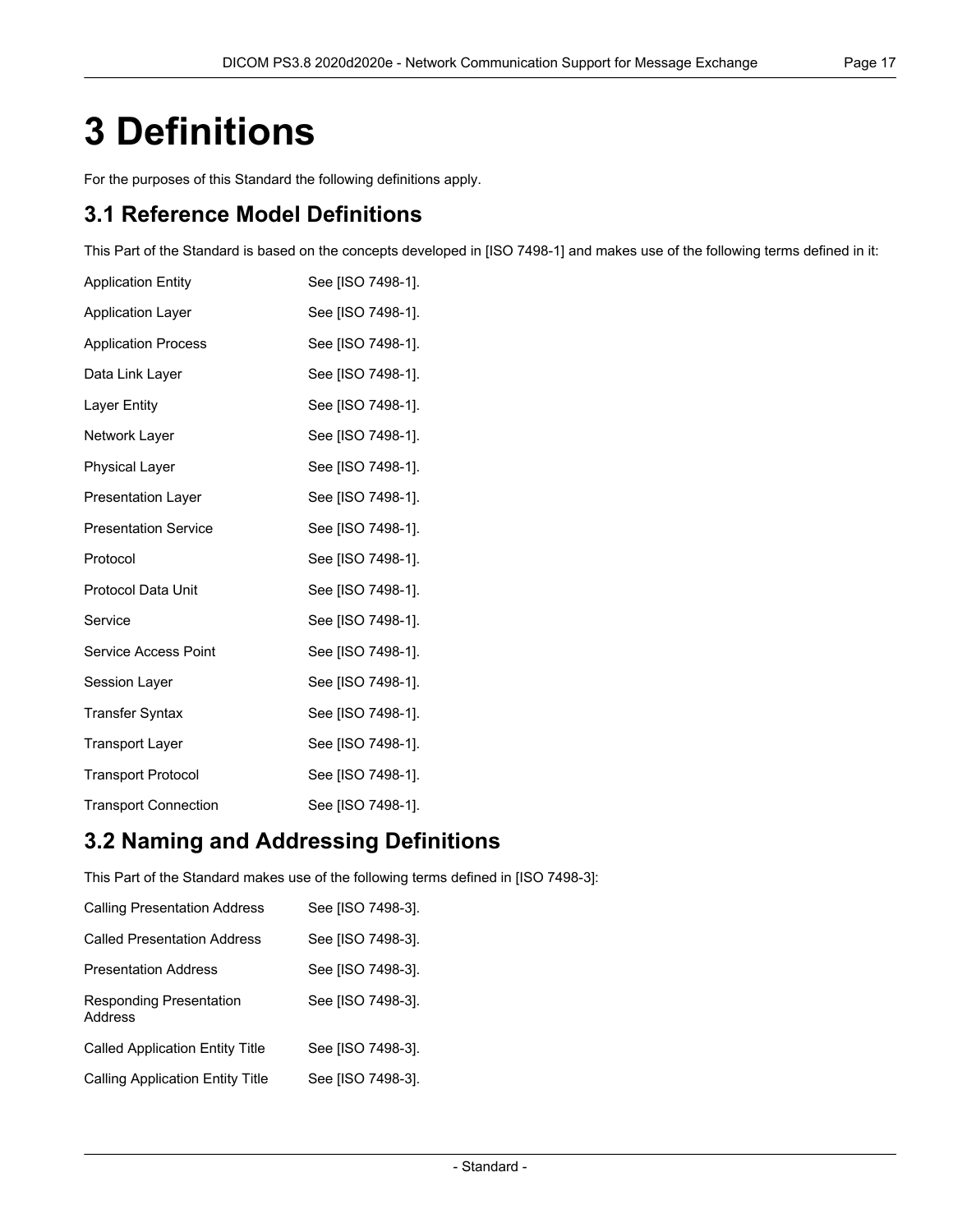## **3.3 Service Conventions Definitions**

This Part of the Standard makes use of the following terms defined in [\[ISO/TR](#page-14-4) 8509]:

| Service Provider         | See [ISO/TR 8509]. |
|--------------------------|--------------------|
| Service User             | See [ISO/TR 8509]. |
| <b>Confirmed Service</b> | See [ISO/TR 8509]. |
| Non-confirmed Service    | See [ISO/TR 8509]. |
| Primitive                | See [ISO/TR 8509]. |
| Request (Primitive)      | See [ISO/TR 8509]. |
| Indication (Primitive)   | See [ISO/TR 8509]. |
| Response (Primitive)     | See [ISO/TR 8509]. |
| Confirmation (Primitive) | See [ISO/TR 8509]. |

## **3.4 Presentation Service Definitions**

This Part of the Standard makes use of the following terms defined in [ISO [8822\]](#page-14-5):

| <b>Abstract Syntax</b>          | See [ISO 8822]. |
|---------------------------------|-----------------|
| Abstract Syntax Name            | See [ISO 8822]. |
| <b>Presentation Context</b>     | See [ISO 8822]. |
| <b>Presentation Data Values</b> | See [ISO 8822]. |
| <b>Transfer Syntax Name</b>     | See [ISO 8822]. |

## **3.5 ACSE Service Definitions**

This Part of the Standard makes use of the following terms defined in [ISO [8649\]](#page-14-6):

| Association                                          | See [ISO 8649]. |
|------------------------------------------------------|-----------------|
| <b>Application Context</b>                           | See [ISO 8649]. |
| <b>Association Control Service</b><br>Element (ACSE) | See [ISO 8649]. |
| Association Initiator                                | See [ISO 8649]. |

## **3.6 DICOM Introduction and Overview Definition**

This Part of the Standard makes use of the following terms defined in [PS3.1:](part01.pdf#PS3.1)

Message [Message.](part01.pdf#glossentry_Message)

## **3.7 DICOM Communication Support Definitions**

The following definitions are commonly used in this Part of the Standard: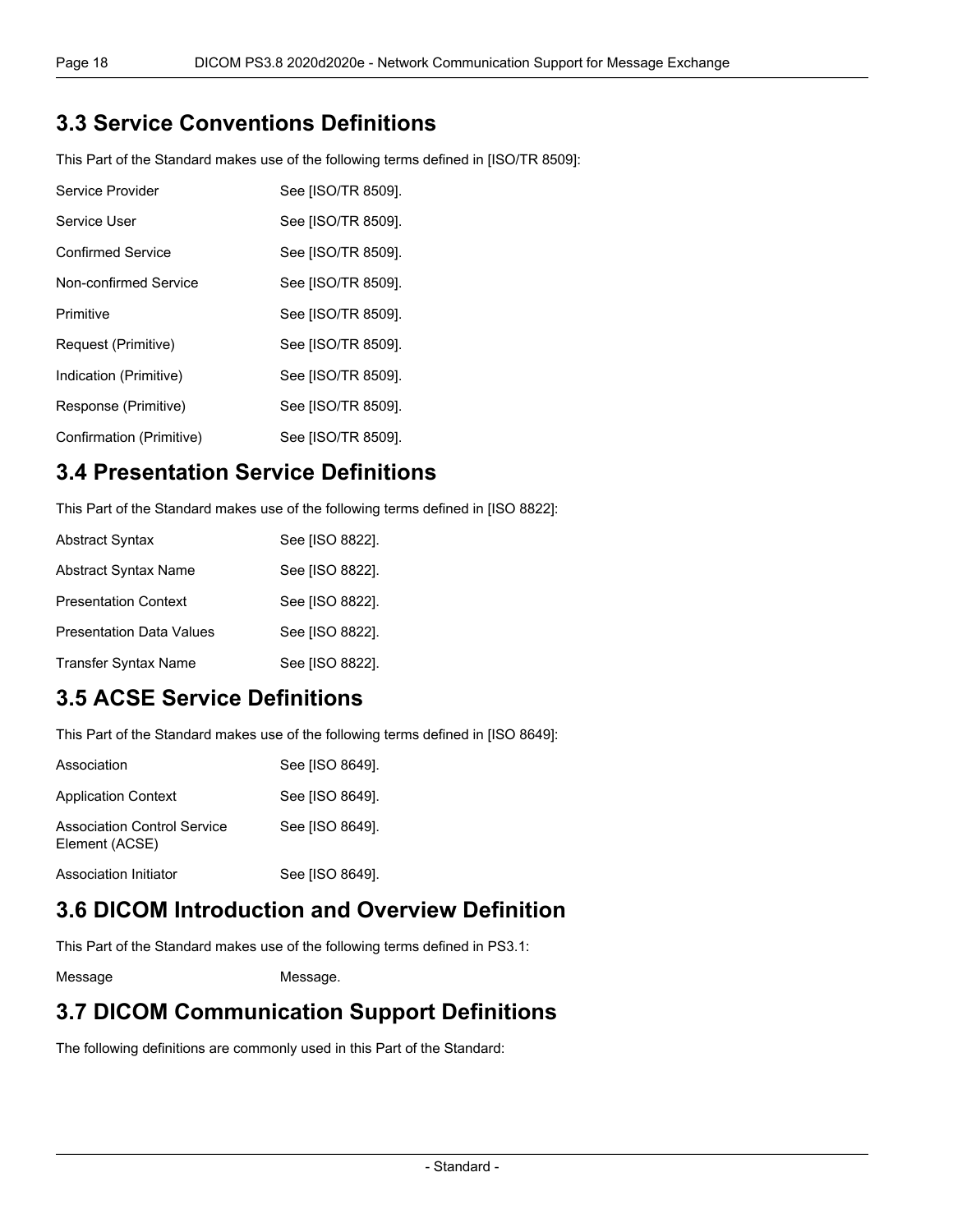DICOM Upper Layer Service The Upper Layer protocols are related to the Session, Presentation and part of the Application Layer of the ISO reference model. These protocols provide the Upper Layer Service. This Service is a proper subset of the ACSE Service and OSI Presentation Layer Service.

## **3.8 DICOM Service Class Definitions**

This Part of the Standard makes use of the following terms defined in [PS3.4:](part04.pdf#PS3.4)

| Service-Object Pair Instance | Service-Object Pair Instance (SOP Instance). |
|------------------------------|----------------------------------------------|
| (SOP Instance)               |                                              |

## **3.9 DICOM Data Structures and Encoding Definitions**

This Part of the Standard makes use of the following terms defined in [PS3.5:](part05.pdf#PS3.5)

| Data Set                | Data Set.                |
|-------------------------|--------------------------|
| Unique Identifier (UID) | Unique Identifier (UID). |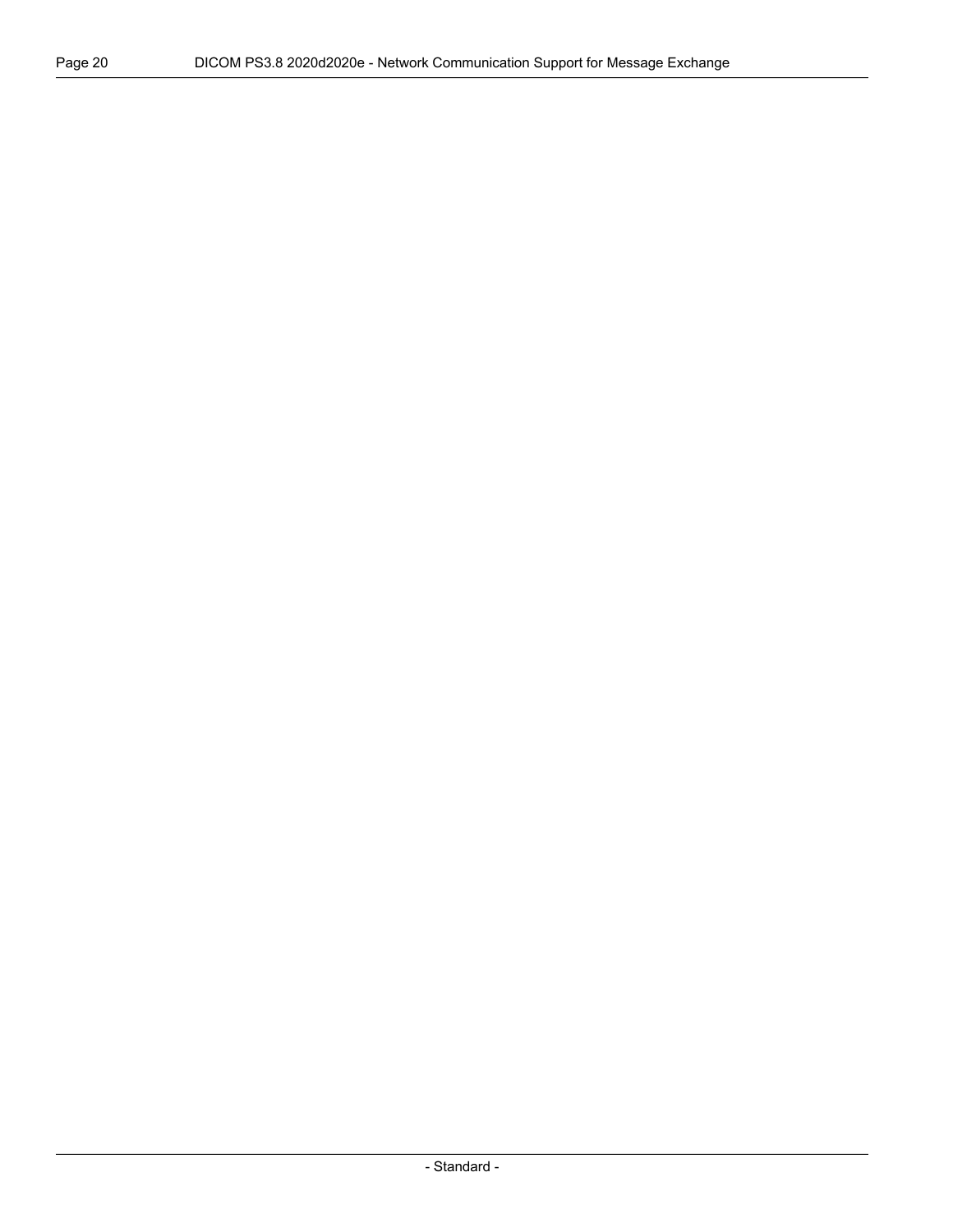# <span id="page-20-0"></span>**4 Symbols and Abbreviations**

The following symbols and abbreviations are used in this Part of the Standard.

| <b>ACR</b>      | American College of Radiology                                                  |
|-----------------|--------------------------------------------------------------------------------|
| <b>ACSE</b>     | <b>Association Control Service Element</b>                                     |
| <b>ASCII</b>    | American Standard Code for Information Interchange                             |
| AE              | <b>Application Entity</b>                                                      |
| ANSI            | American National Standards Institute                                          |
| AP              | <b>Application Process</b>                                                     |
| ASE             | <b>Application Service Element</b>                                             |
| ARTIM           | Association Request/Reject/Release Timer                                       |
| <b>CENTC251</b> | Comite Europeen de Normalisation-Technical Committee 251 - Medical Informatics |
| <b>DICOM</b>    | Digital Imaging and Communications in Medicine                                 |
| <b>FDDI</b>     | <b>Fiber Distributed Data Interface</b>                                        |
| HL7             | Health Level 7                                                                 |
| <b>IEC</b>      | International Electrotechnical Commission                                      |
| <b>IEEE</b>     | Institute of Electrical and Electronics Engineers                              |
| <b>ISDN</b>     | <b>Integrated Services Digital Network</b>                                     |
| <b>ISO</b>      | International Organization for Standardization                                 |
| <b>ISP</b>      | International Standardized Profile                                             |
| JIRA            | Japan Medical Imaging and Radiological Systems Industries Association          |
| LAN             | Local Area Network                                                             |
| <b>NEMA</b>     | National Electrical Manufacturers Association                                  |
| <b>NIST</b>     | National Institute of Standards and Technology                                 |
| OSI             | Open Systems Interconnection                                                   |
| PDU             | Protocol Data Unit                                                             |
| <b>PDV</b>      | <b>Presentation Data Values</b>                                                |
| <b>SAP</b>      | Service Access Point                                                           |
| <b>TCP/IP</b>   | Transmission Control Program/Internet Protocol                                 |
| <b>UID</b>      | Unique Identifier                                                              |
| <b>UL</b>       | <b>Upper Layers</b>                                                            |
| <b>WAN</b>      | Wide Area Network                                                              |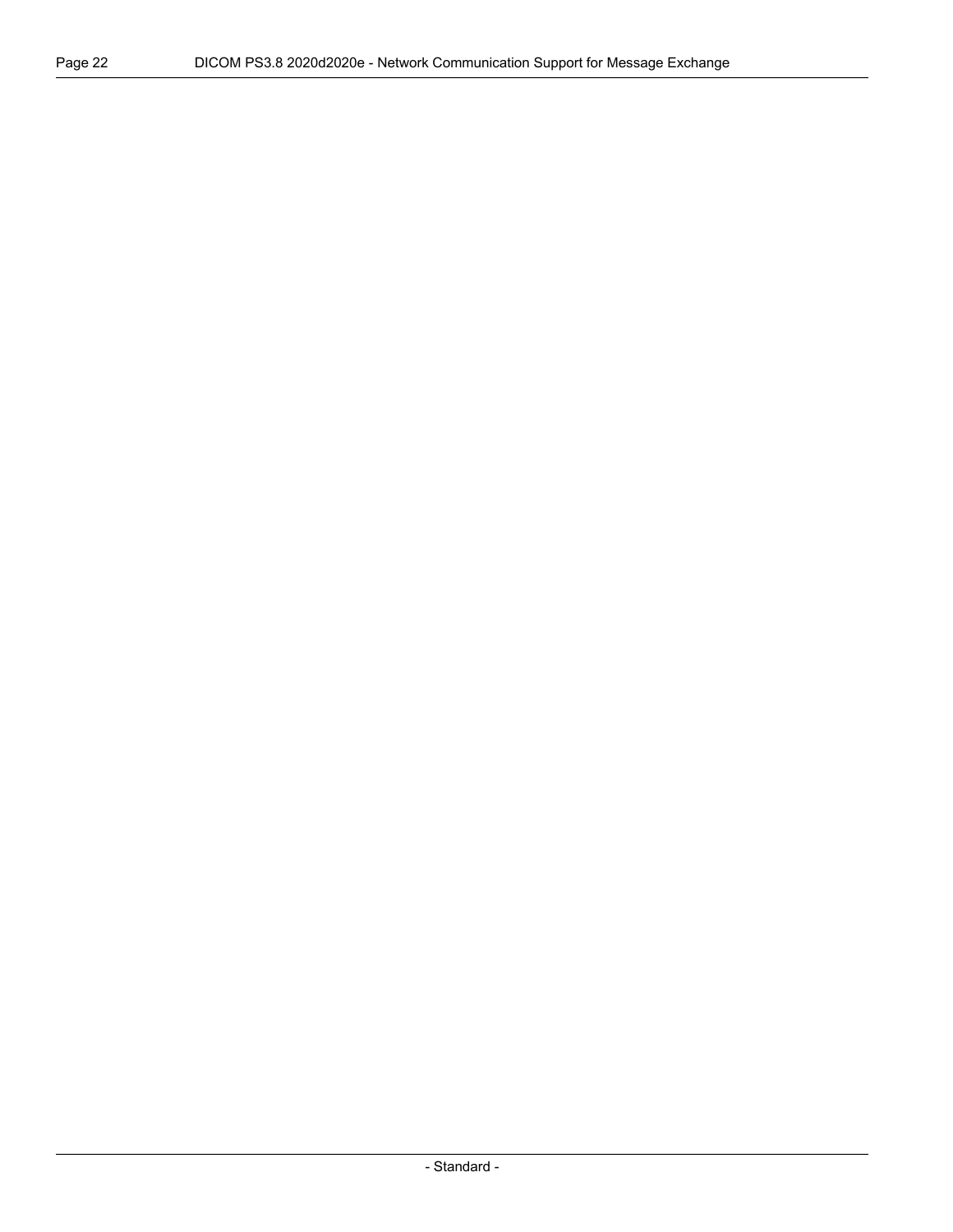# <span id="page-22-0"></span>**5 Conventions**

The following conventions are used for the service description tables shown in this Part of the Standard.

- **(=)** The same parameter value used in the indication or confirmation shall be the same as used in the request or response respect ively.
- **C** Conditional (on User Option)
- **M** Mandatory usage
- **MF** Mandatory with a fixed value
- **NU** Not Used
- **P** Provider Initiated
- **U** User Option
- **UF** User Option with a fixed value

Blank entries are not applicable.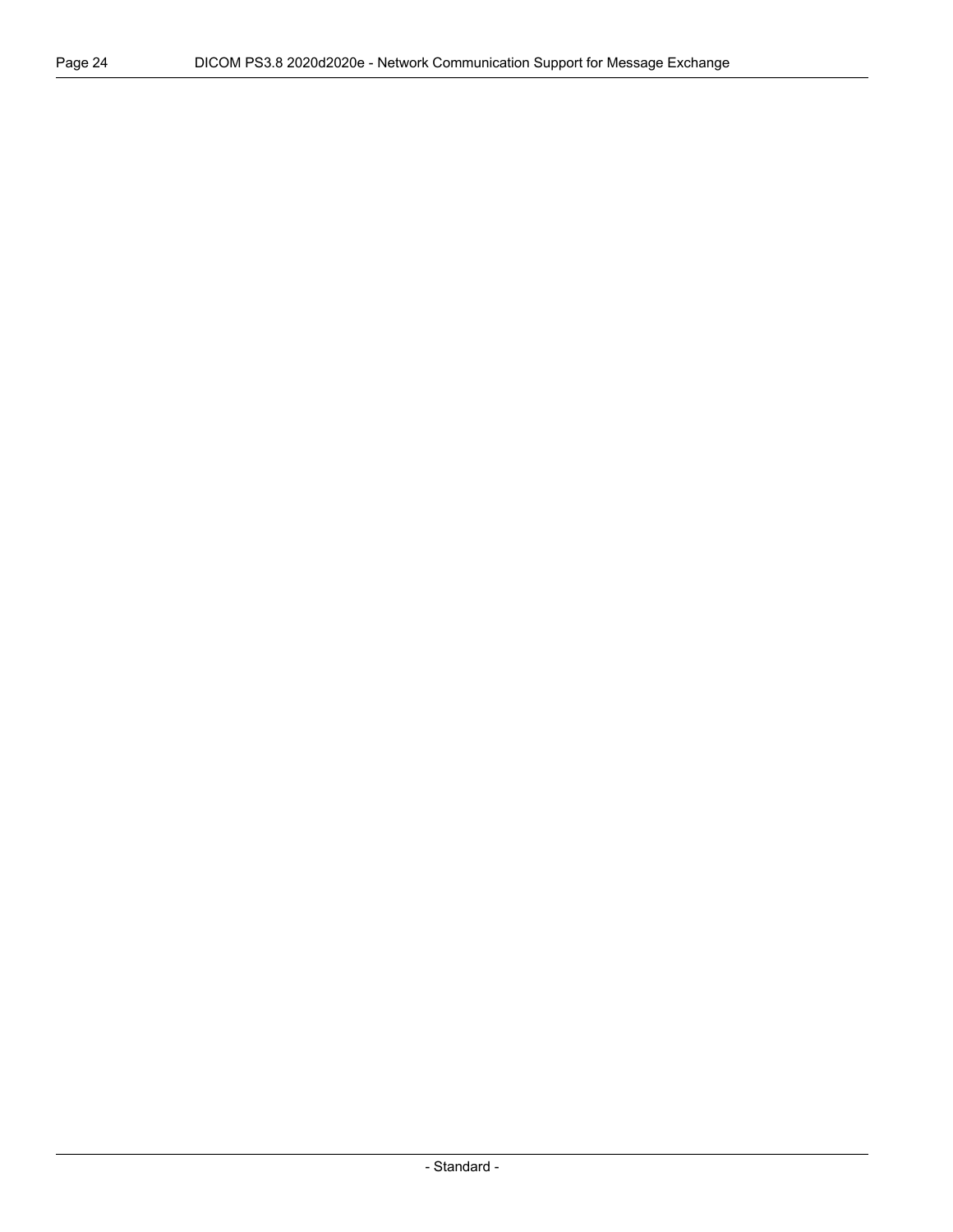# <span id="page-24-0"></span>**6 Network Communication Support Environment**

The Network Communication Services specified in [PS3.8](#page-0-0) are a set of generic services provided to support the communication of DICOM Application Entities. They are a proper subset of the services offered by the OSI Presentation Service (ISO 8822) and of the OSI Association Control Service Element (ACSE) (ISO 8649). They shall be referred to as the Upper Layer Service or UL Service. The DICOM UL Service is specified in Section 7.

This UL Service is provided by the Upper Layer Protocol for TCP/IP (see Section 9).

<span id="page-24-1"></span>[Figure](#page-24-1) 6-1 shows the TCP/IP protocol stack that is available to support the communication of DICOM Application Entities.



**Figure 6-1. DICOM Network Protocol Architecture**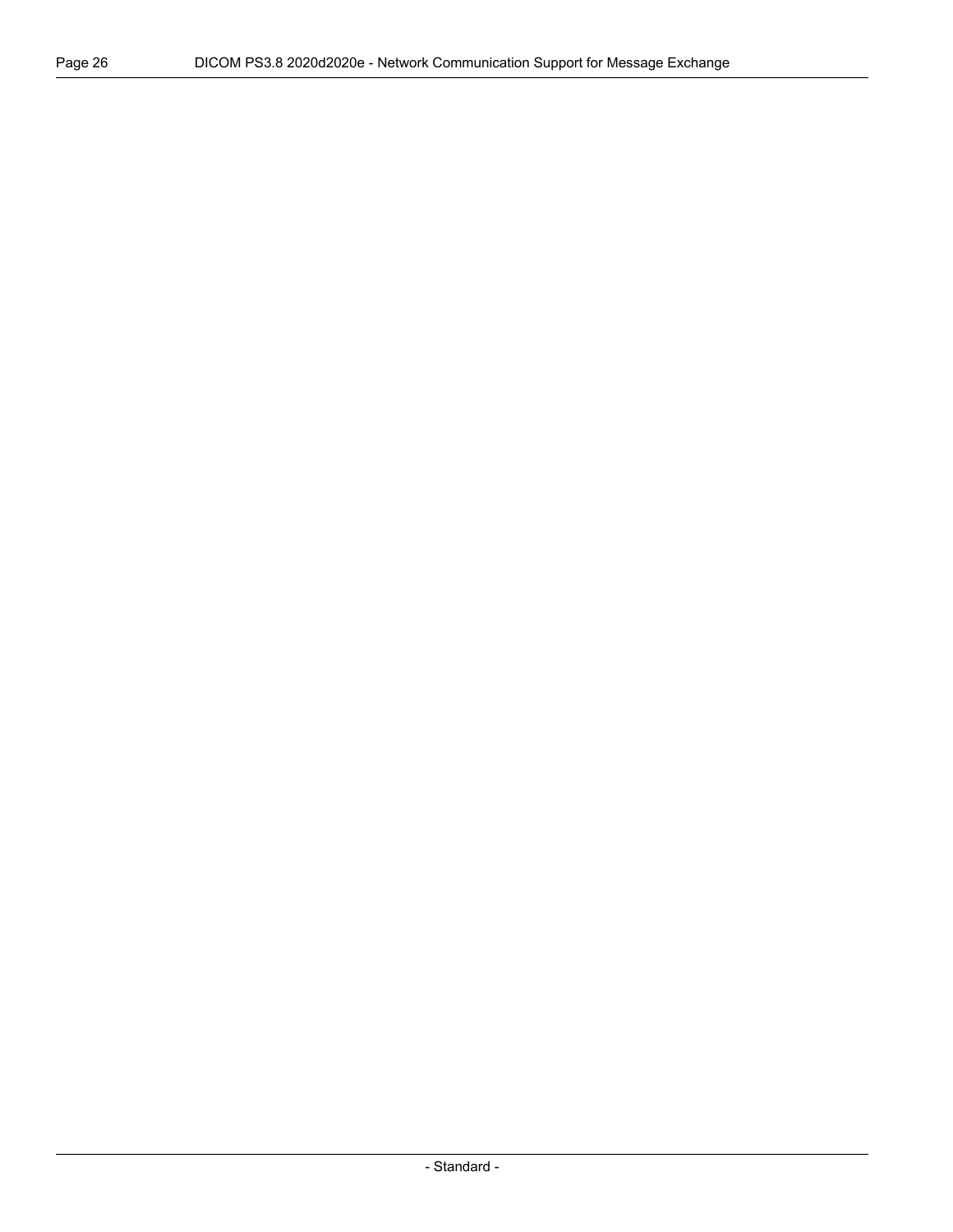## <span id="page-26-0"></span>**7 OSI Upper Layer Service for DICOM Application Entities**

This section provides a description of how to use the OSI Association Control Service Element (ACSE) and OSI Presentation Layer to provide the Upper Layer Service necessary to support the communication of DICOM Application Entities. This Upper Layer Service is a fully conformant subset of the services offered by the ACSE and the OSI Presentation Layer.

<span id="page-26-3"></span>The UL Services are listed in [Table](#page-26-3) 7-1.

#### **Table 7-1. Upper Layer Services**

| <b>SERVICE</b> | <b>TYPE</b>        |  |
|----------------|--------------------|--|
| A-ASSOCIATE    | Confirmed          |  |
| A-RELEASE      | Confirmed          |  |
| A-ABORT        | Non-Confirmed      |  |
| A-P-ABORT      | Provider-initiated |  |
| P-DATA         | Non-Confirmed      |  |

<span id="page-26-1"></span>In addition to the Upper Layer Service specification, this section defines at the parameter level the use of each element of this Upper Layer Service by DICOM Application Entities. The rules guiding the use of this Upper Layer Service by the DICOM Application Entities are addressed in [PS3.7.](part07.pdf#PS3.7)

## **7.1 A-ASSOCIATE Service**

The establishment of an association between two AEs shall be performed through ACSE A-ASSOCIATE request, indication, response and confirmation primitives. The initiator of the service is hereafter called a requestor and the service-user that receives the A-ASSO- CIATE indication is hereafter called the acceptor. It shall be a confirmed service.

#### Note

<span id="page-26-2"></span>The A-ASSOCIATE service supports the equivalent of a channel establishment in a point-to-point interface (see the retired PS3.9).

[Figure](#page-26-2) 7-1 illustrates the association establishment between two AEs.



**Figure 7-1. Associate Request**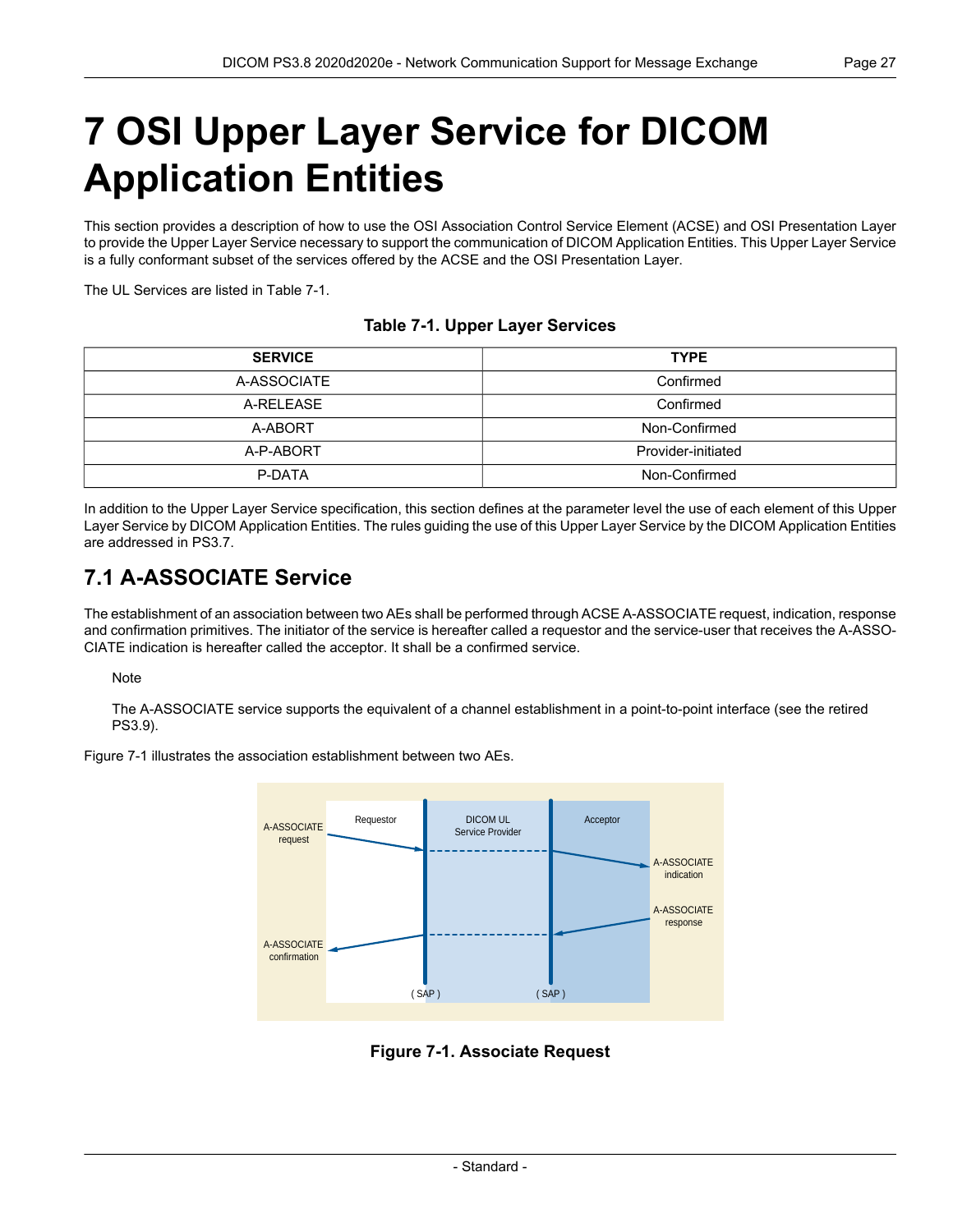#### <span id="page-27-0"></span>**7.1.1 A-ASSOCIATE Parameters**

<span id="page-27-3"></span>[Table](#page-27-3) 7-2 lists the parameters that shall be required for the A-ASSOCIATE service used by DICOM Application Entities in this Standard.

| A-ASSOCIATE parameter name                  | <b>Request</b> | <b>Indication</b> | <b>Response</b> | Confirmation |
|---------------------------------------------|----------------|-------------------|-----------------|--------------|
| application context name                    | М              | $M(=)$            | M               | $M(=)$       |
| calling AE title                            | М              | $M(=)$            | M               | $M(=)$       |
| called AE title                             | M              | $M(=)$            | M               | $M(=)$       |
| user information                            | M              | $M(=)$            | M               | $M(=)$       |
| result                                      |                |                   | M               | $M(=)$       |
| result source                               |                |                   |                 | M            |
| diagnostic                                  |                |                   | U               | $C(=)$       |
| calling presentation address                | M              | $M(=)$            |                 |              |
| called presentation address                 | M              | $M(=)$            |                 |              |
| presentation context definition list        | М              | $M(=)$            |                 |              |
| presentation context definition list result |                |                   | M               | $M(=)$       |

#### **Table 7-2. Key A-ASSOCIATE Service Parameters**

**Note** 

See Section 5 of this Part for table conventions.

<span id="page-27-4"></span>[Table](#page-27-4) 7-3 lists the parameters for the A-ASSOCIATE service that shall contain fixed values or shall not be used by DICOM Application Entities in this Standard.

#### **Table 7-3. A-ASSOCIATE Service Parameter (Fixed or Not Used)**

| A-ASSOCIATE parameter name             | <b>Request</b> | Indication | <b>Response</b> | Confirmation |
|----------------------------------------|----------------|------------|-----------------|--------------|
| mode                                   | UF             | $MF(=)$    |                 |              |
| responding AE title                    |                |            | MF              | $MF(=)$      |
| calling/called/responding AE qualifier | NU             | <b>NU</b>  | NU              | <b>NU</b>    |
| calling/called/responding AP invoc-id  | <b>NU</b>      | <b>NU</b>  | <b>NU</b>       | <b>NU</b>    |
| calling/called/responding AE invoc-id  | NU.            | <b>NU</b>  | <b>NU</b>       | <b>NU</b>    |
| responding presentation address        |                |            | MF              | $MF(=)$      |
| default context name/result            | NU             | <b>NU</b>  | <b>NU</b>       | <b>NU</b>    |
| presentation & session requirements    | UF             | $UF(=)$    | UF              | $UF(=)$      |
| other parameters (see ISO 8822 & 8649) | <b>NU</b>      | <b>NU</b>  | <b>NU</b>       | <b>NU</b>    |

## <span id="page-27-2"></span><span id="page-27-1"></span>**7.1.1.1 Mode (Fixed)**

This parameter allows the negotiation of the optional Mode OSI-ACSE Service parameter. Only the default value of "normal" is used by DICOM Application Entities. Therefore, this parameter shall always specify the value "normal."

## **7.1.1.2 Application Context Name**

This parameter identifies the application context proposed by the requestor. The acceptor shall return either the same or a different name. The returned name shall specify the application context to be used for this association. Further discussion on Application Context Names can be found in [Annex](#page-58-0) A.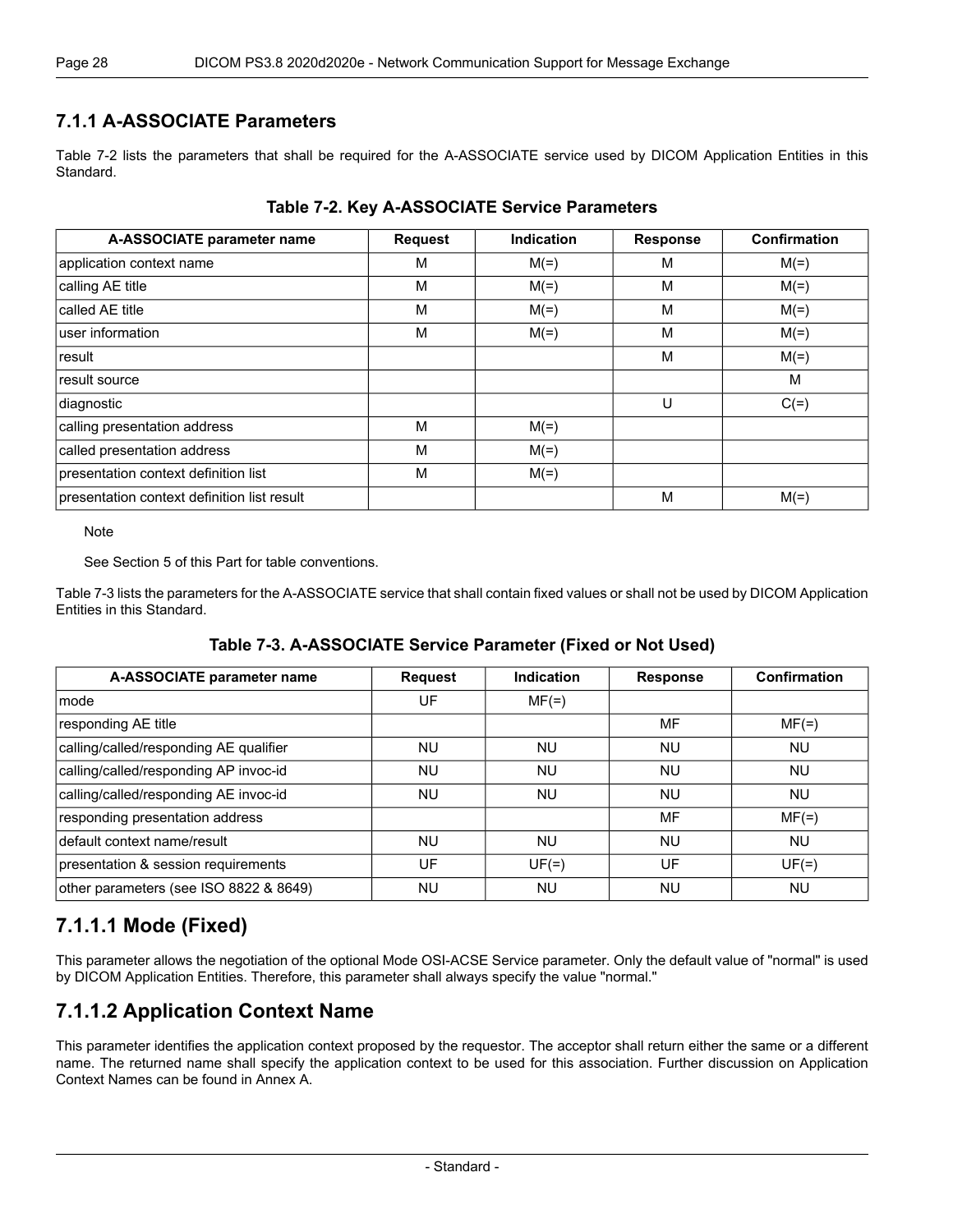The offer of an alternate application context by the acceptor provides a mechanism for limited negotiation. If the requestor cannot operate in the acceptor's application context, it shall issue an A-Abort request primitive. Application Context Names for the DICOM Application Entity as well as Application Context Names usage rules are defined in [PS3.7](part07.pdf#PS3.7).

## <span id="page-28-0"></span>**7.1.1.3 Calling AE Title**

This parameter identifies the Application Entity (AE) that shall contain the requestor of the A-ASSOCIATE service. It is based on the Source DICOM Application Name. The relationship between DICOM Application Names and AE titles is specified in [Annex](#page-62-0) C. The Calling AE title may or may not be the same as the Initiator Address present in DICOM Messages exchanged over the association.

Note

<span id="page-28-1"></span>It is the responsibility of the UL User that received the A-ASSOCIATE-RQ to verify whether the Calling AE Title is one of its known remote DICOM Application Names.

#### **7.1.1.4 Called AE Title**

This parameter identifies the Application Entity that shall contain the intended acceptor of the A-ASSOCIATE service. It is based on the Destination DICOM Application Name. The relationship between DICOM Application Name and AE titles is specified in [Annex](#page-62-0) C. The Called AE title may or may not be the same as the Receiver Address present in DICOM Messages exchanged over the association.

<span id="page-28-2"></span>**Note** 

It is the responsibility of the UL User that received the A-ASSOCIATE-RQ to verify whether the Called AE Title is its (or one of its) DICOM Application Name(s).

### <span id="page-28-3"></span>**7.1.1.5 Responding AE Title (Fixed)**

This parameter identifies the AE that shall contain the actual acceptor of the A-ASSOCIATE service. In this Standard it shall always contain the same value as the Called AE Title of the A-ASSOCIATE indication.

### **7.1.1.6 User Information**

This parameter shall be used by the requestor and the acceptor of the association to include DICOM Application Entity user information. Its meaning shall depend on the application context that accompanies the primitive. The usage of this parameter is specified in [Annex](#page-64-0) [D](#page-64-0).

**Note** 

- <span id="page-28-4"></span>1. This parameter is used to carry initialization information for the DICOM Application Entities as defined in the application context specified by the value of the accompanying Application Context Name parameter.
- 2. [Annex](#page-64-0) D specifies some user information sub-items, and references [PS3.7](part07.pdf#PS3.7) for the specification of additional sub-items. [PS3.7](part07.pdf#PS3.7), in turn, references [PS3.4](part04.pdf#PS3.4) for the specification of Service-class-application-information used in some sub-items.

#### **7.1.1.7 Result**

This parameter shall be provided either by the acceptor of the A-ASSOCIATE request, by the UL service-provider (ACSE related function), or by the UL service-provider (Presentation related function). It shall indicate the result of using the A-ASSOCIATE service. It shall take one of the following symbolic values:

- a. accepted;
- b. rejected (permanent);
- c. rejected (transient).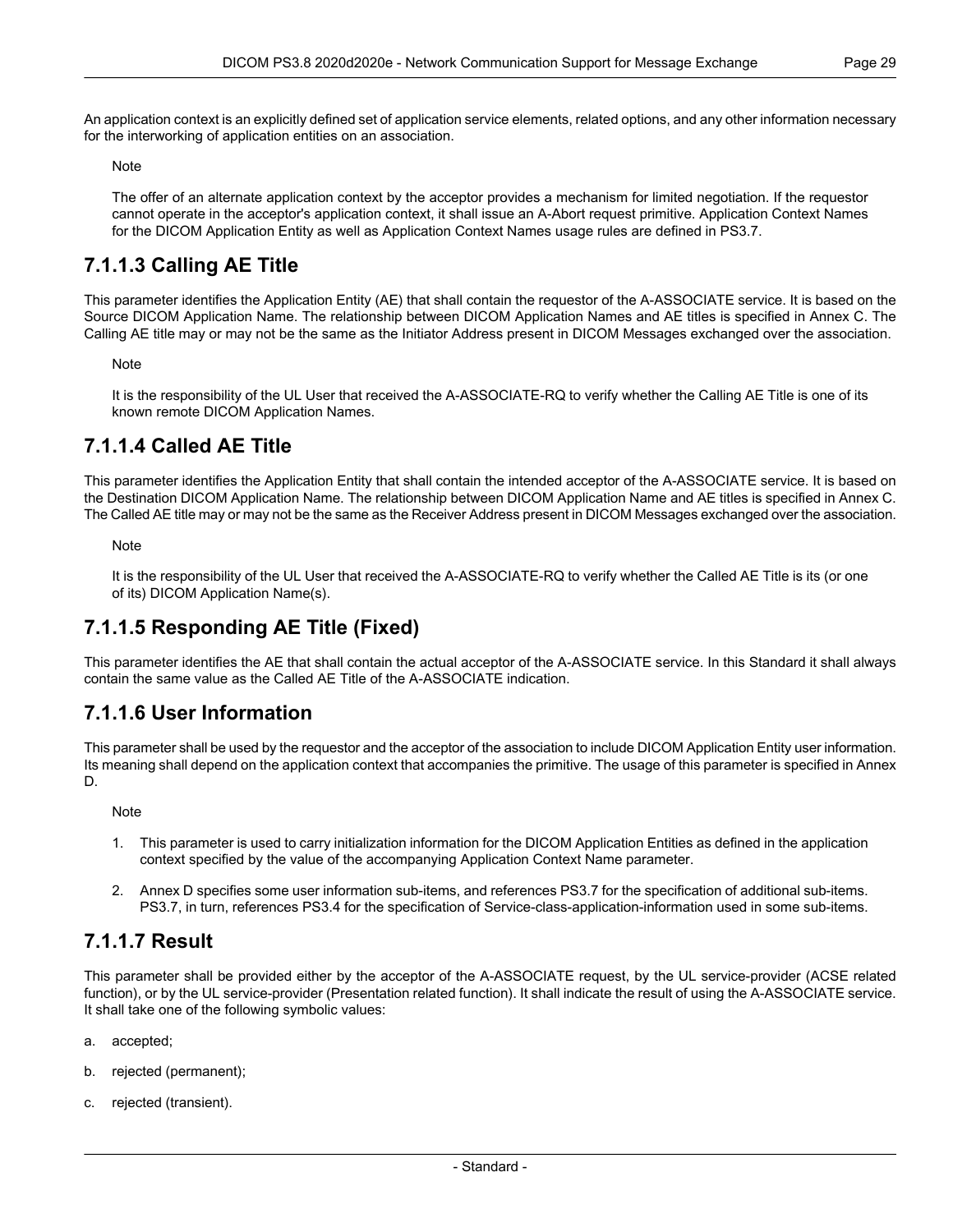The rejected (permanent) implies that the association calling UL user (when returning such a result to an association request) does not need to "call later." A permanent situation exists that prevents the association establishment (e.g., remote DICOM Application Name unknown).

#### <span id="page-29-0"></span>**7.1.1.8 Result Source**

The value of the parameter is supplied by the UL service-provider. It identifies the creating source of the Result parameter and the Diagnostic parameter, if present. It shall take one of the following symbolic values:

- a. UL service-user;
- b. UL service-provider (ACSE related function);c) UL service-provider (Presentation related function).

<span id="page-29-1"></span>Note

If the Result parameter has the value "accepted," the value of this parameter is "UL service-user."

#### **7.1.1.9 Diagnostic**

This parameter shall only be used if the Result parameter has the value of "rejected (permanent) " or "rejected (transient)." It shall be used to provide diagnostic information about the result of the A-ASSOCIATE service.

If the Result Source parameter has the value "UL service-user," it shall take one of the following symbolic values:

- a. no-reason-given
- b. application-context-name not supported
- c. calling-AE-title not recognized
- d. called-AE-title not recognized
- e. calling-AE-qualifier not recognized (see note)
- f. calling-AP-invocation-identifier not recognized (see note)
- g. calling-AE-invocation-identifier not recognized (see note)
- h. called-AE-qualifier not recognized (see note)
- i. called-AP-invocation-identifier not recognized (see note)
- j. called-AE-invocation-identifier not recognized (see note)

If the Result Source parameter has the value "UL service-provider" (ACSE related function), it shall take one of the following symbolic values:

- a. no-reason-given
- b. no-common-UL version

If the result source has the value "UL service-provider" (Presentation related function), it shall take the following symbolic values:

- a. no-reason-given
- b. temporary-congestion
- c. local-limit-exceeded
- d. called-(Presentation) -address-unknown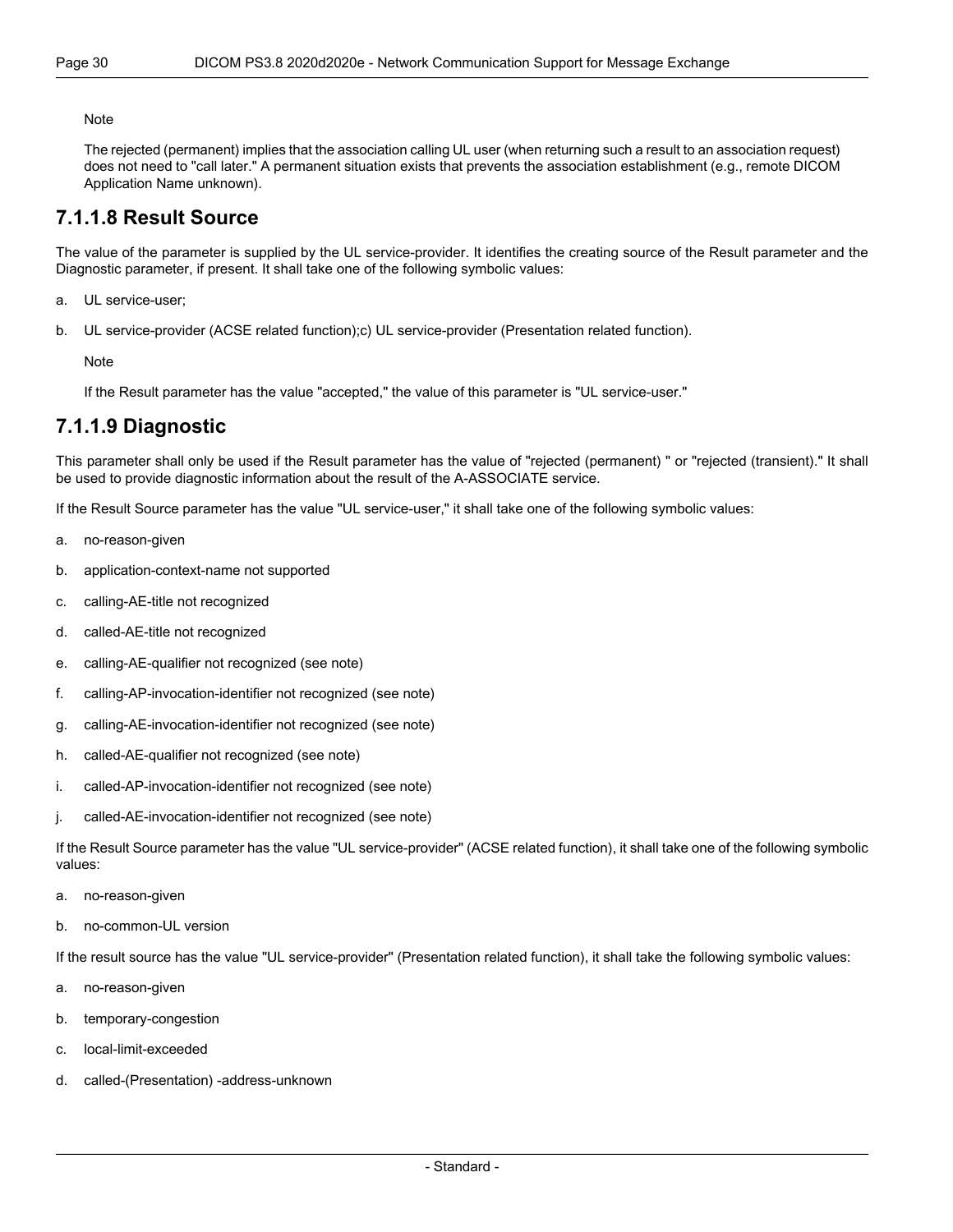- e. Presentation-protocol version not supported
- f. no-(Presentation) Service Access Point (SAP) available

<span id="page-30-0"></span>Even though some of the above symbolic values correspond to parameter errors not used in this Standard, they are included to allow the notification of errors resulting from the unauthorized use of these parameters.

## **7.1.1.10 Calling Presentation Address**

<span id="page-30-1"></span>This parameter shall contain a structured destination address unambiguous within the global network address structure. This shall be a TCP/IP Address. See [Annex](#page-62-0) C.

### **7.1.1.11 Called Presentation Address**

<span id="page-30-2"></span>This parameter shall contain a structured destination address unambiguous within the global network address structure. This shall be a TCP/IP Address. See [Annex](#page-62-0) C.

### **7.1.1.12 Responding Presentation Address**

<span id="page-30-3"></span>In this Standard, a responding presentation address shall always contain the same value as the called Presentation Address of the A-ASSOCIATE indication. This parameter shall contain a structured destination address unambiguous within the global network address structure.

## **7.1.1.13 Presentation Context Definition List**

This parameter used in an A-ASSOCIATE request or indication shall consist of a list containing one or more presentation contexts. Each item shall contain three components, a presentation context identification, an Abstract Syntax Name, and a list of one or more Transfer Syntax Names.

The presentation context identification components of this parameter exist to distinguish presentation contexts in communication. Such an identification of presentation context(s) applies only within the context of a given association (i.e., different presentation contexts may be identified by the same presentation context identification on different associations). It is the association-requestor's responsibility to assign an arbitrary, but unused identifier for each proposed presentation context on a given association. There is no restriction on the ordering of the presentation contexts in relation to their identifiers.

Note

A separate presentation context will be associated with each Abstract Syntax Name in each of the elements of the Presentation Context Definition List parameter. If the same Abstract Syntax Name occurs more than once, a separate and distinctly identified presentation context will be generated for each occurrence (as only one Transfer Syntax per presentation context can be accepted).

<span id="page-30-4"></span>Abstract Syntaxes defined by this Standard and used by DICOM Application Entites are defined in [PS3.4.](part04.pdf#PS3.4) Transfer Syntaxes defined by this Standard and used by DICOM Application Entities are defined in [PS3.5.](part05.pdf#PS3.5) Further discussion on Abstract Syntaxes and Transfer Syntaxes can be found in [Annex](#page-60-0) B.

## **7.1.1.14 Presentation Context Definition Result List**

This parameter used in the A-ASSOCIATE Response and Confirmation indicates the acceptance or rejection of each of the present ation context definitions proposed in the presentation context definition list parameter (Section [7.1.1.13](#page-30-3)). The Presentation Context Definition Result List parameter shall take the form of a list of result values. There is a one to one correspondence between each one of these result values and each of the presentation contexts proposed in the Presentation Context Definition List parameter. Each result value represents either "acceptance," "user-rejection," or "provider-rejection." The values of the results are assigned by the UL user on the response service primitive. The result values may be sent in any order.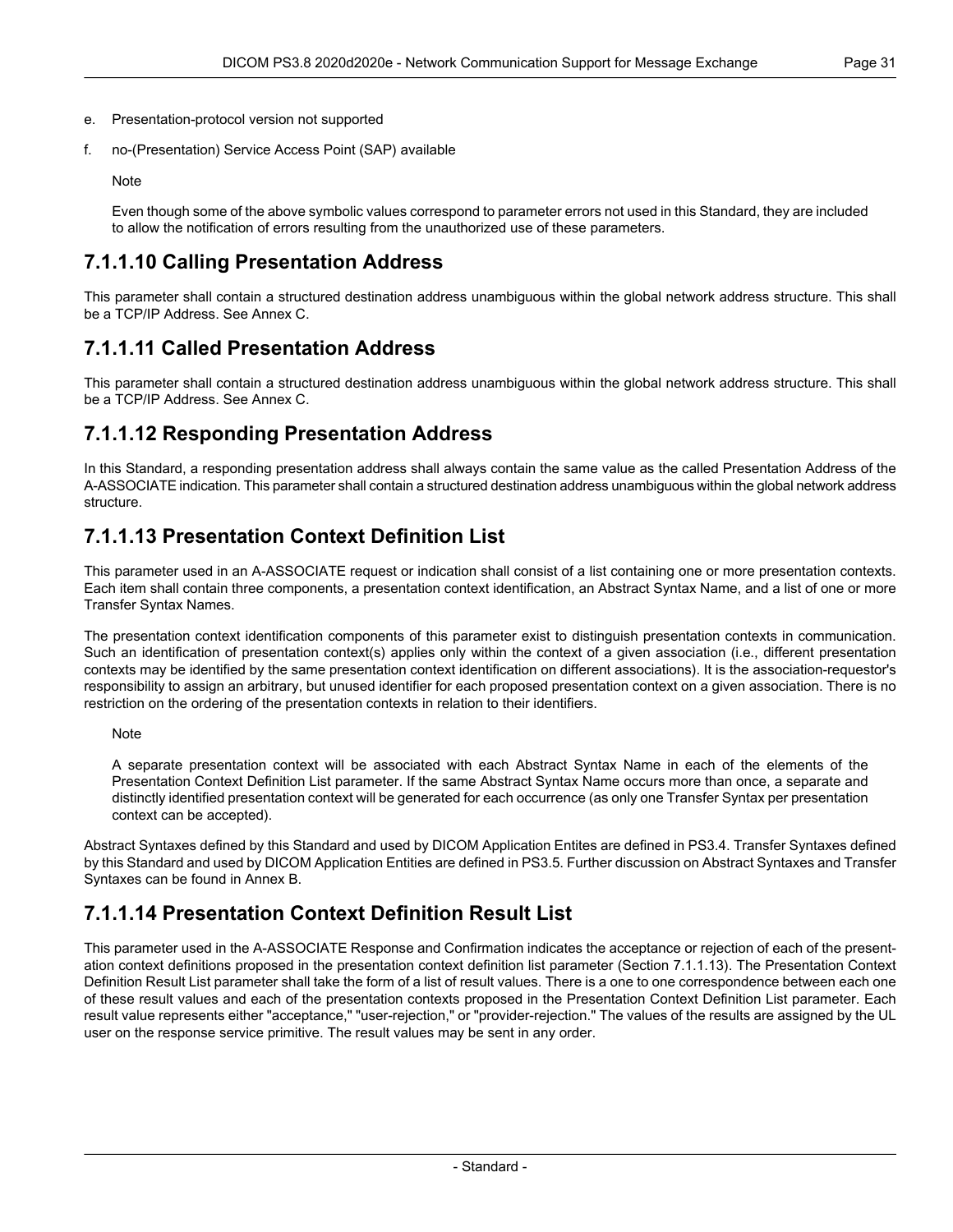The order of the results may be different than the order proposed. The order need not be sorted by identifier, and the Initiator may not assume or depend upon any particular order.

<span id="page-31-0"></span>In this Standard only one Transfer Syntax per presentation context shall be agreed to, even though more than one choice of Transfer Syntaxes may have been offered in a specific presentation context of the Presentation Context Definition list.

### **7.1.1.15 Presentation Requirements (Fixed Value)**

<span id="page-31-1"></span>This parameter allows the negotiation of optional presentation functional units beyond the Presentation Kernel. Only the Kernel Functional Unit is used by DICOM Application Entities. Therefore, this parameter shall always specify "Presentation Kernel."

### **7.1.1.16 Session Requirements (Fixed Value)**

<span id="page-31-2"></span>This parameter allows the negotiation of optional session Functional Units beyond the Session Kernel. Only the Kernel functional unit with the Full Duplex Functional Unit shall be used by DICOM Application Entities.

#### **7.1.1.17 Other Parameters**

<span id="page-31-3"></span>A few optional parameters defined in the OSI ACSE (ISO 8649) and OSI Presentation Service (ISO 8822) Standards are not identified here. They are not necessary for the communication of DICOM Application Entities and shall not be used in this Standard.

#### **7.1.2 A-ASSOCIATE Service Procedure**

**7.1.2.1** A DICOM Application Entity (which includes the Upper Layer service-user) that desires to establish an association shall issue an A-ASSOCIATE request primitive. The called AE is identified by parameters of the request primitive. The requestor shall not issue any primitives except an A-ABORT request primitive until it receives an A-ASSOCIATE confirmation primitive.

**7.1.2.2** The Upper Layer (UL) service-provider shall issue an A-ASSOCIATE indication primitive to the called AE.

**7.1.2.3** The called AE shall accept or reject the association by sending an A-ASSOCIATE response primitive with an appropriate Result parameter. The Upper layer service-provider shall issue an A-ASSOCIATE confirmation primitive having the same Result parameter. The Result Source parameter shall be assigned the symbolic value of "UL service-user."

**7.1.2.4** If the acceptor accepts the association, the association is available for use. Both AEs may now use any service provided by the DICOM application context that is in effect (with the exception of A-ASSOCIATE).

Note

This implies that once the association has been established, DICOM Messages can be exchanged as defined in [PS3.7.](part07.pdf#PS3.7)

**7.1.2.5** If the called AE rejects the association, the association shall not be established.

<span id="page-31-4"></span>**7.1.2.6** The UL service-provider may not be capable of supporting the requested association. In this situation, it shall return an A- ASSOCIATE confirmation primitive to the requestor with an appropriate Result parameter (rejected). The Result Source parameter shall be appropriately assigned either the symbolic value of "UL service-provider (ACSE related function) " or "UL service-provider (Presentation related function)." The indication primitive shall not be issued. The association shall not be established.

**7.1.2.7** Either an association-requestor or acceptor may disrupt the A-ASSOCIATE service procedure by issuing an A-ABORT request primitive (see [Section](#page-33-0) 7.3). The remote AE receives an A-ABORT indication primitive. The association shall not be established.

## **7.2 A-RELEASE Service**

The graceful release of an association between two AEs shall be performed through ACSE A-RELEASE request, indication, response, and confirmation primitives. The initiator of the service is hereafter called a requestor and the service-user that receives the A-RELEASE indication is hereafter called the acceptor. It shall be a confirmed service.

[Figure](#page-32-4) 7-2 illustrates the graceful release of an association between two AEs.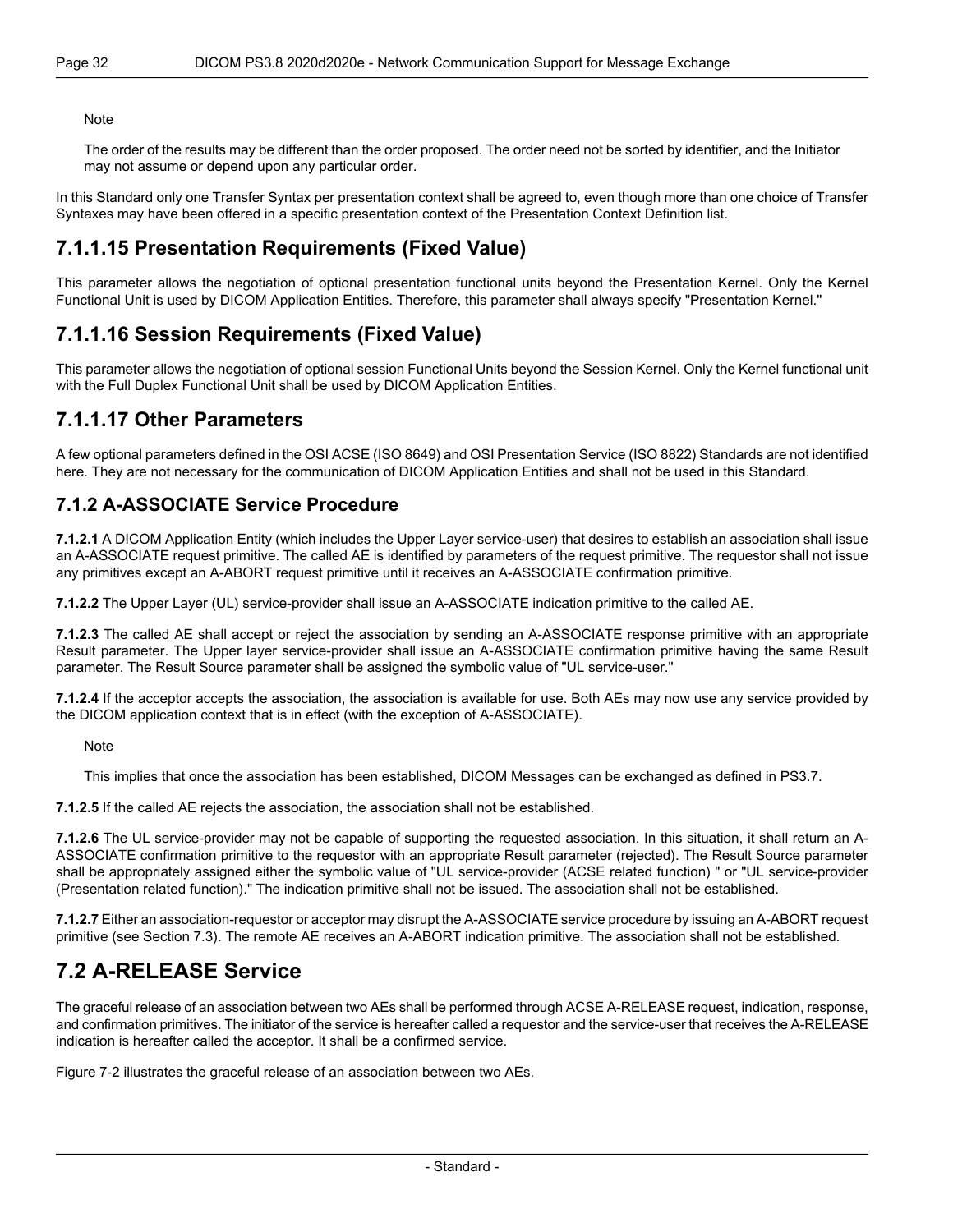<span id="page-32-4"></span>

**Figure 7-2. Association Release**

#### <span id="page-32-0"></span>**7.2.1 A-RELEASE Parameters**

<span id="page-32-5"></span>[Table](#page-32-5) 7-4 lists the parameters for the A-RELEASE service that shall contain fixed values or shall not be used by DICOM Application Entities in this Standard.

<span id="page-32-1"></span>

| A-RELEASE parameter name | Request | <b>Indication</b> | <b>Response</b> | <b>Confirmation</b> |
|--------------------------|---------|-------------------|-----------------|---------------------|
| reason                   | UF      | $UF(=)$           | UF              | UF(=)               |
| luser information        | NU      | $NU(=)$           | NU              | $NU(=)$             |
| result                   |         |                   | MF              | $MF(=)$             |

#### **Table 7-4. A-RELEASE Service Parameters**

### <span id="page-32-2"></span>**7.2.1.1 Reason (Fixed)**

When used on the request primitive, this parameter identifies the general level of urgency of the request. This parameter shall always use the value "normal" in this Standard.

## <span id="page-32-3"></span>**7.2.1.2 Result (Fixed)**

This parameter shall always take the value "affirmative" in this Standard.

#### **7.2.2 A-RELEASE Service Procedure**

**7.2.2.1** An UL service-user that desires to release the association shall issue an A-RELEASE request primitive. This requestor shall not issue any further primitives other than an A-ABORT request primitive until it receives an A-RELEASE confirmation primitive.

**Note** 

Even though the requestor of the A-RELEASE service shall not issue any further primitive other than A-ABORT, it may receive P-DATA Indication primitives.

**7.2.2.2** The UL service-provider shall issue an A-RELEASE indication primitive to the acceptor. The acceptor then shall not issue any UL primitives other than an A-RELEASE response primitive, an A-ABORT request primitive, or P-DATA Request primitive.

**7.2.2.3** To complete the A-RELEASE service, the acceptor shall reply to the A-RELEASE indication primitive by issuing an A-RELEASE response primitive. An accepting DICOM Application Entity shall always issue an A-RELEASE response primitive with an "affirmative" result parameter (i.e., accept the release).

**7.2.2.4** After an A-RELEASE response has been issued, the acceptor shall not issue any further primitives for the association thereafter, including P-DATA Requests.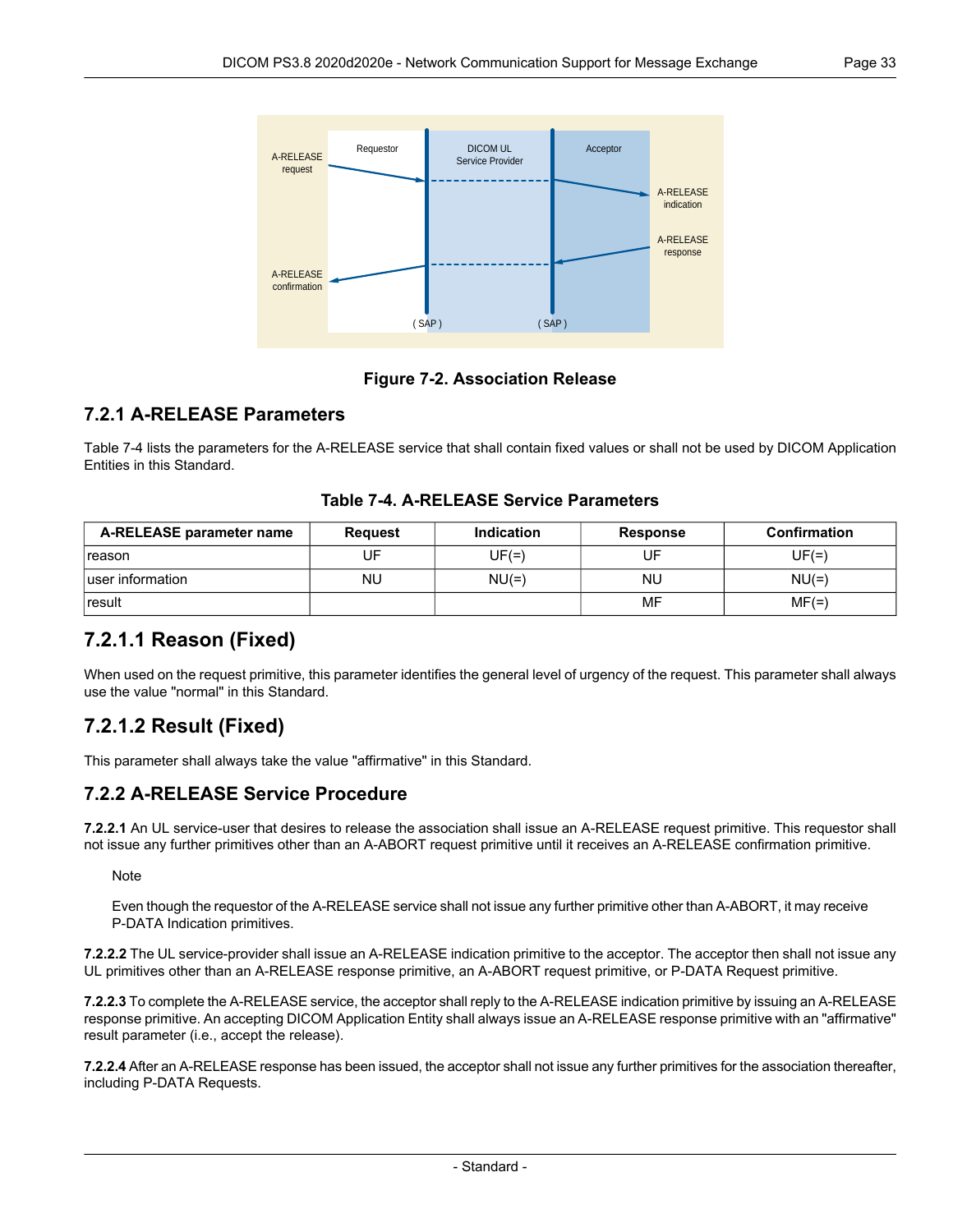**7.2.2.5** The UL service-provider shall issue an A-RELEASE confirmation primitive always with an "affirmative" value for the Result parameter.

**7.2.2.6** A requestor in either AE may disrupt the A-RELEASE service procedure by issuing an A-ABORT request. When the acceptor receives an A-ABORT indication, the association is released with the possible loss of information in transit.

**7.2.2.7** An A-RELEASE service procedure collision results when requestors in both AEs simultaneously issue an A-RELEASE service primitive. In this situation, both UL service-users receive an unexpected A-RELEASE indication primitive. The following sequence shall occur to complete the normal release of the association:

- a. The association-requestor shall issue an A-RELEASE response primitive.
- b. The association-acceptor waits for an A-RELEASE confirmation primitive from its peer. When it receives one, it shall then issue an A-RELEASE response primitive.
- <span id="page-33-0"></span>c. The association-requestor receives an A-RELEASE confirmation primitive.

The association shall be released when both ACSE service-users have received an A-RELEASE confirmation primitive.

### **7.3 A-ABORT Service**

The ACSE A-ABORT service shall be used by a requestor in either of the AEs to cause the abnormal release of the association. It shall be a non-confirmed service. However, because of the possibility of an A-ABORT service procedure collision, the delivery of the indication primitive is not guaranteed. Should such a collision occur, both AEs are aware that the association has been terminated. The abort shall be performed through A-ABORT request and A-ABORT indication primitives.

**Note** 

An A-ABORT request primitive used on an established association may result in the destruction of data in transit.

<span id="page-33-3"></span>[Figure](#page-33-3) 7-3 illustrates aborting an established association between two AE's.



#### **Figure 7-3. Association User Initiated Abort**

#### <span id="page-33-4"></span><span id="page-33-1"></span>**7.3.1 A-ABORT Parameters**

[Table](#page-33-4) 7-5 lists the parameters for the A-ABORT service. Only the first parameter shall be used by DICOM Application Entities in this Standard.

#### **Table 7-5. A-ABORT Service Parameters**

<span id="page-33-2"></span>

| <b>A-ABORT Parameter Name</b> | <b>Request</b> | <b>Indication</b> |
|-------------------------------|----------------|-------------------|
| abort source                  |                | M                 |
| luser information             | <b>NU</b>      | $NU(=)$           |

#### **7.3.1.1 Abort Source**

This parameter indicates the initiating source of this abort. It shall take one of the following symbolic values:

a. UL service-user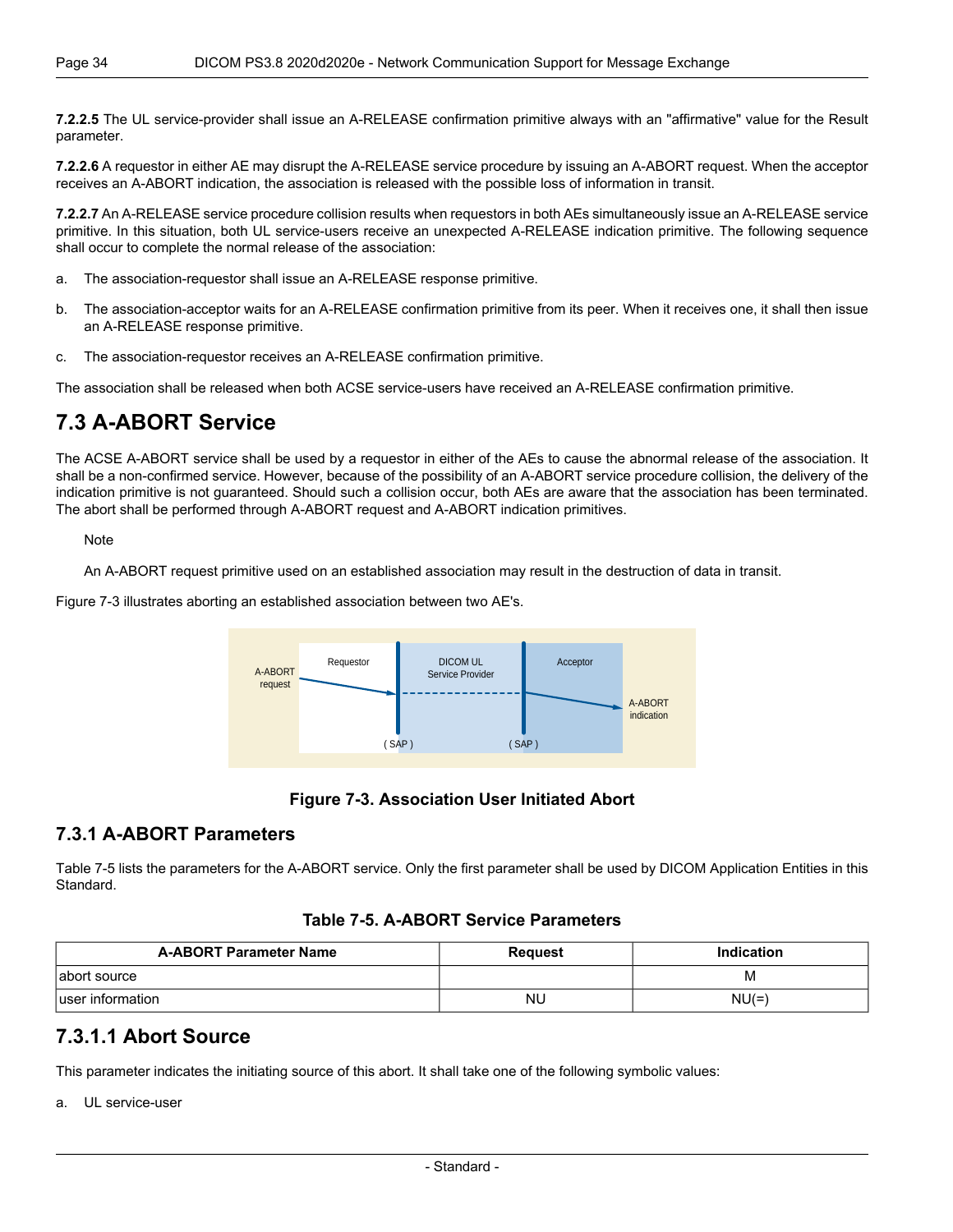#### <span id="page-34-0"></span>b. UL service-provider (ACSE related)

#### **7.3.2 A-ABORT Service Procedure**

**7.3.2.1** When the A-ABORT service is used, the association shall be released abnormally and simultaneous with the abnormal release of the underlying connection.

**7.3.2.2** A UL service-user that desires to release the association abnormally shall issue the A-ABORT request primitive. This requestor shall not issue any further primitives for the association.

**7.3.2.3** The UL service-provider shall issue an A-ABORT indication primitive to the acceptor. The UL service-provider shall assign the value of "UL service-user" for the Abort Source parameter. The association and the underlying connection have been released.

<span id="page-34-1"></span>**7.3.2.4** The UL service-provider (ACSE related functions) may itself cause the abnormal release of the association because of internal errors. In this case, the UL service-provider shall issue A-ABORT indication primitives to acceptors in both AEs. The UL service-provider shall assign the value of "UL service-provider" to the Abort Source parameter. The user information parameter shall not be used.

### **7.4 A-P-ABORT Service**

The ACSE A-P-ABORT service shall be used by the UL service-provider to signal the abnormal release of the association due to problems in services at the Presentation Layer and below. This occurrence indicates the possible loss of information in transit. A-P- ABORT is a provider-initiated service.

<span id="page-34-3"></span>[Figure](#page-34-3) 7-4 illustrates aborting an established association by an UL service-provider.



**Figure 7-4. Provider Initiated Abort**

#### <span id="page-34-4"></span><span id="page-34-2"></span>**7.4.1 A-P-ABORT Parameter**

[Table](#page-34-4) 7-6 lists the parameter that shall be required for the A-P-ABORT service.

#### **Table 7-6. A-P-ABORT Service Parameters**

| <b>A-P-ARORT Parameter Name</b> | ------ |  |
|---------------------------------|--------|--|
|                                 |        |  |
|                                 |        |  |
| provi<br>asor<br>$  -$          |        |  |

The provider reason parameter shall be used to convey one of the following reasons:

- a. reason-not-specified
- b. unrecognized-pdu
- c. unexpected-pdu
- d. unexpected-session-service primitive
- e. unrecognized-pdu parameter
- f. unexpected-pdu parameter
- g. invalid-pdu-parameter value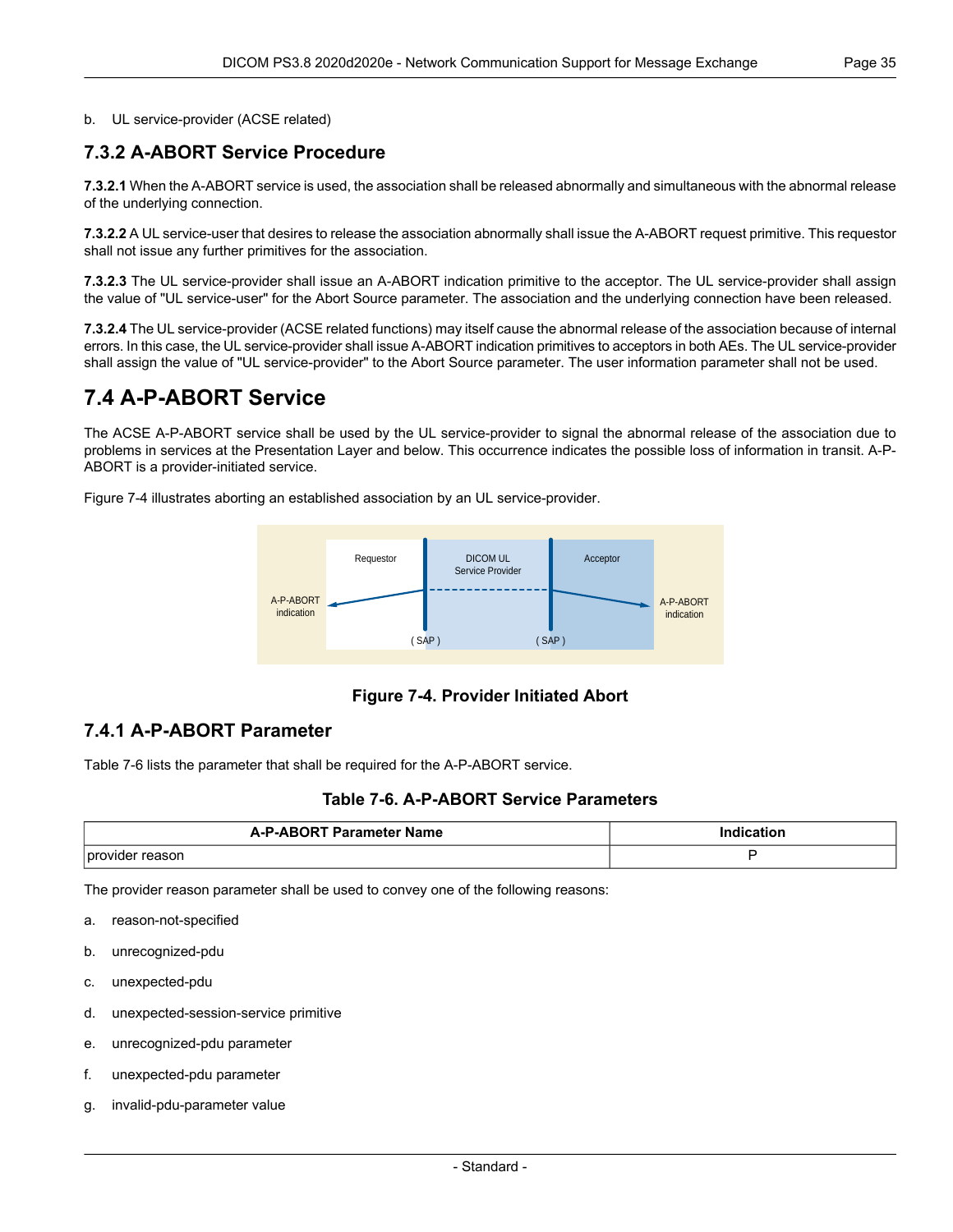In addition to these reasons, a locally defined list of reasons may be used to reflect errors that caused the abort and originated in the Session, Transport, Network, Data Link, and Physical layers. The generation and handling of such errors is internal to an implementation and, therefore, is outside the scope of this communications Standard.

#### <span id="page-35-0"></span>**7.4.2 A-P-ABORT Service Procedure**

<span id="page-35-1"></span>When the UL service-provider detects an internal error, A-P-ABORT indication primitives shall be issued to acceptors in both AEs. The association shall be abnormally released. Requestors in both AEs shall not issue any further primitives for the association.

## **7.5 Sequencing Information**

<span id="page-35-2"></span>Interactions among the specific service procedures, discussed in [Section](#page-26-1) 7.1, [Section](#page-31-4) 7.2, [Section](#page-33-0) 7.3 and [Section](#page-34-1) 7.4 for the ACSE subset of the Upper Layer Service, are defined in clause 10 of ISO 8649 - The ACSE Service Definition.

## **7.6 P-DATA Service**

This Presentation P-DATA Service shall be used by either AE to cause the exchange of application information (i.e., DICOM Messages). DICOM Messages shall be exchanged as defined in [PS3.7.](part07.pdf#PS3.7) An association provides a simultaneous bi-directional exchange of P- DATA request/indication primitives.

<span id="page-35-4"></span>[Figure](#page-35-4) 7-5 illustrates the transfer of data on an established association between two AEs.



**Figure 7-5. Data Transfer**

#### <span id="page-35-5"></span><span id="page-35-3"></span>**7.6.1 P-DATA Parameters**

[Table](#page-35-5) 7-7 lists the parameter that shall be required for the P-DATA service.

#### **Table 7-7. P-DATA Service Parameter**

| <b>P-DATA Parameter Name</b>                 | sanes. |                  |
|----------------------------------------------|--------|------------------|
| value list<br><b>I</b> presentation<br>≞data | ΙM     | $M(=)$<br>$\sim$ |

The Presentation Data Value List parameter shall contain one or more Presentation Data Values (PDV). Each PDV shall consist of two parameters: a Presentation Context ID and User Data values. The User Data values are taken from the Abstract Syntax and encoded in the Transfer Syntax identified by the Presentation Context ID. This referenced Presentation Context ID identifies one of the presentation contexts agreed to at association time. The User Data values format used in each PDV by the DICOM Application Entities is specified in [Annex](#page-66-0) E.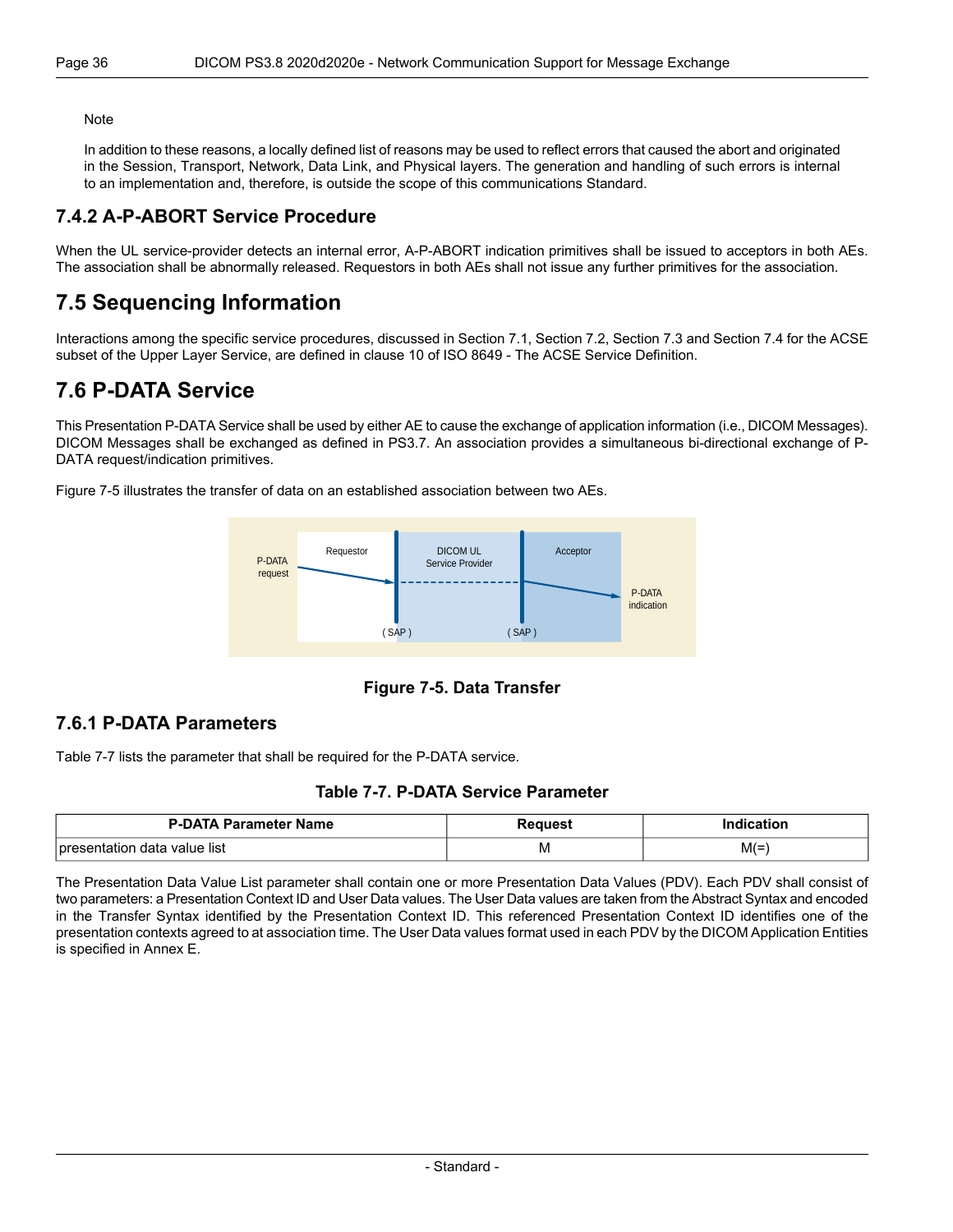# **8 DICOM OSI Upper Layer Profile**

Retired. See PS 3.8 2001.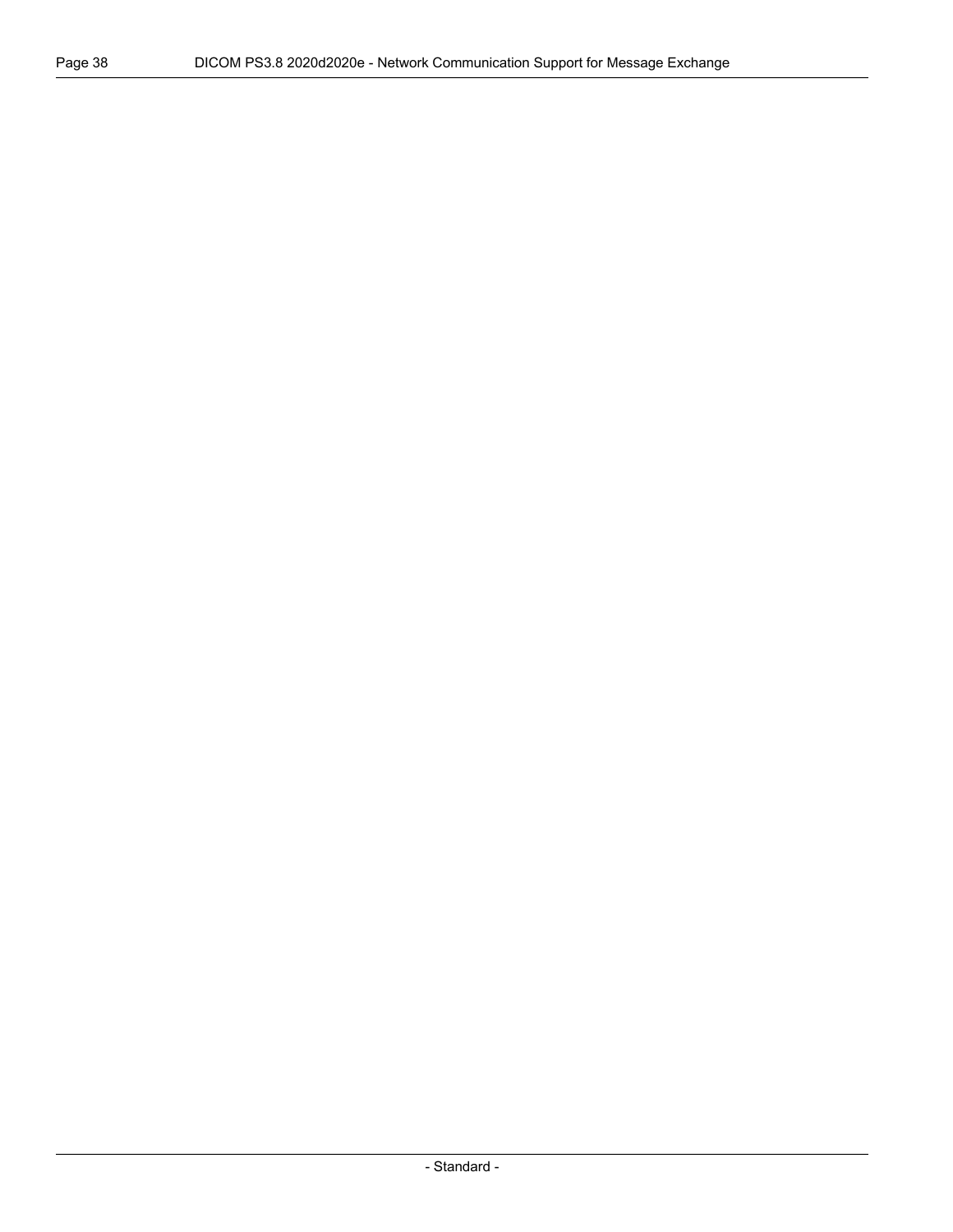# **9 DICOM Upper Layer Protocol for TCP/IP**

The DICOM Upper Layer Protocol specified in this section shall be used in conjunction with the TCP/IP transport layers..

# **9.1 Use of the Transport Service Provided By TCP**

## **9.1.1 General**

There is a one-to-one relationship between a TCP Transport Connection and an Upper Layer Association. Therefore, the following rules apply:

- a. Each Upper Layer Association shall be supported by one and only one TCP Transport Connection.
- b. Each TCP Transport Connection shall support one and only one Upper Layer Association.

The Services provided by the TCP Transport Services are not formally documented. This section, therefore, makes use of "commonly" used terms in a number of TCP Programming Interface Implementations (e.g., Sockets). However, the following RFCs shall be required for TCP/IP support. They specify the support needed for IPv4.

- a. RFC793, Transmission Control Program DARPA Internet Protocol Specification
- b. RFC791, Internet Protocol DARPA Internet Protocol Specification
- c. RFC792, Internet Control Message Protocol DARPA Internet Program Protocol Specification
- d. RFC950, Internet Subnetting

In addition, devices that support IPv6 shall comply with:

- a. RFC1881, IPv6 Address Allocation Management
- b. RFC2460, Internet Protocol, Version 6 (IPv6) Specification

#### Note

There are many other RFC's that may also apply to a particular implementation depending upon specific selections of hardware and software features.

For the establishment of a TCP connection, a TCP port shall be used to serve as the transport selector. A DICOM UL entity is identified on a given system on the network by a port number unique within the scope of this system. Port numbers of remote DICOM UL entities (well known port number or other numbers) shall be configurable on DICOM UL entities.

#### **Note**

It is strongly recommended that systems supporting a single DICOM UL entity use as their port the "well known port" registered for the DICOM Upper Layer Protocol: port number 104 (decimal), if the operating system permits access to privileged ports (in the range 0 to 1023), otherwise it is recommended that they use the "registered" port number 11112 (decimal). See "ht tp://www.iana.org/assignments/port-numbers".

Application Entities may also choose to access the TCP Transport Services via a Secure Transport Connection. The nature of this Secure Transport Connection is specified through Security Profiles (see [PS3.15](part15.pdf#PS3.15)). Security Profiles select minimum mechanisms needed to support that profile. Other mechanisms may also be used if agreed to during establishment of the Secure Transport Con nection.

#### Note

1. DICOM does not specify how a secure transport connection is established, or the significance of any certificates exchanged during peer entity authentication. These issues are left up to the application, which is assumed to be following some security policy. Once the application has established a secure Transport Connection, then an Upper Layer Association can use that secure channel.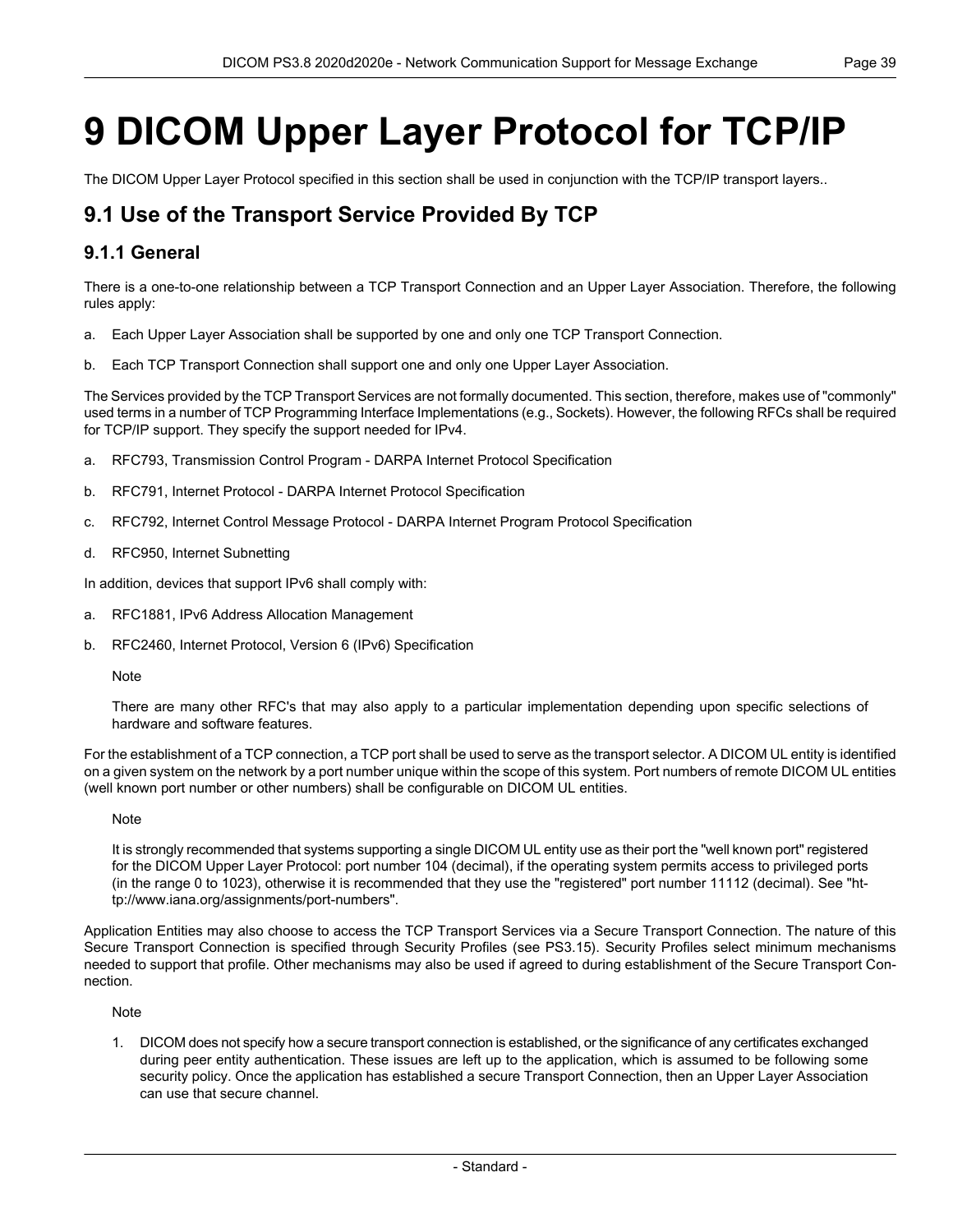- 2. There may be an interaction between PDU size and record size of the secure Transport Connection that impacts efficiency of transport.
- 3. Registered ports for Secure Transport Connections are defined in [PS3.15](part15.pdf#PS3.15).

## **9.1.2 Opening a TCP Transport Connection**

When an Association is to be established by a DICOM Upper Layer Entity, a TRANSPORT CONNECT request primitive shall be issued to the TCP Transport Service (Active Open). Once the TCP Transport Connection Confirmation is received (Open Completed), an A-ASSOCIATE-RQ PDU shall be sent/written on the now established transport connection.

When a DICOM Upper Layer Entity becomes activated (Association Idle State), it shall wait for TCP Transport Connections in a passive mode by initiating a "listen." When an incoming TCP Transport Connection Indication is received from the network, it is ac cepted and a timer ARTIM (Association Request/Reject/Release Timer) shall be set. Any further exchange of PDUs (read/write) shall be performed as specified by the Upper Layer State Machine (including ARTIM Timer expiration before an A-ASSOCIATE-RQ PDU is received, see [Section](#page-40-0) 9.2).

## **9.1.3 Transferring Data On a TCP Connection**

Data exchange of PDUs (read/write) on an established TCP Connection shall follow the specifications of the DICOM Upper Layer Protocol State Machine (see [Section](#page-40-0) 9.2) and the DICOM Upper Layer PDU structure (see [Section](#page-44-0) 9.3).

## **9.1.4 Closing a TCP Transport Connection**

TCP Transport Connections shall be closed using the "don't linger" option.

A TCP Transport Connection is closed under a number of situations. These are described in the DICOM Upper Layer Protocol State Machine. Some typical cases are discussed below:

- a. After an A-RELEASE-RQ has been sent and the A-RELEASE-RP PDU is received
- b. When a Transport Connection has been established by the DICOM remote UL Entity and no A-ASSOCIATE-RQ is received before the ARTIM Timer expires
- c. When an A-ABORT PDU has been received
- d. When an A-ABORT PDU has been sent and the ARTIM Timer expires before the Transport Connection is closed
- e. When a TCP connection is being disconnected by the Transport Service Provider (e.g., network failure)
- f. When a TCP connection is being disconnected by the remote DICOM UL Entity

**Note** 

- 1. Except following the normal completion of an association reject, release or abort and in specific situations such as temporary lack of resources, an Upper Layer State Machine should not disconnect a TCP connection or reject its estab lishment. The appropriate behavior is to use the Association Reject or Abort services.
- 2. The ARTIM Timer should not be used to oversee the Association Establishment or Release. Such a mechanism falls under the protocol definition of the layer above the DICOM Upper Layer (i.e., DICOM Application Entity, see [PS3.7\)](part07.pdf#PS3.7).

## **9.1.5 ARTIM Timer**

The value of the ARTIM Timer used to manage the Request, Reject, and Release of associations on a DICOM UL entity shall be configurable to address a wide range of network configurations.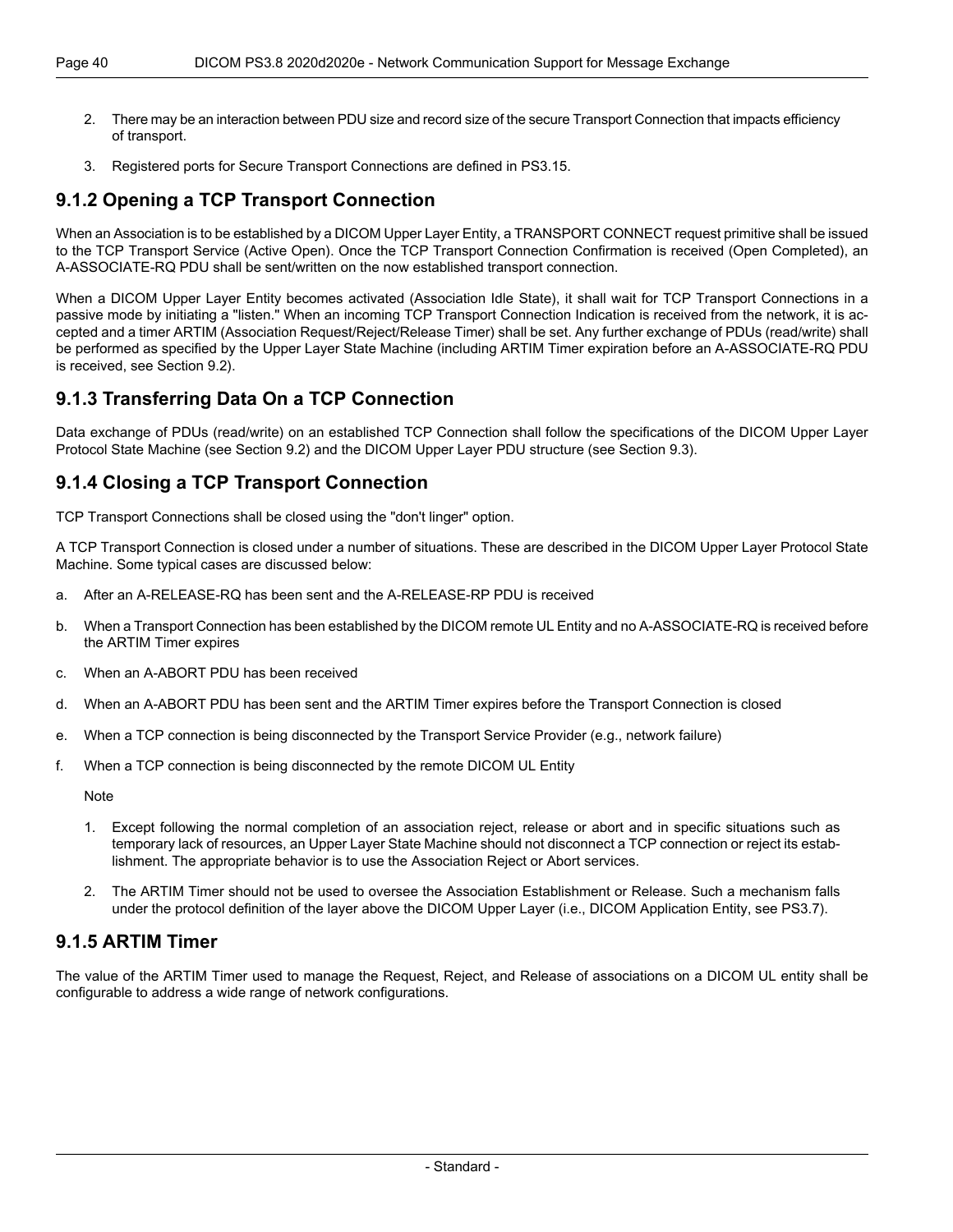# <span id="page-40-0"></span>**9.2 DICOM Upper Layer Protocol for TCP/IP State Machine**

# **9.2.1 Machine States Definition**

### **Table 9-1. No Association**

| <b>State</b> | .<br>--- |
|--------------|----------|
| Sta          | Idle     |

#### **Table 9-2. Association Establishment**

| <b>State</b> | <b>Definition</b>                                                                |  |  |  |  |  |  |  |
|--------------|----------------------------------------------------------------------------------|--|--|--|--|--|--|--|
| Sta 2        | Transport connection open (Awaiting A-ASSOCIATE-RQ PDU)                          |  |  |  |  |  |  |  |
| Sta 3        | Awaiting local A-ASSOCIATE response primitive (from local user)                  |  |  |  |  |  |  |  |
| Sta 4        | Awaiting transport connection opening to complete (from local transport service) |  |  |  |  |  |  |  |
| Sta 5        | Awaiting A-ASSOCIATE-AC or A-ASSOCIATE-RJ PDU                                    |  |  |  |  |  |  |  |

#### **Table 9-3. Data Transfer**

| State  | <b>Definition</b>                                   |
|--------|-----------------------------------------------------|
| ∣Sta 6 | Association established and ready for data transfer |

#### **Table 9-4. Association Release**

| <b>State</b> | <b>Definition</b>                                                                        |
|--------------|------------------------------------------------------------------------------------------|
| Sta 7        | Awaiting A-RELEASE-RP PDU                                                                |
| Sta 8        | Awaiting local A-RELEASE response primitive (from local user)                            |
| Sta 9        | Release collision requestor side; awaiting A-RELEASE response (from local user)          |
| Sta 10       | Release collision acceptor side; awaiting A-RELEASE-RP PDU                               |
| Sta 11       | Release collision requestor side; awaiting A-RELEASE-RP PDU                              |
| Sta 12       | Release collision acceptor side; awaiting A-RELEASE response primitive (from local user) |

#### **Table 9-5. Waiting for Transport Connection Close**

| State  | <b>Definition</b>                                                             |  |  |  |  |  |
|--------|-------------------------------------------------------------------------------|--|--|--|--|--|
| Sta 13 | Awaiting Transport Connection Close Indication (Association no longer exists) |  |  |  |  |  |

## **9.2.2 State Machine Actions Definition**

#### **Table 9-6. Association Establishment Related Actions**

| <b>Action</b> | <b>Definition</b>                                                    |  |  |  |  |  |  |  |
|---------------|----------------------------------------------------------------------|--|--|--|--|--|--|--|
| AF-1          | Issue TRANSPORT CONNECT request primitive to local transport service |  |  |  |  |  |  |  |
|               | Next state is Sta4                                                   |  |  |  |  |  |  |  |
| AE-2          | Send A-ASSOCIATE-RQ-PDU                                              |  |  |  |  |  |  |  |
|               | Next state is Sta5                                                   |  |  |  |  |  |  |  |
| IAE-3         | Issue A-ASSOCIATE confirmation (accept) primitive                    |  |  |  |  |  |  |  |
|               | Next state is Sta6                                                   |  |  |  |  |  |  |  |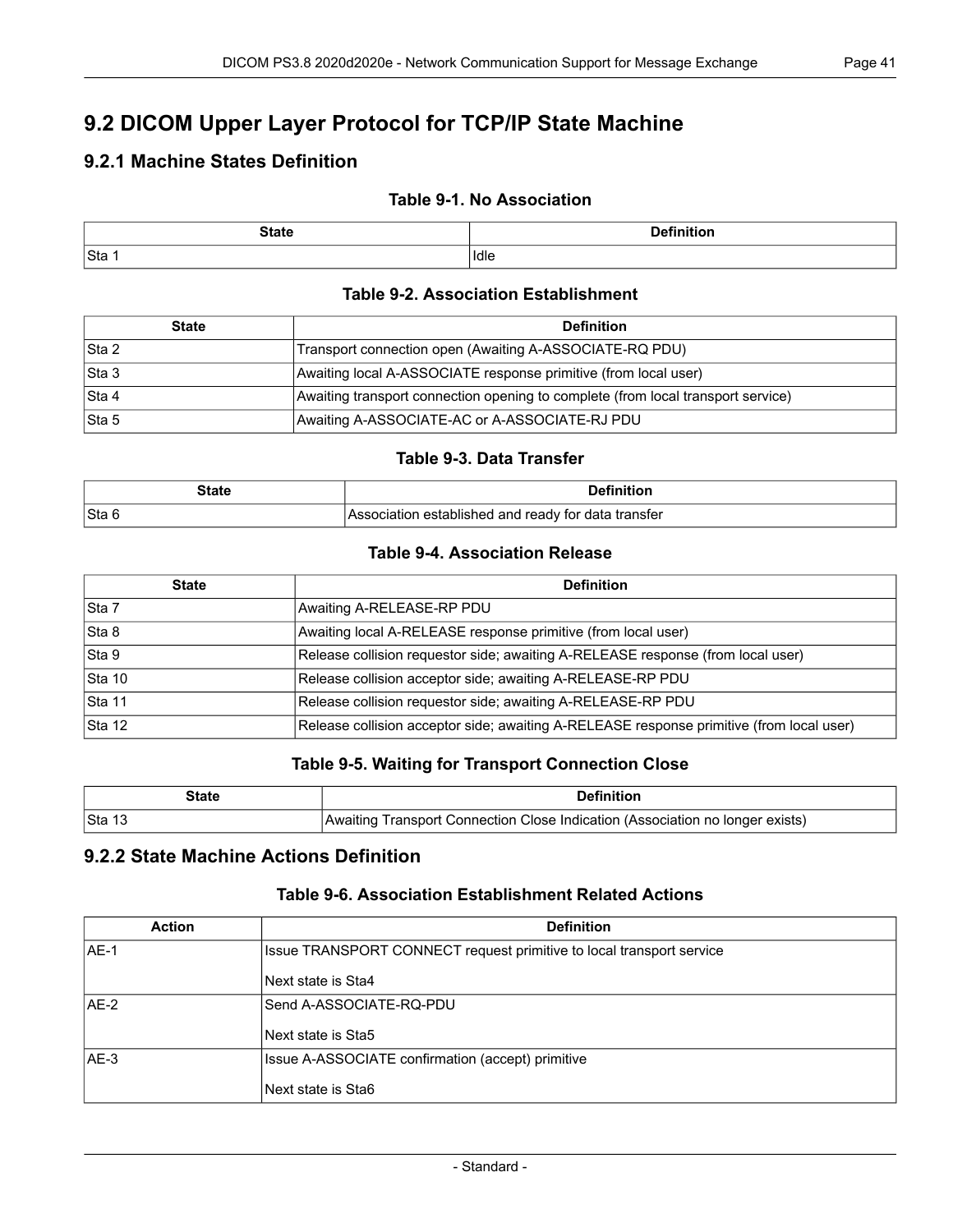| <b>Action</b> | <b>Definition</b>                                                                |
|---------------|----------------------------------------------------------------------------------|
| $AE-4$        | Issue A-ASSOCIATE confirmation (reject) primitive and close transport connection |
|               | Next state is Sta1                                                               |
| AE-5          | Issue Transport connection response primitive; start ARTIM timer                 |
|               | Next state is Sta2                                                               |
| $AE-6$        | Stop ARTIM timer and if A-ASSOCIATE-RQ acceptable by service-provider:           |
|               | • issue A-ASSOCIATE indication primitive                                         |
|               | Next state is Sta3                                                               |
|               | otherwise:                                                                       |
|               | • issue A-ASSOCIATE-RJ-PDU and start ARTIM timer                                 |
|               | Next state is Sta13                                                              |
| AE-7          | Send A-ASSOCIATE-AC PDU                                                          |
|               | Next state is Sta6                                                               |
| AE-8          | Send A-ASSOCIATE-RJ PDU and start ARTIM timer                                    |
|               | Next state is STA13                                                              |

### **Table 9-7. Data Transfer Related Actions**

| <b>State</b> | <b>Definition</b>                |  |  |  |  |  |  |  |
|--------------|----------------------------------|--|--|--|--|--|--|--|
| IDT-1        | Send P-DATA-TF PDU               |  |  |  |  |  |  |  |
|              | Next state is Sta6               |  |  |  |  |  |  |  |
| $DT-2$       | Send P-DATA indication primitive |  |  |  |  |  |  |  |
|              | Next state is Sta6               |  |  |  |  |  |  |  |

#### **Table 9-8. Association Release Related Actions**

| <b>Action</b> | <b>Definition</b>                                                      |  |  |  |  |  |  |  |
|---------------|------------------------------------------------------------------------|--|--|--|--|--|--|--|
| <b>AR-1</b>   | Send A-RELEASE-RQ PDU                                                  |  |  |  |  |  |  |  |
|               | Next state is Sta7                                                     |  |  |  |  |  |  |  |
| $AR-2$        | Issue A-RELEASE indication primitive                                   |  |  |  |  |  |  |  |
|               | Next state is Sta8                                                     |  |  |  |  |  |  |  |
| $AR-3$        | Issue A-RELEASE confirmation primitive, and close transport connection |  |  |  |  |  |  |  |
|               | Next state is Sta1                                                     |  |  |  |  |  |  |  |
| $AR-4$        | Issue A-RELEASE-RP PDU and start ARTIM timer                           |  |  |  |  |  |  |  |
|               | Next state is Sta13                                                    |  |  |  |  |  |  |  |
| <b>AR-5</b>   | Stop ARTIM timer                                                       |  |  |  |  |  |  |  |
|               | Next state is Sta1                                                     |  |  |  |  |  |  |  |
| $AR-6$        | <b>Issue P-DATA indication</b>                                         |  |  |  |  |  |  |  |
|               | Next state is Sta7                                                     |  |  |  |  |  |  |  |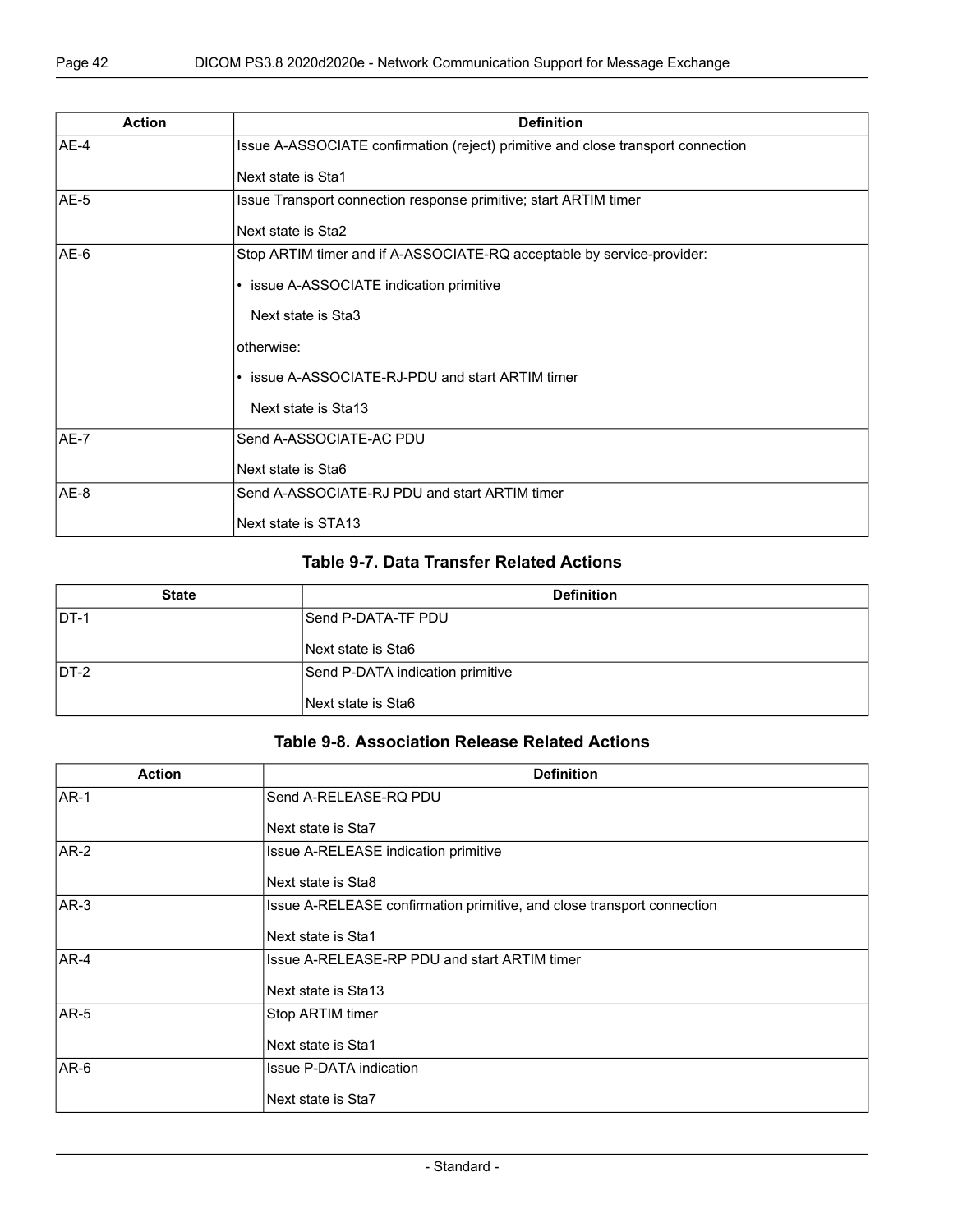| <b>Action</b> | <b>Definition</b>                               |  |  |  |  |  |  |
|---------------|-------------------------------------------------|--|--|--|--|--|--|
| $AR-7$        | <b>Issue P-DATA-TF PDU</b>                      |  |  |  |  |  |  |
|               | Next state is Sta8                              |  |  |  |  |  |  |
| $AR-8$        | Issue A-RELEASE indication (release collision): |  |  |  |  |  |  |
|               | • if association-requestor, next state is Sta9  |  |  |  |  |  |  |
|               | • if not, next state is Sta10                   |  |  |  |  |  |  |
| $AR-9$        | Send A-RELEASE-RP PDU                           |  |  |  |  |  |  |
|               | Next state is Sta11                             |  |  |  |  |  |  |
| AR-10         | Issue A-RELEASE confirmation primitive          |  |  |  |  |  |  |
|               | Next state is Sta12                             |  |  |  |  |  |  |

### **Table 9-9. Association Abort Related Actions**

| <b>Action</b> | <b>Definition</b>                                                                                    |  |  |  |  |  |  |  |  |
|---------------|------------------------------------------------------------------------------------------------------|--|--|--|--|--|--|--|--|
| $AA-1$        | Send A-ABORT PDU (service-user source) and start (or restart if already started) ARTIM timer         |  |  |  |  |  |  |  |  |
|               | Next state is Sta13                                                                                  |  |  |  |  |  |  |  |  |
| $AA-2$        | Stop ARTIM timer if running. Close transport connection                                              |  |  |  |  |  |  |  |  |
|               | Next state is Sta1                                                                                   |  |  |  |  |  |  |  |  |
| AA-3          | If (service-user inititated abort):                                                                  |  |  |  |  |  |  |  |  |
|               | • issue A-ABORT indication and close transport connection                                            |  |  |  |  |  |  |  |  |
|               | otherwise (service-provider inititated abort):                                                       |  |  |  |  |  |  |  |  |
|               | • issue A-P-ABORT indication and close transport connection                                          |  |  |  |  |  |  |  |  |
|               | Next state is Sta1                                                                                   |  |  |  |  |  |  |  |  |
| $AA-4$        | Issue A-P-ABORT indication primitive                                                                 |  |  |  |  |  |  |  |  |
|               | Next state is Sta1                                                                                   |  |  |  |  |  |  |  |  |
| $AA-5$        | Stop ARTIM timer                                                                                     |  |  |  |  |  |  |  |  |
|               | Next state is Sta1                                                                                   |  |  |  |  |  |  |  |  |
| AA-6          | Ignore PDU                                                                                           |  |  |  |  |  |  |  |  |
|               | Next state is Sta13                                                                                  |  |  |  |  |  |  |  |  |
| $AA-7$        | Send A-ABORT PDU                                                                                     |  |  |  |  |  |  |  |  |
|               | Next state is Sta13                                                                                  |  |  |  |  |  |  |  |  |
| $AA-8$        | Send A-ABORT PDU (service-provider source-), issue an A-P-ABORT indication, and start ARTIM<br>timer |  |  |  |  |  |  |  |  |
|               | Next state is Sta13                                                                                  |  |  |  |  |  |  |  |  |

# **9.2.3 DICOM Upper Layer Protocol for TCP/IP State Transition Table**

The DICOM Upper Layer Protocol State transitions are specified in [Table](#page-43-0) 9-10. This table addresses both the normal and error cases for the protocol operation. Both the called and the calling aspects of an association are described in this table.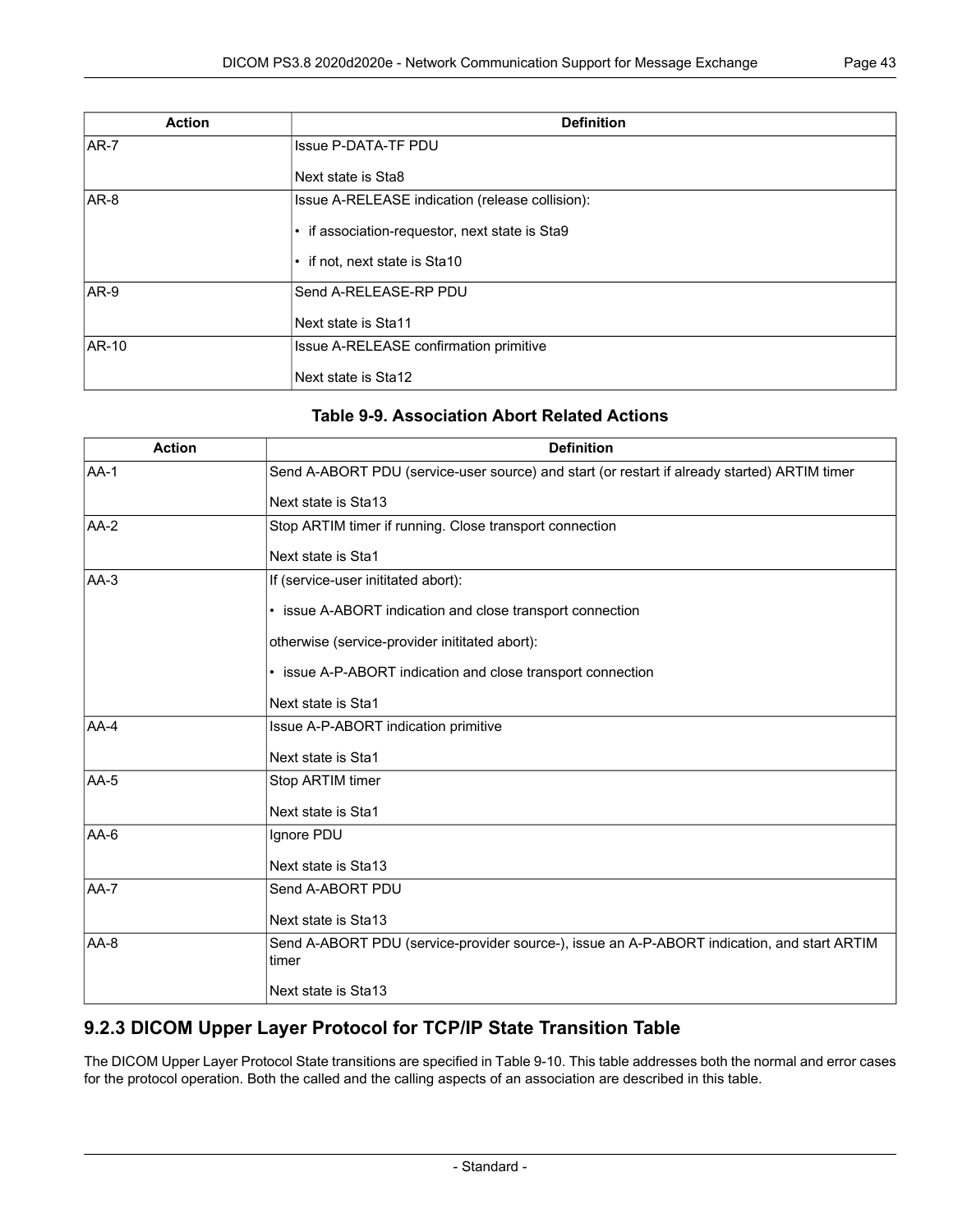## **Table 9-10. DICOM Upper Layer Protocol State Transition Table**

<span id="page-43-0"></span>

| <b>STATES</b>                                                        | <b>No</b><br>$\mathsf{assoc}^{\mathsf{n}}$ | <b>Association establishment</b> |                             |                |                            | <b>Data</b><br>transfer     | Association release (normal & collision) |                             |                             |                             |                             | Wait<br>for Tp<br><b>Close</b> |                 |
|----------------------------------------------------------------------|--------------------------------------------|----------------------------------|-----------------------------|----------------|----------------------------|-----------------------------|------------------------------------------|-----------------------------|-----------------------------|-----------------------------|-----------------------------|--------------------------------|-----------------|
| <b>EVENTS</b>                                                        | Sta1                                       | Sta2                             | Sta3                        | Sta4           | Sta5                       | Sta6                        | Sta7                                     | Sta8                        | Sta9                        | Sta10                       | Sta11                       | Sta12                          | Sta13           |
| A-ASSOCIATE<br>Request (local user)                                  | $AE-1$<br>Sta4                             |                                  |                             |                |                            |                             |                                          |                             |                             |                             |                             |                                |                 |
| Transport Conn.<br>Confirm <sup>n</sup> (local<br>transport service) |                                            |                                  |                             | $AE-2$<br>Sta5 |                            |                             |                                          |                             |                             |                             |                             |                                |                 |
| A-ASSOCIATE-AC<br>PDU (received on<br>transport<br>connection)       |                                            | $AA-1$<br>Sta <sub>13</sub>      | $AA-8$<br>Sta <sub>13</sub> |                | $AE-3$<br>Sta <sub>6</sub> | $AA-8$<br>Sta <sub>13</sub> | $AA-8$<br>Sta <sub>13</sub>              | $AA-8$<br>Sta <sub>13</sub> | $AA-8$<br>Sta <sub>13</sub> | $AA-8$<br>Sta <sub>13</sub> | $AA-8$<br>Sta <sub>13</sub> | $AA-8$<br>Sta <sub>13</sub>    | AA-6<br>Sta13   |
| A-ASSOCIATE-RJ<br>PDU (received on<br>transport<br>connection)       |                                            | $AA-1$<br>Sta13                  | $AA-8$<br>Sta13             |                | $AE-4$<br>Sta1             | $AA-8$<br>Sta13             | $AA-8$<br>Sta13                          | $AA-8$<br>Sta13             | $AA-8$<br>Sta13             | $AA-8$<br>Sta13             | $AA-8$<br>Sta13             | $AA-8$<br>Sta13                | $AA-6$<br>Sta13 |
| Transport<br>Connection<br>Indication (local<br>transport service)   | $AE-5$<br>Sta <sub>2</sub>                 |                                  |                             |                |                            |                             |                                          |                             |                             |                             |                             |                                |                 |
| A-ASSOCIATE-RQ<br>PDU (received on<br>transport<br>connection)       |                                            | $AE-6$<br>Sta3 or<br>13          | $AA-8$<br>Sta13             |                | $AA-8$<br>Sta13            | $AA-8$<br>Sta13             | $AA-8$<br>Sta13                          | $AA-8$<br>Sta13             | $AA-8$<br>Sta13             | $AA-8$<br>Sta13             | $AA-8$<br>Sta13             | $AA-8$<br>Sta13                | AA-7<br>Sta13   |
| A-ASSOCIATE<br>response primitive<br>(accept)                        |                                            |                                  | $AE-7$<br>Sta <sub>6</sub>  |                |                            |                             |                                          |                             |                             |                             |                             |                                |                 |
| A-ASSOCIATE<br>response primitive<br>(reject)                        |                                            |                                  | AE-8<br>Sta <sub>13</sub>   |                |                            |                             |                                          |                             |                             |                             |                             |                                |                 |
| P-DATA request<br>primitive                                          |                                            |                                  |                             |                |                            | $DT-1$<br>Sta <sub>6</sub>  |                                          | $AR-7$<br>Sta8              |                             |                             |                             |                                |                 |
| P-DATA-TF PDU                                                        |                                            | $AA-1$<br>Sta13 $ $              | $AA-8$<br>Sta13             |                | $AA-8$<br>Sta13            | DT-2<br>Sta6                | $AR-6$<br>Sta7                           | AA-8<br>Sta13               | $AA-8$<br>Sta13             | $AA-8$<br>Sta13             | $AA-8$<br>Sta13             | $AA-8$<br>Sta13                | AA-6<br>Sta13   |
| A-RELEASE<br>Request primitive                                       |                                            |                                  |                             |                |                            | $AR-1$<br>Sta7              |                                          |                             |                             |                             |                             |                                |                 |
| A-RELEASE-RQ<br>PDU (received on<br>open transport<br>connection)    |                                            | $AA-1$<br>Sta13                  | AA-8<br>Sta13               |                | AA-8<br>Sta13              | $AR-2$<br>Sta8              | AR-8<br>Sta9 or<br>10 <sup>1</sup>       | $AA-8$<br>Sta13             | AA-8<br>Sta13               | AA-8<br>Sta13               | AA-8<br>Sta13               | AA-8<br>Sta13                  | $AA-6$<br>Sta13 |
| A-RELEASE-RP<br>PDU (received on<br>transport<br>connection)         |                                            | $AA-1$<br>Sta13                  | AA-8<br>Sta13               |                | AA-8<br>Sta13              | AA-8<br>Sta13               | $AR-3$<br>Sta1                           | AA-8<br>Sta13               | AA-8<br>Sta13               | AR-10<br>Sta12              | $AR-3$<br>Sta1              | AA-8<br>Sta13                  | AA-6<br>Sta13   |
| A-RELEASE<br>Response primitive                                      |                                            |                                  |                             |                |                            |                             |                                          | $AR-4$<br>Sta13             | AR-9<br>Sta11               |                             |                             | AR-4<br>Sta13                  |                 |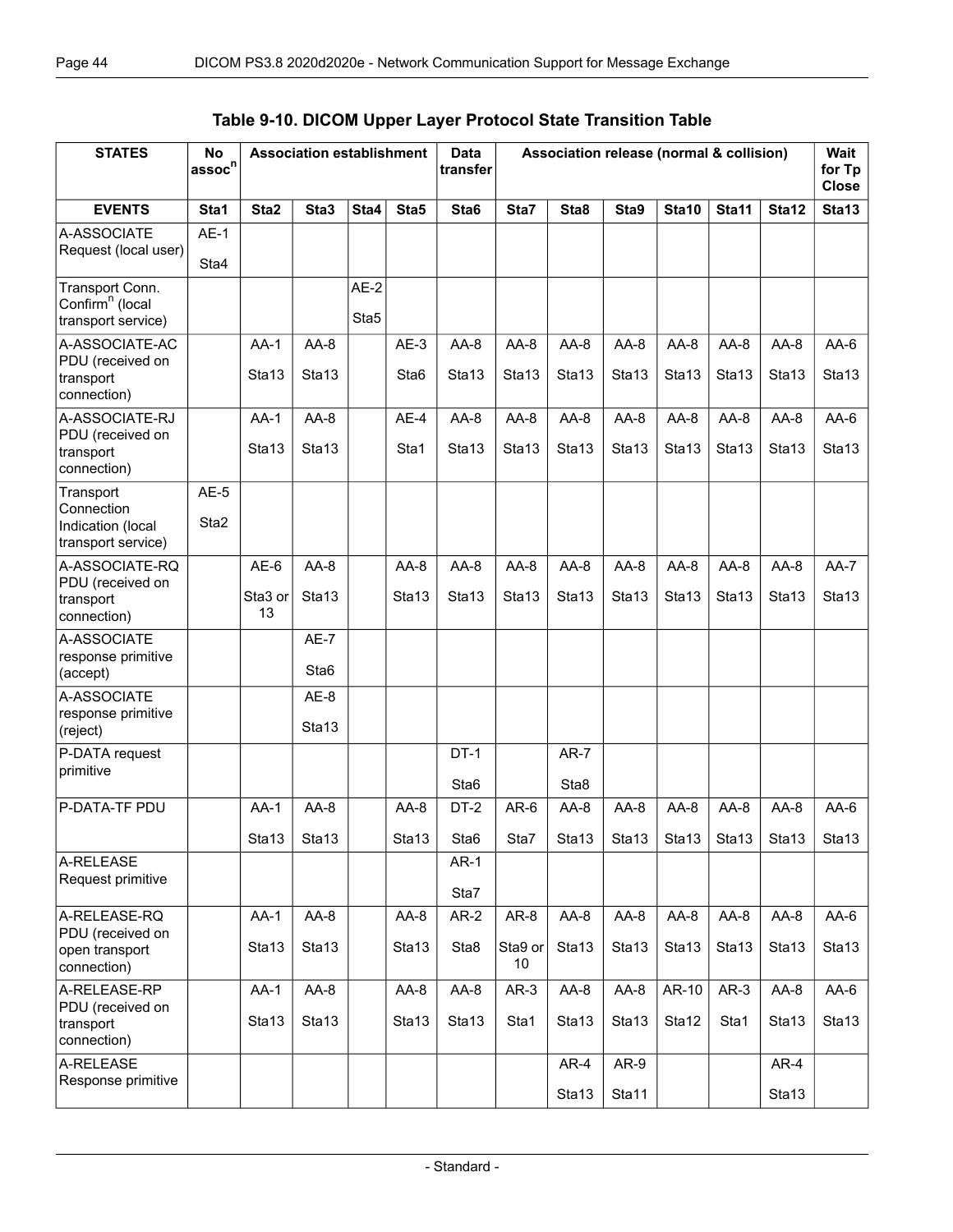| <b>STATES</b>                           | <b>No</b><br>ˈassoc <sup>n</sup> |                   | <b>Association establishment</b> |        |                   | <b>Data</b><br>transfer |                   | Association release (normal & collision) |                   |                   |                   |                   | <b>Wait</b><br>for Tp<br><b>Close</b> |
|-----------------------------------------|----------------------------------|-------------------|----------------------------------|--------|-------------------|-------------------------|-------------------|------------------------------------------|-------------------|-------------------|-------------------|-------------------|---------------------------------------|
| <b>EVENTS</b>                           | Sta1                             | Sta <sub>2</sub>  | Sta <sub>3</sub>                 | Sta4   | Sta5              | Sta <sub>6</sub>        | Sta7              | Sta8                                     | Sta9              | Sta10             | Sta11             | Sta <sub>12</sub> | Sta <sub>13</sub>                     |
| A-ABORT Request<br>primitive            |                                  |                   | $AA-1$                           | $AA-2$ | $AA-1$            | $AA-1$                  | $AA-1$            | $AA-1$                                   | $AA-1$            | $AA-1$            | $AA-1$            | $AA-1$            |                                       |
|                                         |                                  |                   | Sta <sub>13</sub>                | Sta1   | Sta <sub>13</sub> | Sta <sub>13</sub>       | Sta <sub>13</sub> | Sta <sub>13</sub>                        | Sta <sub>13</sub> | Sta <sub>13</sub> | Sta <sub>13</sub> | Sta <sub>13</sub> |                                       |
| A-ABORT PDU<br>(received on open        |                                  | $AA-2$            | $AA-3$                           |        | $AA-3$            | $AA-3$                  | $AA-3$            | $AA-3$                                   | $AA-3$            | $AA-3$            | $AA-3$            | $AA-3$            | $AA-2$                                |
| transport<br>connection)                |                                  | Sta1              | Sta1                             |        | Sta1              | Sta1                    | Sta1              | Sta1                                     | Sta1              | Sta1              | Sta1              | Sta1              | Sta1                                  |
| Transport<br>connection closed          |                                  | $AA-5$            | $AA-4$                           | $AA-4$ | $AA-4$            | $AA-4$                  | $AA-4$            | $AA-4$                                   | $AA-4$            | $AA-4$            | $AA-4$            | $AA-4$            | $AR-5$                                |
| indication (local<br>transport service) |                                  | Sta1              | Sta1                             | Sta1   | Sta1              | Sta1                    | Sta1              | Sta1                                     | Sta1              | Sta1              | Sta1              | Sta1              | Sta1                                  |
| ARTIM timer expired<br>(Association     |                                  | $AA-2$            |                                  |        |                   |                         |                   |                                          |                   |                   |                   |                   | $AA-2$                                |
| reject/release timer)                   |                                  | Sta1              |                                  |        |                   |                         |                   |                                          |                   |                   |                   |                   | Sta1                                  |
| Unrecognized or<br>invalid PDU received |                                  | $AA-1$            | $AA-8$                           |        | $AA-8$            | $AA-8$                  | $AA-8$            | $AA-8$                                   | $AA-8$            | $AA-8$            | $AA-8$            | $AA-8$            | $AA-7$                                |
|                                         |                                  | Sta <sub>13</sub> | Sta <sub>13</sub>                |        | Sta <sub>13</sub> | Sta <sub>13</sub>       | Sta13             | Sta13                                    | Sta <sub>13</sub> | Sta <sub>13</sub> | Sta <sub>13</sub> | Sta <sub>13</sub> | Sta <sub>13</sub>                     |

# <span id="page-44-0"></span>**9.3 DICOM Upper Layer Protocol for TCP/IP Data Units Structure**

### **9.3.1 General**

The Protocol Data Units (PDUs) are the message formats exchanged between peer entities within a layer. A PDU shall consist of protocol control information and user data. PDUs are constructed by mandatory fixed fields followed by optional variable fields that contain one or more items and/or sub-items.

Items of unrecognized types shall be ignored and skipped. Items shall appear in an increasing order of their item types. Several instances of the same item shall be acceptable or shall not as specified by each item.

The DICOM UL protocol consists of seven Protocol Data Units:

- a. A-ASSOCIATE-RQ PDU
- b. A-ASSOCIATE-AC PDU
- c. A-ASSOCIATE-RJ PDU
- d. P-DATA-TF PDU
- e. A-RELEASE-RQ PDU
- f. A-RELEASE-RP PDU
- g. A-ABORT PDU

The encoding of the DICOM UL PDUs is defined as follows (Big Endian byte ordering) :

**Note** 

The Big Endian byte ordering has been chosen for consistency with the OSI and TCP/IP environment. This pertains to the DICOM UL PDU headers only. The encoding of the PDV message fragments is defined by the Transfer Syntax negotiated at association establishment.

a. Each PDU type shall consist of one or more bytes that when represented, are numbered sequentially, with byte 1 being the lowest byte number.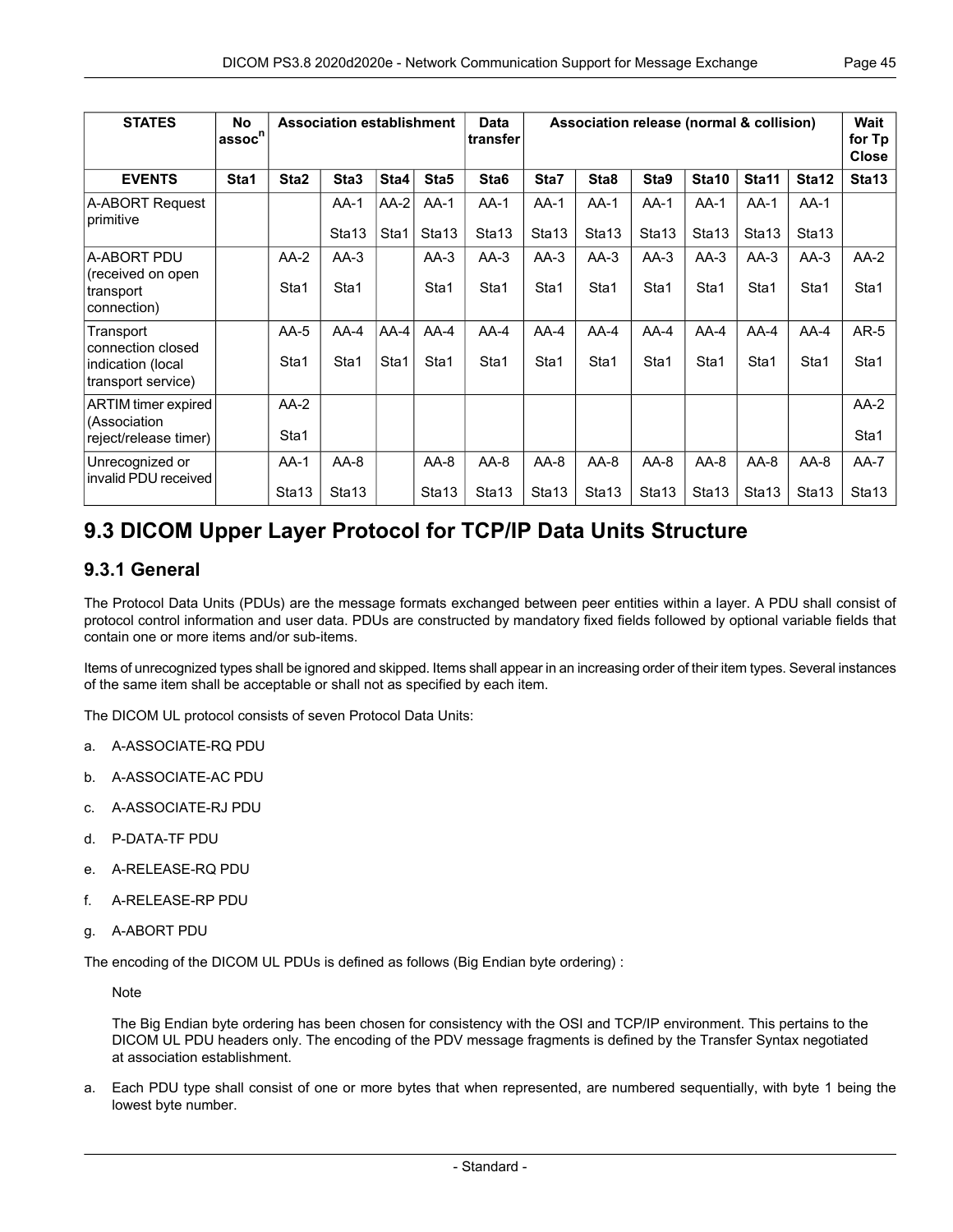- b. Each byte within the PDU shall consist of eight bits that, when represented, are numbered 7 to 0, where bit 0 is the low order bit.
- c. When consecutive bytes are used to represent a string of characters, the lowest byte numbers represent the first character.
- d. When consecutive bytes are used to represent a binary number, the lower byte number has the most significant value.
- e. The lowest byte number is placed first in the transport service data flow.
- f. An overview of the PDUs is shown in [Figure](#page-45-0) 9-1 and [Figure](#page-46-0) 9-2. The detailed structure of each PDU is specified in the following sections.

#### Note

<span id="page-45-0"></span>A number of parameters defined in the UL Service are not reflected in these PDUs (e.g., service parameters, fixed values, values not used by DICOM Application Entities.)

| PDU<br>Type<br>$\overline{1}$   | $\overline{1}$                 | PDU<br>Length<br>$\overline{4}$ | Protocol<br>Version<br>$\overline{2}$ | $\overline{2}$                        | Called<br>Calling<br>Entity<br>Entity<br>Title<br>Title<br>16<br>16           | 32                               |            | (Variable Field)<br>Contains one or more<br>Items shown below |                    |
|---------------------------------|--------------------------------|---------------------------------|---------------------------------------|---------------------------------------|-------------------------------------------------------------------------------|----------------------------------|------------|---------------------------------------------------------------|--------------------|
|                                 |                                |                                 |                                       |                                       |                                                                               | ر                                |            |                                                               | ١<br>$\frac{1}{2}$ |
| Application<br>Context<br>Item  | Item<br>Type<br>$\overline{1}$ | $\overline{1}$                  | Item<br>Length<br>$\overline{2}$      |                                       | <b>Application Context Name</b><br>$= 64$                                     |                                  | (only one) |                                                               |                    |
| Presentation<br>Context<br>Item | Item<br>Type<br>$\overline{1}$ | $\mathbf{1}$                    | Item<br>Length<br>$\overline{2}$      | Pres.<br>Context ID<br>$\overline{1}$ | <b>Result/</b><br>Reason<br>(used for AC)<br>$\overline{1}$<br>$\overline{1}$ | $\mathbf{1}$                     |            | (Variable Field)<br>Contains one or more<br>Items shown below | (one or more)      |
|                                 | Abstract<br>Syntax<br>litem    | Item<br>Type<br>$\overline{1}$  | $\overline{1}$                        | Item<br>Length<br>$\overline{2}$      |                                                                               | <b>Abstract Syntax</b><br>$= 64$ |            | (only one in RQ)<br>(not present in AC)                       |                    |
|                                 | Transfer<br>Syntx<br>Item      | Item<br>Type<br>$\overline{1}$  | $\overline{1}$                        | Item<br>Length<br>$\overline{2}$      |                                                                               | <b>Transfer Syntax</b><br>$= 64$ |            | (one or more in RQ)<br>(only one in AC)                       |                    |
| User                            | Item                           |                                 | Item                                  |                                       | (Variable Field)                                                              |                                  |            |                                                               |                    |
| Info<br>Item                    | Type<br>$\overline{1}$         | $\overline{1}$                  | Length<br>$\overline{2}$              |                                       | Contains one or more<br>Items shown below                                     |                                  | (only one) |                                                               |                    |
|                                 | Maximum<br>Length<br>Item      | Item<br>Type                    |                                       | Item<br>Length                        |                                                                               | Max. Length<br>Received          |            | (only one)                                                    |                    |
|                                 |                                | $\overline{1}$                  | $\overline{1}$                        | $\overline{2}$                        |                                                                               | $\overline{4}$                   |            |                                                               |                    |

**Figure 9-1. Protocol Data Units Structure and Encoding**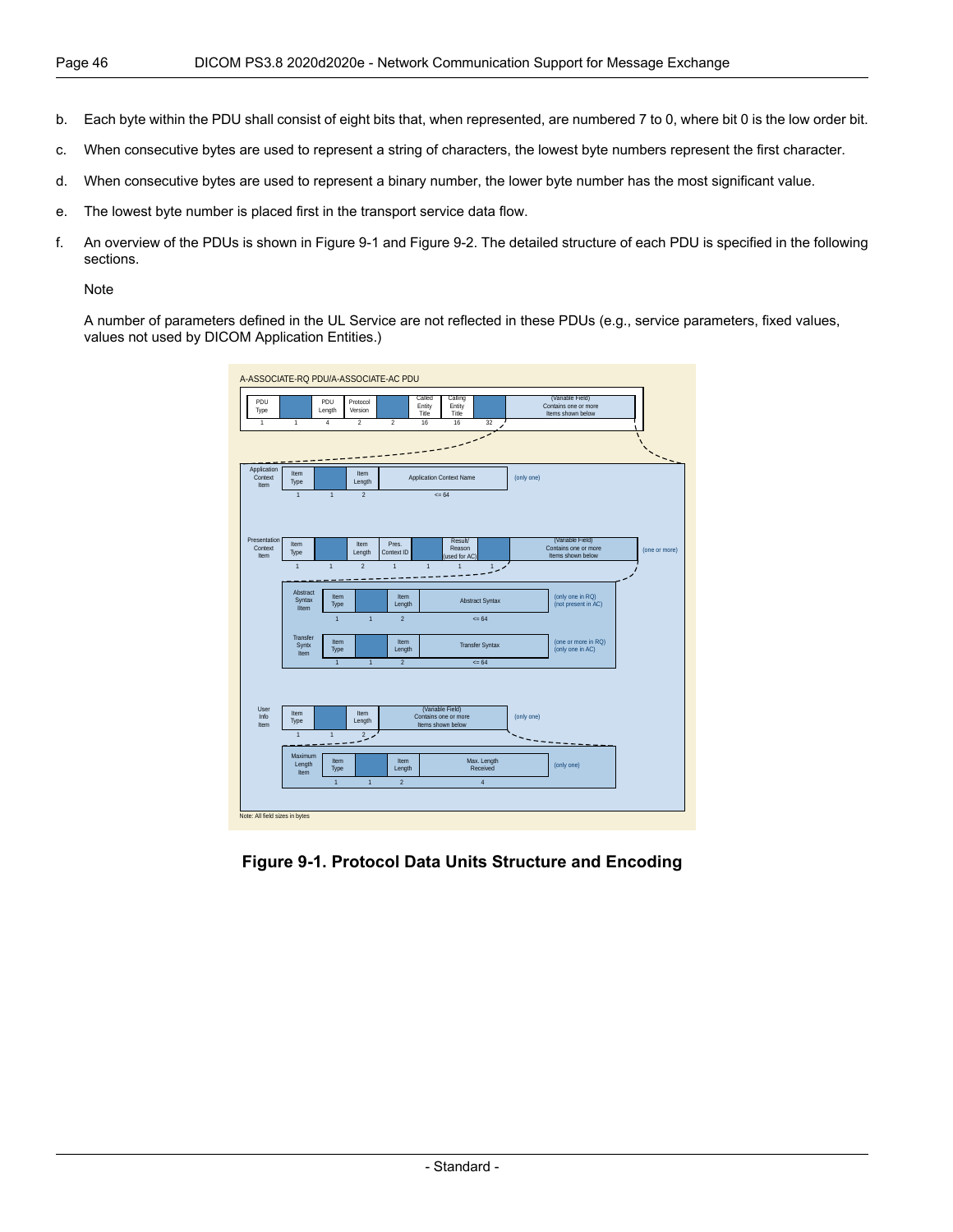<span id="page-46-0"></span>

| PDU<br>Type   |   | PDU<br>Length                                                             |                 | Result*                                   | Source *      | Reason/<br>Diag *               |  |  |
|---------------|---|---------------------------------------------------------------------------|-----------------|-------------------------------------------|---------------|---------------------------------|--|--|
|               | 1 | 4                                                                         | 1               | 1                                         | 4             |                                 |  |  |
|               |   | * Note: Depending on the specific PDU this field may be used or reserved. |                 |                                           |               |                                 |  |  |
|               |   |                                                                           |                 |                                           |               |                                 |  |  |
|               |   |                                                                           |                 |                                           |               |                                 |  |  |
|               |   |                                                                           |                 |                                           |               |                                 |  |  |
|               |   |                                                                           |                 |                                           |               |                                 |  |  |
|               |   |                                                                           |                 |                                           |               |                                 |  |  |
| P-DATA-TF PDU |   |                                                                           |                 |                                           |               |                                 |  |  |
|               |   |                                                                           |                 |                                           |               |                                 |  |  |
| PDU           |   | PDU                                                                       |                 | (Variable Field)                          |               |                                 |  |  |
| Type          |   | Length                                                                    |                 | Contains one or more                      |               |                                 |  |  |
|               |   |                                                                           |                 | Presentation Data Value Items shown below |               |                                 |  |  |
| 1             | 1 | 4                                                                         |                 |                                           |               |                                 |  |  |
|               |   |                                                                           |                 |                                           |               |                                 |  |  |
|               |   |                                                                           |                 |                                           |               |                                 |  |  |
|               |   | Item                                                                      | Pres.           |                                           |               | Presentation-data-Values (PDV)  |  |  |
|               |   |                                                                           |                 |                                           | DICOM message |                                 |  |  |
|               |   | Length<br>4                                                               | Context ID<br>1 |                                           |               | Command or Data Set Information |  |  |

#### **Figure 9-2. Protocol Data Units Structure and Encoding**

### **9.3.2 A-ASSOCIATE-RQ PDU Structure**

An A-ASSOCIATE-RQ PDU shall be made of a sequence of mandatory fields followed by a variable length field. [Table](#page-46-1) 9-11 shows the sequence of the mandatory fields.

<span id="page-46-1"></span>The variable field shall consist of one Application Context Item, one or more Presentation Context Items, and one User Information Item. Sub-Items shall exist for the Presentation Context and User Information Items.

| <b>PDU bytes</b> | <b>Field name</b> | <b>Description of field</b>                                                                                                                                                                                                                                                                                                                                           |
|------------------|-------------------|-----------------------------------------------------------------------------------------------------------------------------------------------------------------------------------------------------------------------------------------------------------------------------------------------------------------------------------------------------------------------|
|                  | PDU-type          | 01H                                                                                                                                                                                                                                                                                                                                                                   |
| $\overline{2}$   | Reserved          | This reserved field shall be sent with a value 00H but not tested to this value when received.                                                                                                                                                                                                                                                                        |
| $3-6$            | PDU-length        | This PDU-length shall be the number of bytes from the first byte of the following field to<br>the last byte of the variable field. It shall be encoded as an unsigned binary number                                                                                                                                                                                   |
| $7-8$            | Protocol-version  | This two byte field shall use one bit to identify each version of the DICOM UL protocol<br>supported by the calling end-system. This is Version 1 and shall be identified with bit 0<br>set. A receiver of this PDU implementing only this version of the DICOM UL protocol shall<br>only test that bit 0 is set.                                                     |
| $9 - 10$         | Reserved          | This reserved field shall be sent with a value 0000H but not tested to this value when<br>received.                                                                                                                                                                                                                                                                   |
| $11 - 26$        | Called-AE-title   | Destination DICOM Application Name. It shall be encoded as 16 characters as defined<br>by the ISO 646:1990-Basic G0 Set with leading and trailing spaces (20H) being<br>non-significant. The value made of 16 spaces (20H) meaning "no Application Name<br>specified" shall not be used. For a complete description of the use of this field, see<br>Section 7.1.1.4. |
| 27-42            | Calling-AE-title  | Source DICOM Application Name. It shall be encoded as 16 characters as defined by the<br>ISO 646:1990-Basic G0 Set with leading and trailing spaces (20H) being non-significant.<br>The value made of 16 spaces (20H) meaning "no Application Name specified" shall not<br>be used. For a complete description of the use of this field, see Section 7.1.1.3.         |
| 43-74            | Reserved          | This reserved field shall be sent with a value 00H for all bytes but not tested to this value<br>when received                                                                                                                                                                                                                                                        |
| $75  xxx$        | Variable items    | This variable field shall contain the following items: one Application Context Item, one or<br>more Presentation Context Items and one User Information Item. For a complete description<br>of the use of these items see Section 7.1.1.2, Section 7.1.1.13, and Section 7.1.1.6.                                                                                     |

#### **Table 9-11. ASSOCIATE-RQ PDU Fields**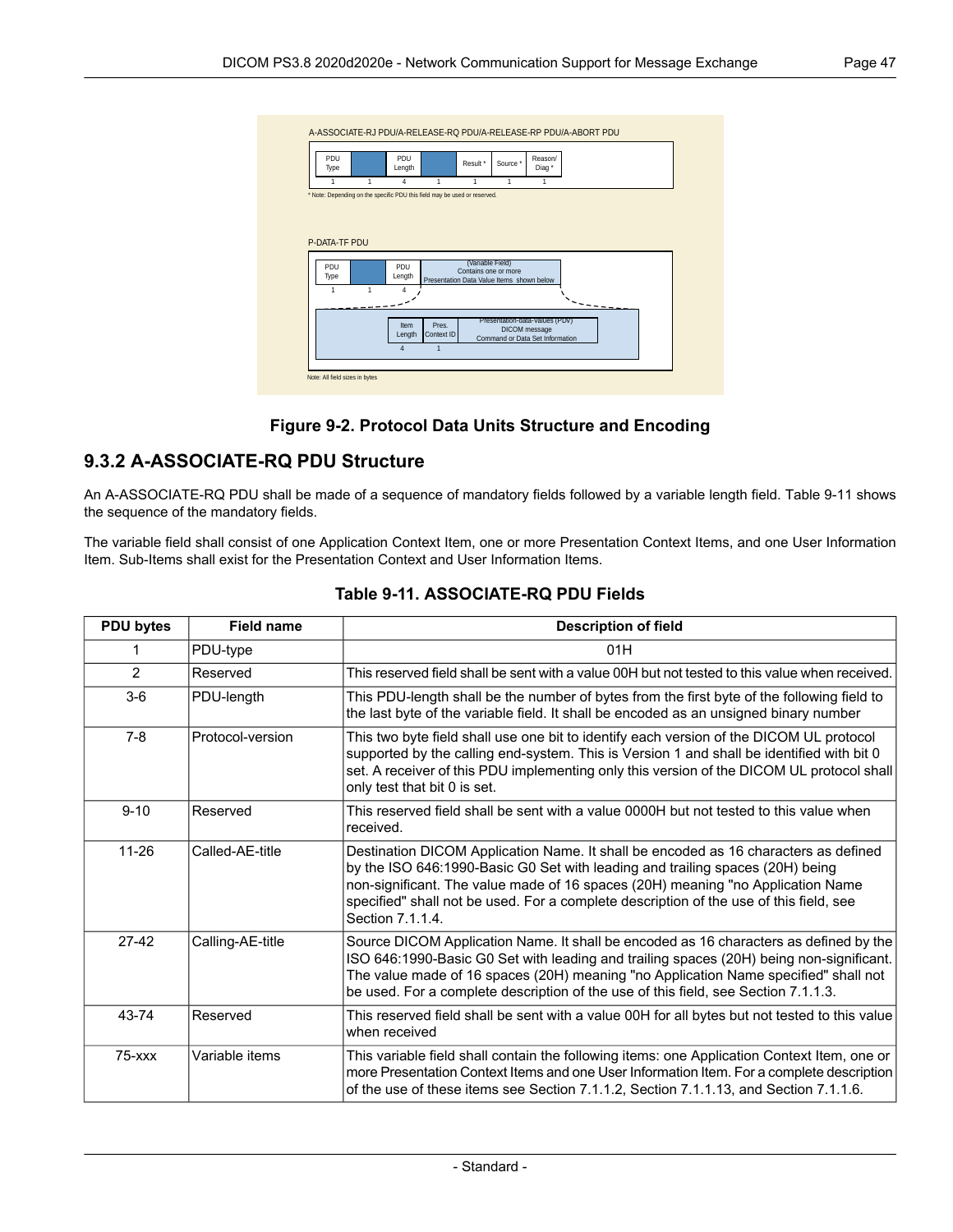# **9.3.2.1 Application Context Item Structure**

<span id="page-47-0"></span>An Application Context Item shall be made of a sequence of mandatory fields followed by a variable length field. [Table](#page-47-0) 9-12 shows the sequence of the mandatory fields.

| Item bytes | <b>Field name</b>        | <b>Description of field</b>                                                                                                                                                                                                                                                                                                    |
|------------|--------------------------|--------------------------------------------------------------------------------------------------------------------------------------------------------------------------------------------------------------------------------------------------------------------------------------------------------------------------------|
|            | Item-type                | 10H                                                                                                                                                                                                                                                                                                                            |
| 2          | Reserved                 | This reserved field shall be sent with a value 00H but not tested to this value when<br>received.                                                                                                                                                                                                                              |
| $3-4$      | Item-length              | This Item-length shall be the number of bytes from the first byte of the following field<br>to the last byte of the Application-context-name field. It shall be encoded as an<br>unsigned binary number.                                                                                                                       |
| $5  xxx$   | Application-context-name | A valid Application-context-name shall be encoded as defined in Annex F. For a<br>description of the use of this field see Section 7.1.1.2. Application-context-names<br>are structured as UIDs as defined in PS3.5 (see Annex A for an overview of this<br>concept). DICOM Application-context-names are registered in PS3.7. |

#### **Table 9-12. Application Context Item Fields**

# **9.3.2.2 Presentation Context Item Structure**

<span id="page-47-1"></span>The Presentation Context Item shall be made of a sequence of mandatory fixed length fields followed by a variable field. [Table](#page-47-1) 9-13 shows the sequence of the mandatory fields.

The variable field shall consist of one Abstract Syntax Sub-Item followed by one or more Transfer Syntax Sub-Items.

| Item bytes  | <b>Field name</b>                     | <b>Description of field</b>                                                                                                                                                                                                                  |
|-------------|---------------------------------------|----------------------------------------------------------------------------------------------------------------------------------------------------------------------------------------------------------------------------------------------|
|             | Item-type                             | 20H                                                                                                                                                                                                                                          |
| 2           | Reserved                              | This reserved field shall be sent with a value 00H but not tested to this value when<br>received.                                                                                                                                            |
| $3 - 4$     | Item-length                           | This Item-length shall be the number of bytes from the first byte of the following field<br>to the last byte of the last Transfer Syntax Item. It shall be encoded as an unsigned<br>binary number.                                          |
| 5           | Presentation-context-ID               | Presentation-context-ID values shall be odd integers between 1 and 255, encoded<br>as an unsigned binary number. For a complete description of the use of this field<br>see Section 7.1.1.13.                                                |
| 6           | Reserved                              | This reserved field shall be sent with a value 00H but not tested to this value when<br>received.                                                                                                                                            |
| 7           | Reserved                              | This reserved field shall be sent with a value 00H but not tested to this value when<br>received.                                                                                                                                            |
| 8           | Reserved                              | This reserved field shall be sent with a value 00H but not tested to this value when<br>received.                                                                                                                                            |
| $9 - x x x$ | Abstract/Transfer Syntax<br>Sub-Items | This variable field shall contain the following sub-items: one Abstract Syntax and<br>one or more Transfer Syntax(es). For a complete description of the use and encoding<br>of these sub-items see Section 9.3.2.2.1 and Section 9.3.2.2.2. |

#### **Table 9-13. Presentation Context Item Fields**

#### <span id="page-47-2"></span>**9.3.2.2.1 Abstract Syntax Sub-Item Structure**

The Abstract Syntax Sub-Item shall be made of a sequence of mandatory fixed length fields followed by a variable field. [Table](#page-48-1) 9-14 shows the sequence of the mandatory fields.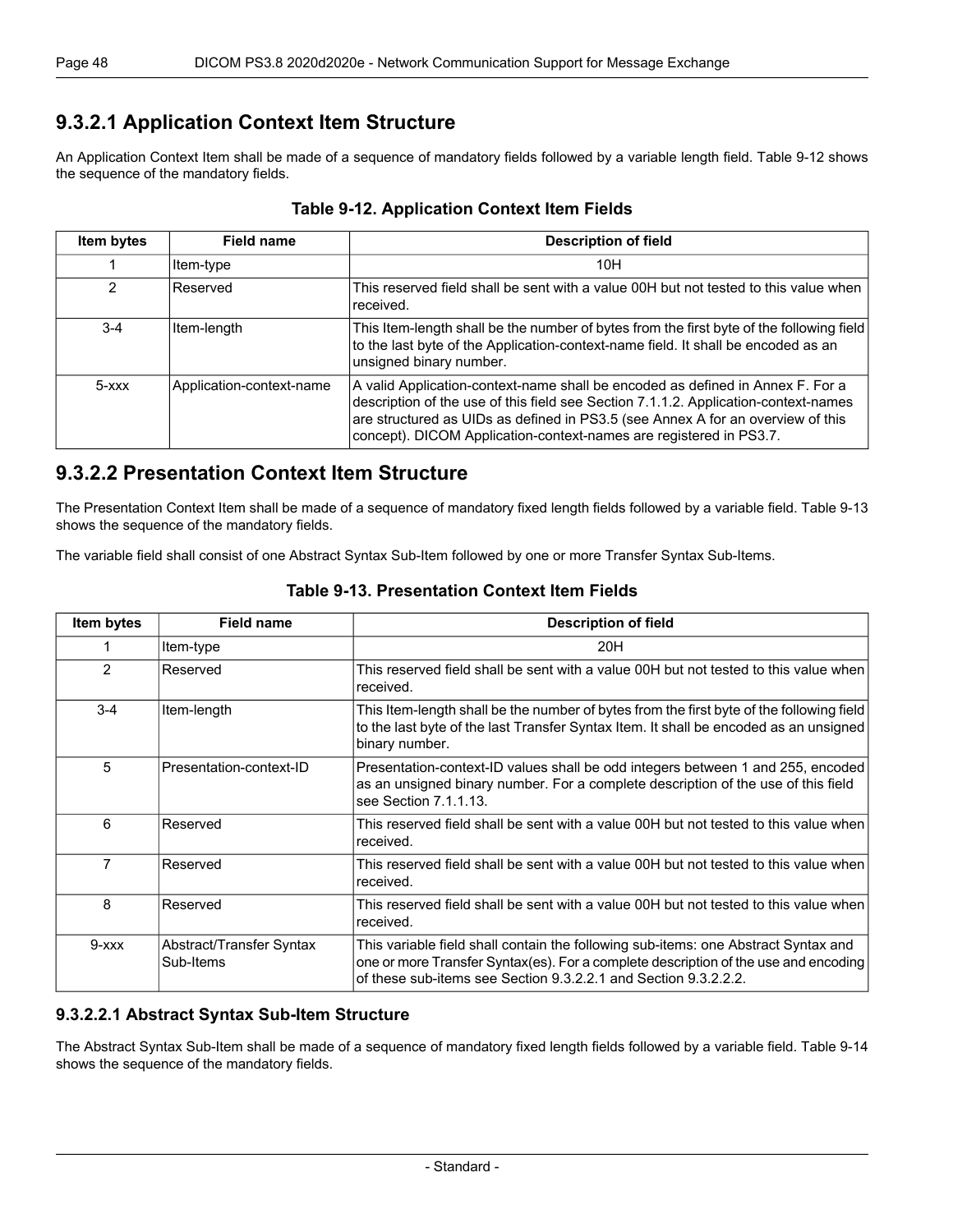<span id="page-48-1"></span>

| Item bytes    | <b>Field name</b>    | <b>Description of field</b>                                                                                                                                                                                                                                                                                                                                                                                                     |
|---------------|----------------------|---------------------------------------------------------------------------------------------------------------------------------------------------------------------------------------------------------------------------------------------------------------------------------------------------------------------------------------------------------------------------------------------------------------------------------|
|               | Item-type            | 30H                                                                                                                                                                                                                                                                                                                                                                                                                             |
| $\mathcal{P}$ | Reserved             | This reserved field shall be sent with a value 00H but not tested to this value when<br>received.                                                                                                                                                                                                                                                                                                                               |
| $3 - 4$       | Item-length          | This Item-length shall be the number of bytes from the first byte of the following field<br>to the last byte of the Abstract-syntax-name field. It shall be encoded as an unsigned<br>binary number.                                                                                                                                                                                                                            |
| $5 - XXX$     | Abstract-syntax-name | This variable field shall contain the Abstract-syntax-name related to the proposed<br>presentation context. A valid Abstract-syntax-name shall be encoded as defined in<br>Annex F. For a description of the use of this field see Section 7.1.1.13.<br>Abstract-syntax-names are structured as UIDs as defined in PS3.5 (see Annex B for<br>an overview of this concept). DICOM Abstract-syntax-names are registered in PS3.4. |

#### **Table 9-14. Abstract Syntax Sub-Item Fields**

#### <span id="page-48-0"></span>**9.3.2.2.2 Transfer Syntax Sub-Item Structure**

<span id="page-48-2"></span>The Transfer Syntax Sub-Item shall be made of a sequence of mandatory fixed length fields followed by a variable field. [Table](#page-48-2) 9-15 shows the sequence of the mandatory fields.

| Item bytes | <b>Field name</b>       | <b>Description of field</b>                                                                                                                                                                                                                                                                                                                                                                                               |
|------------|-------------------------|---------------------------------------------------------------------------------------------------------------------------------------------------------------------------------------------------------------------------------------------------------------------------------------------------------------------------------------------------------------------------------------------------------------------------|
|            | Item-type               | 40H                                                                                                                                                                                                                                                                                                                                                                                                                       |
| 2          | <b>Reserved</b>         | This reserved field shall be sent with a value 00H but not tested to this value when<br>received.                                                                                                                                                                                                                                                                                                                         |
| $3-4$      | Item-length             | This Item-length shall be the number of bytes from the first byte of the following field<br>to the last byte of the Transfer-syntax-name field(s). It shall be encoded as an unsigned<br>binary numbers                                                                                                                                                                                                                   |
| $5  xxx$   | Transfer-syntax-name(s) | This variable field shall contain the Transfer-syntax-name proposed for this presentation<br>context. A valid Transfer-syntax-name shall be encoded as defined in Annex F. For a<br>description of the use of this field see Section 7.1.1.13. Transfer-syntax-names are<br>structured as UIDs as defined in PS3.5 (see Annex B for an overview of this concept).<br>DICOM Transfer-syntax-names are registered in PS3.5. |

#### **Table 9-15. Transfer Syntax Sub-Item Fields**

## **9.3.2.3 User Information Item Structure**

The User Information Item shall be made of a sequence of mandatory fixed length fields followed by a variable field. [Table](#page-48-3) 9-16 shows the sequence of the mandatory fields.

<span id="page-48-3"></span>The variable field shall consist of one or more User-Data Sub-Items.

Note

The User-Data Sub-Items may be present in any order within the User-Information Item. No significance should be placed on the order of User-Data Sub-Items within the User Information Item. Sending applications should be aware that some older applications might expect Sub-Items to be encoded in ascending order of Item-type within the enclosing Item.

| <b>Item bytes</b> | <b>Field name</b> | <b>Description of field</b>                                                                       |
|-------------------|-------------------|---------------------------------------------------------------------------------------------------|
|                   | ∣ltem-t∨pe        | 50H                                                                                               |
|                   | Reserved          | This reserved field shall be sent with a value 00H but not tested to this value when<br>received. |

#### **Table 9-16. User Information Item Fields**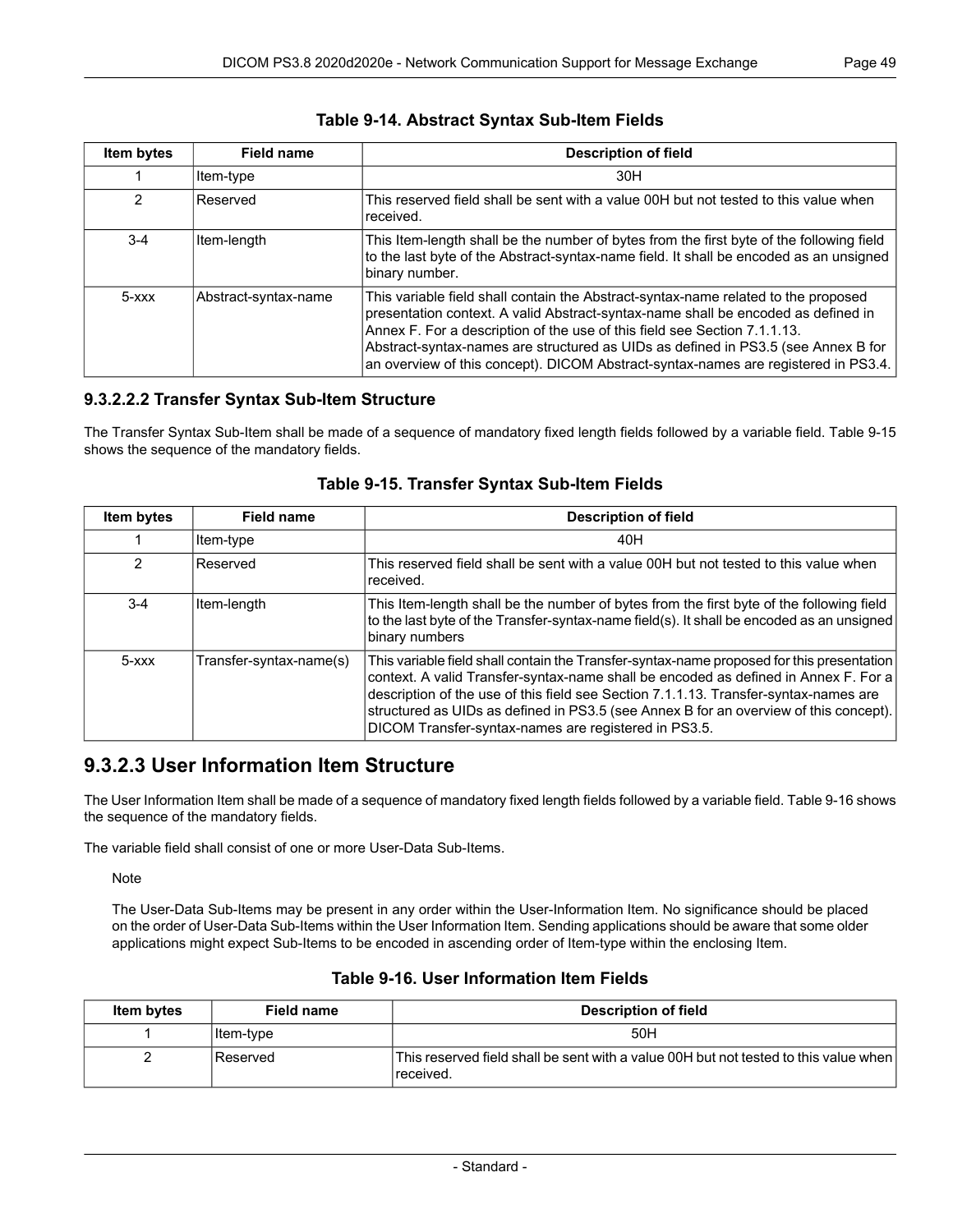| Item bytes      | Field name  | <b>Description of field</b>                                                                                                                                                                  |
|-----------------|-------------|----------------------------------------------------------------------------------------------------------------------------------------------------------------------------------------------|
| $3-4$           | Item-length | This Item-length shall be the number of bytes from the first byte of the following<br>field to the last byte of the User-data field(s). It shall be encoded as an unsigned<br>binary number. |
| $5 - x$ $x$ $x$ | User-data   | This variable field shall contain User-data sub-items as defined by the DICOM<br>Application Entity. The structure and content of these sub-items is defined in Annex<br>'D.                 |

## **9.3.3 A-ASSOCIATE-AC PDU Structure**

An A-ASSOCIATE-AC PDU shall be made of a sequence of mandatory fields followed by a variable length field. [Table](#page-49-0) 9-17 shows the sequence of the mandatory fields.

<span id="page-49-0"></span>The variable field consist of one Application Context Item, one or more Presentation Context Items, and one User Information Item. Sub-Items shall exist for the Presentation Context and User Information Items.

| <b>PDU bytes</b> | <b>Field name</b> | <b>Description of field</b>                                                                                                                                                                                                                                                                                       |
|------------------|-------------------|-------------------------------------------------------------------------------------------------------------------------------------------------------------------------------------------------------------------------------------------------------------------------------------------------------------------|
|                  | PDU-type          | 02H                                                                                                                                                                                                                                                                                                               |
| $\mathcal{P}$    | Reserved          | This reserved field shall be sent with a value 00H but not tested to this value when<br>received.                                                                                                                                                                                                                 |
| $3-6$            | PDU-length        | This PDU-length shall be the number of bytes from the first byte of the following field to<br>the last byte of the variable field. It shall be encoded as an unsigned binary number.                                                                                                                              |
| $7-8$            | Protocol-version  | This two byte field shall use one bit to identify each version of the DICOM UL protocol<br>supported by the calling end-system. This is Version 1 and shall be identified with bit 0<br>set. A receiver of this PDU implementing only this version of the DICOM UL protocol<br>shall only test that bit 0 is set. |
| $9 - 10$         | Reserved          | This reserved field shall be sent with a value 0000H but not tested to this value when<br>received.                                                                                                                                                                                                               |
| $11 - 26$        | Reserved          | This reserved field shall be sent with a value identical to the value received in the same<br>field of the A-ASSOCIATE-RQ PDU, but its value shall not be tested when received.                                                                                                                                   |
| $27-42$          | Reserved          | This reserved field shall be sent with a value identical to the value received in the same<br>field of the A-ASSOCIATE-RQ PDU, but its value shall not be tested when received.                                                                                                                                   |
| 43-74            | Reserved          | This reserved field shall be sent with a value identical to the value received in the same<br>field of the A-ASSOCIATE-RQ PDU, but its value shall not be tested when received.                                                                                                                                   |
| $75  xxx$        | Variable items    | This variable field shall contain the following items: one Application Context Item, one<br>or more Presentation Context Item(s) and one User Information Item. For a complete<br>description of these items see Section 7.1.1.2, Section 7.1.1.14, and Section 7.1.1.6.                                          |

#### **Table 9-17. ASSOCIATE-AC PDU Fields**

# **9.3.3.1 Application Context Item Structure**

An Application Context Item shall be made of a sequence of mandatory fields followed by a variable length field. [Table](#page-47-0) 9-12 shows the sequence of mandatory fields.

# **9.3.3.2 Presentation Context Item Structure**

The Presentation Context Item shall be made of a sequence of mandatory fixed length fields followed by a variable field. [Table](#page-50-0) 9-18 shows the sequence of the mandatory fields.

The variable field shall consist of one Transfer Syntax Sub-Item.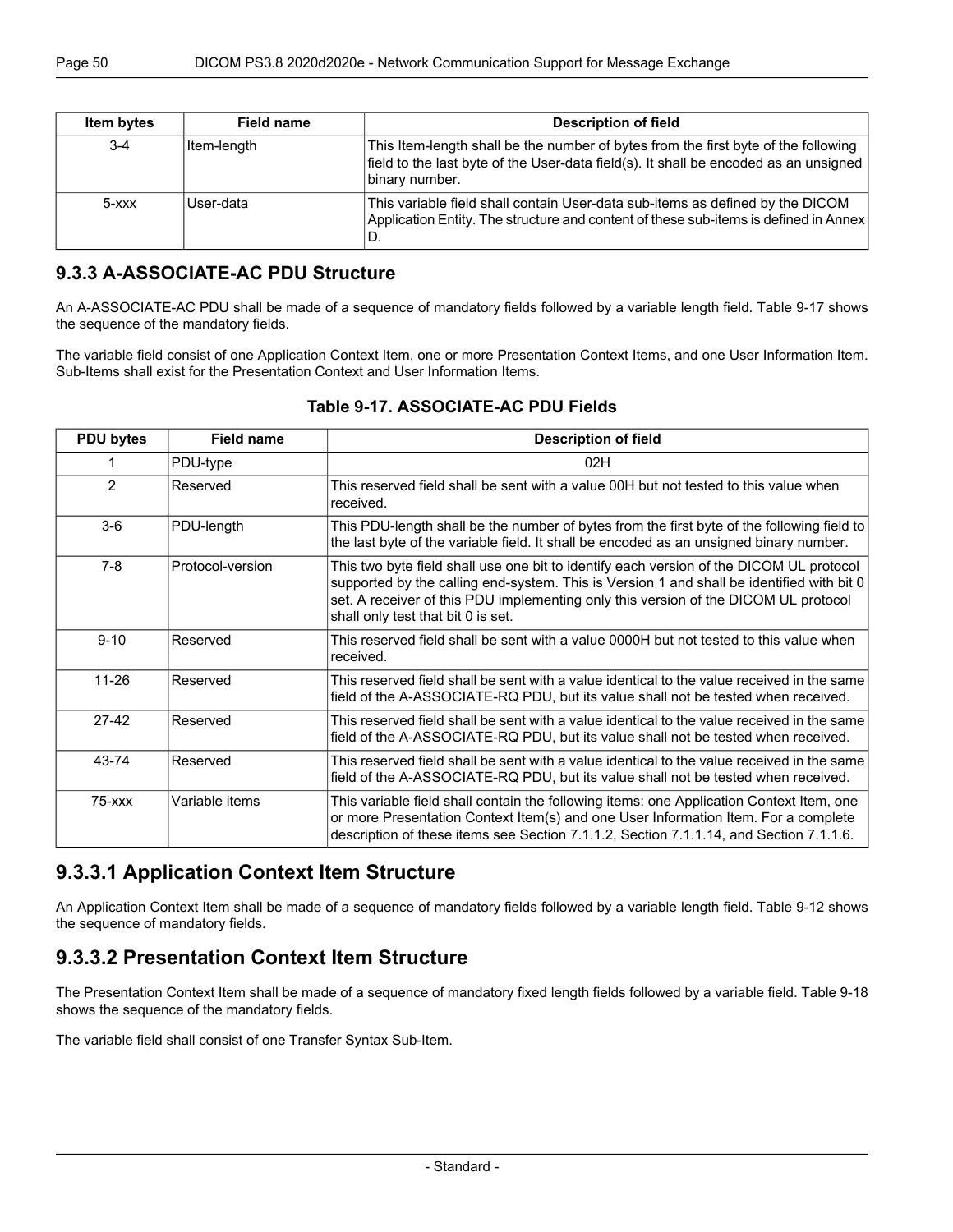<span id="page-50-0"></span>

| Item bytes     | <b>Field name</b>        | <b>Description of field</b>                                                                                                                                                                                                                                                                                                                     |
|----------------|--------------------------|-------------------------------------------------------------------------------------------------------------------------------------------------------------------------------------------------------------------------------------------------------------------------------------------------------------------------------------------------|
| 1              | Item-type                | 21H                                                                                                                                                                                                                                                                                                                                             |
| 2              | Reserved                 | This reserved field shall be sent with a value 00H but not tested to this value when<br>received.                                                                                                                                                                                                                                               |
| $3 - 4$        | Item-length              | This Item-length shall be the number of bytes from the first byte of the following field to<br>the last byte of the Transfer Syntax Sub-Item. It shall be encoded as an unsigned binary<br>number.                                                                                                                                              |
| 5              | Presentation-context-ID  | Presentation-context-ID values shall be odd integers between 1 and 255, encoded as<br>an unsigned binary number. For a complete description of the use of this field see<br>Section 7.1.1.13.                                                                                                                                                   |
| 6              | Reserved                 | This reserved field shall be sent with a value 00H but not tested to this value when<br>received.                                                                                                                                                                                                                                               |
| $\overline{7}$ | Result/Reason            | This Result/Reason field shall contain an integer value encoded as an unsigned binary<br>number. One of the following values shall be used:<br>0 - acceptance<br>1 - user-rejection<br>2 - no-reason (provider rejection)<br>3 - abstract-syntax-not-supported (provider rejection)<br>4 - transfer-syntaxes-not-supported (provider rejection) |
| 8              | Reserved                 | This reserved field shall be sent with a value 00H but not tested to this value when<br>received.                                                                                                                                                                                                                                               |
| $9 - xxx$      | Transfer syntax sub-item | This variable field shall contain one Transfer Syntax Sub-Item. When the Result/Reason<br>field has a value other than acceptance (0), this field shall not be significant and its value<br>shall not be tested when received. For a complete description of the use and encoding<br>of this item see Section 9.3.3.2.1.                        |

#### **Table 9-18. Presentation Context Item Fields**

## <span id="page-50-2"></span><span id="page-50-1"></span>**9.3.3.2.1 Transfer Syntax Sub-Item Structure**

The Transfer Syntax Sub-Item shall be made of a sequence of mandatory fixed length fields followed by a variable field. [Table](#page-50-2) 9-19 shows the sequence of the mandatory fields.

| Item bytes | <b>Field name</b>    | <b>Description of field</b>                                                                                                                                                                                                                                                                                                                                                                                               |
|------------|----------------------|---------------------------------------------------------------------------------------------------------------------------------------------------------------------------------------------------------------------------------------------------------------------------------------------------------------------------------------------------------------------------------------------------------------------------|
|            | Item-type            | 40H                                                                                                                                                                                                                                                                                                                                                                                                                       |
| 2          | Reserved             | This reserved field shall be sent with a value 00H but not tested to this value when<br>received.                                                                                                                                                                                                                                                                                                                         |
| $3-4$      | Item-length          | This Item-length shall be the number of bytes from the first byte of the following field<br>to the last byte of the Transfer-syntax-name field. It shall be encoded as an unsigned<br>binary number.                                                                                                                                                                                                                      |
| $5 - XXX$  | Transfer-syntax-name | This variable field shall contain the Transfer-syntax-name proposed for this presentation<br>context. A valid Transfer-syntax-name shall be encoded as defined in Annex F. For a<br>description of the use of this field see Section 7.1.1.14. Transfer-syntax-names are<br>structured as UIDs as defined in PS3.5 (see Annex B for an overview of this concept).<br>DICOM Transfer-syntax-names are registered in PS3.5. |

## **Table 9-19. Transfer Syntax Sub-Item Fields**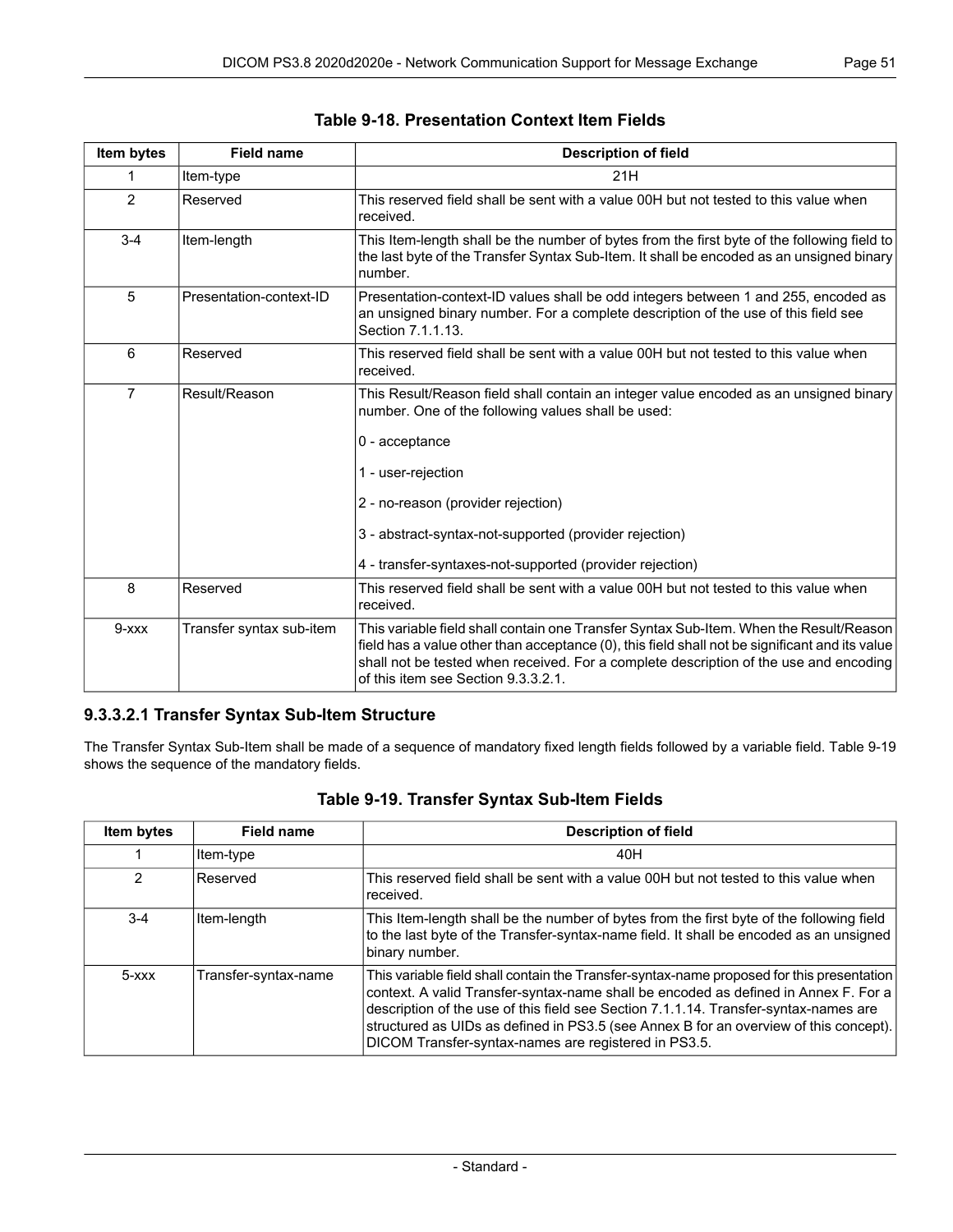## **9.3.3.3 User Information Item Structure**

The User Information Item shall be made of a sequence of mandatory length fields followed by a variable field. [Table](#page-51-0) 9-20 shows the sequence of the mandatory fields.

The variable field shall consist of one or more User-Data Sub-Items.

**Note** 

<span id="page-51-0"></span>The User-Data Sub-Items may be present in any order within the User-Information Item. No significance should be placed on the order of User-Data Sub-Items within the User Information Item. Sending applications should be aware that some older applications might expect Sub-Items to be encoded in ascending order of Item-type within the enclosing Item.

#### **Table 9-20. User Information Item Fields**

| Item bytes      | <b>Field name</b> | <b>Description of field</b>                                                                                                                                                                              |
|-----------------|-------------------|----------------------------------------------------------------------------------------------------------------------------------------------------------------------------------------------------------|
|                 | Item-type         | 50H                                                                                                                                                                                                      |
| 2               | Reserved          | This reserved field shall be sent with a value 00H but not tested to this value when<br>received.                                                                                                        |
| $3 - 4$         | Item-length       | This Item-length shall be the number of bytes from the first byte of the following<br>field to the last byte of the User-data-information field(s). It shall be encoded as<br>an unsigned binary number. |
| $5 - x$ $x$ $x$ | User-data         | This variable field shall contain User-data sub-items as defined by the DICOM<br>Application Entity. The structure and content of these sub-items is defined in Annex<br>ID.                             |

## **9.3.4 A-ASSOCIATE-RJ PDU Structure**

<span id="page-51-1"></span>An A-ASSOCIATE-RJ PDU shall be made of a sequence of mandatory fields. [Table](#page-51-1) 9-21 shows the sequence of the mandatory fields.

| <b>PDU bytes</b> | <b>Field name</b> | <b>Description of field</b>                                                                                                                                                                                                                                                                 |
|------------------|-------------------|---------------------------------------------------------------------------------------------------------------------------------------------------------------------------------------------------------------------------------------------------------------------------------------------|
|                  | PDU-type          | 03H                                                                                                                                                                                                                                                                                         |
| 2                | Reserved          | This reserved field shall be sent with a value 00H but not tested to this value when received.                                                                                                                                                                                              |
| $3-6$            | PDU-length        | This PDU-length shall be the number of bytes from the first byte of the following field to the last<br>byte of the Reason/Diag. field. In the case of this PDU, it shall have the fixed value of 00000004H<br>encoded as an unsigned binary number.                                         |
| $\overline{7}$   | Reserved          | This reserved field shall be sent with a value 00H but not tested to this value when received.                                                                                                                                                                                              |
| 8                | Result            | This Result field shall contain an integer value encoded as an unsigned binary number. One of<br>the following values shall be used:<br>1 - rejected-permanent<br>2 - rejected-transient                                                                                                    |
| 9                | Source            | This Source field shall contain an integer value encoded as an unsigned binary number. One of<br>the following values shall be used:<br>1 - DICOM UL service-user<br>2 - DICOM UL service-provider (ACSE related function)<br>3 - DICOM UL service-provider (Presentation related function) |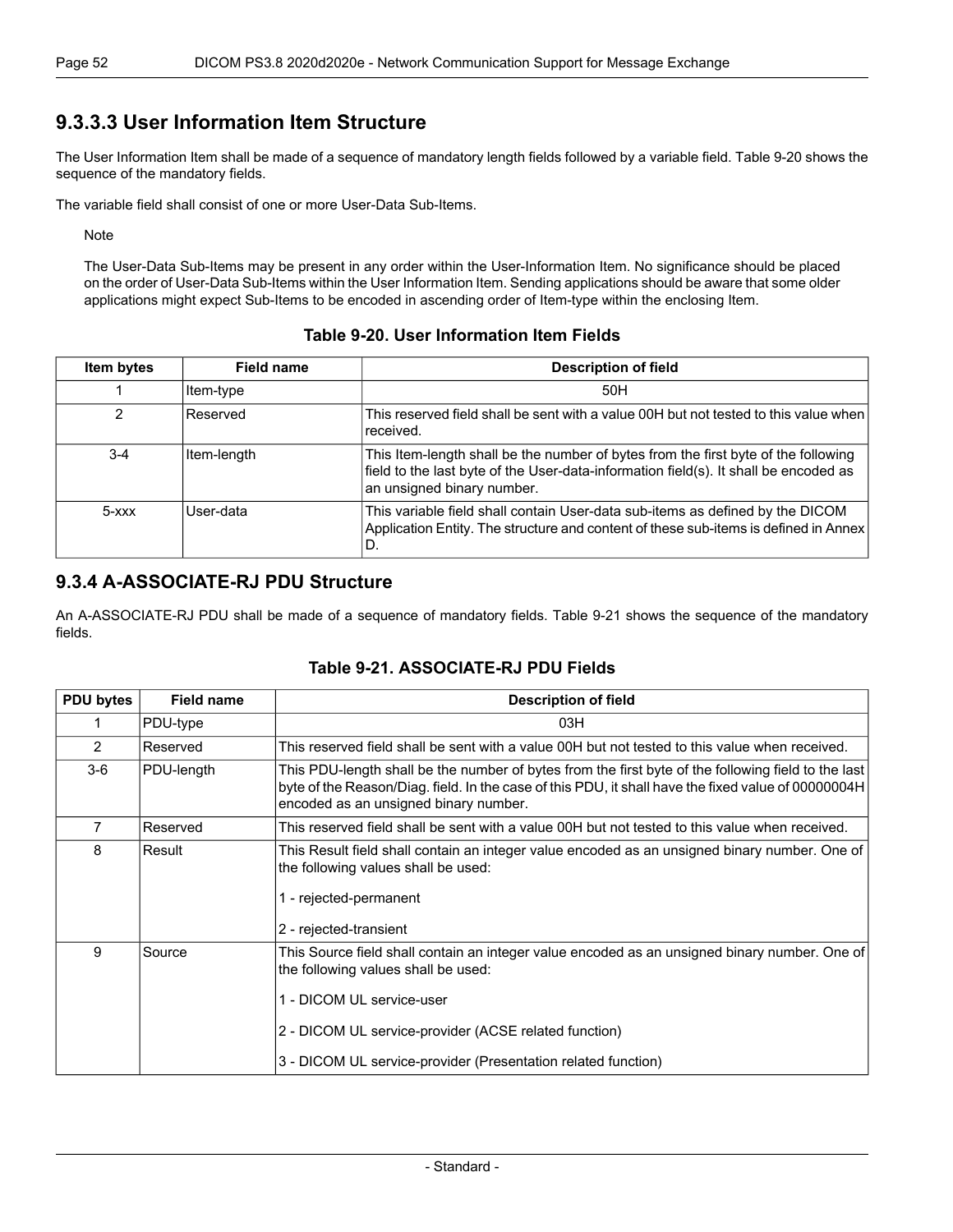| <b>PDU bytes</b> | <b>Field name</b> | <b>Description of field</b>                                                                                                                                                           |
|------------------|-------------------|---------------------------------------------------------------------------------------------------------------------------------------------------------------------------------------|
| 10               | Reason/Diag.      | This field shall contain an integer value encoded as an unsigned binary number. If the Source<br>field has the value (1) "DICOM UL service-user", it shall take one of the following: |
|                  |                   | 1 - no-reason-given                                                                                                                                                                   |
|                  |                   | 2 - application-context-name-not-supported                                                                                                                                            |
|                  |                   | 3 - calling-AE-title-not-recognized                                                                                                                                                   |
|                  |                   | 4-6 - reserved                                                                                                                                                                        |
|                  |                   | 7 - called-AE-title-not-recognized                                                                                                                                                    |
|                  |                   | 8-10 - reserved                                                                                                                                                                       |
|                  |                   | If the Source field has the value (2) "DICOM UL service provided (ACSE related function)", it<br>shall take one of the following:                                                     |
|                  |                   | 1 - no-reason-given                                                                                                                                                                   |
|                  |                   | 2 - protocol-version-not-supported                                                                                                                                                    |
|                  |                   | If the Source field has the value (3) "DICOM UL service provided (Presentation related function)",<br>it shall take one of the following:                                             |
|                  |                   | 0 - reserved                                                                                                                                                                          |
|                  |                   | 1 - temporary-congestio                                                                                                                                                               |
|                  |                   | 2 - local-limit-exceeded                                                                                                                                                              |
|                  |                   | 3-7 - reserved                                                                                                                                                                        |
|                  |                   | <b>Note</b>                                                                                                                                                                           |
|                  |                   | The reserved fields are used to preserve symmetry with OSI ACSE/Presentation Services<br>and Protocols.                                                                               |

## **9.3.5 P-DATA-TF PDU Structure**

<span id="page-52-0"></span>A P-DATA-TF PDU shall be made of a sequence of mandatory fixed length fields followed by a variable length field. [Table](#page-52-0) 9-22 shows the sequence of the mandatory fields.

The variable data field shall contain one or more Presentation-Data-Value Items.

#### **Table 9-22. P-DATA-TF PDU Fields**

| <b>PDU bytes</b> | <b>Field name</b> | <b>Description of field</b>                                                                                                                                                                     |
|------------------|-------------------|-------------------------------------------------------------------------------------------------------------------------------------------------------------------------------------------------|
|                  | PDU-type          | 04H                                                                                                                                                                                             |
|                  | Reserved          | This reserved field shall be sent with a value 00H but not tested to this value<br>when received.                                                                                               |
| $3-6$            | PDU-length        | This PDU-length shall be the number of bytes from the first byte of the following<br>field to the last byte of the variable field. It shall be encoded as an unsigned<br>binary number.         |
| 7-xxx            |                   | Presentation-data-value Item(s) This variable data field shall contain one or more Presentation-data-value<br>Items(s). For a complete description of the use of this field see Section 9.3.5.1 |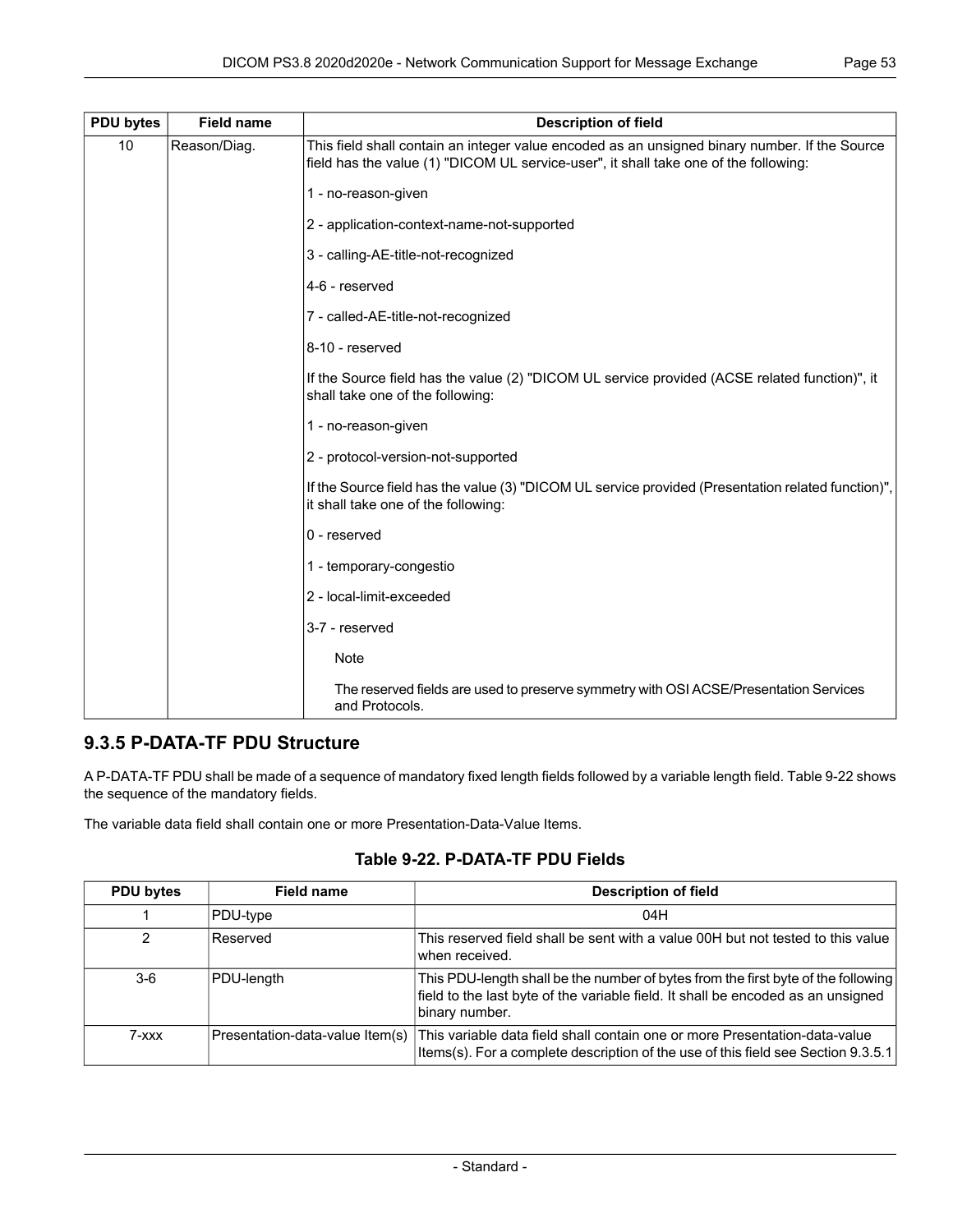## <span id="page-53-0"></span>**9.3.5.1 Presentation Data Value Item Structure**

The Presentation Data Value Item shall be made of a sequence of mandatory fixed length fields followed by one variable length field. [Table](#page-53-1) 9-23 shows the sequence of the fields.

<span id="page-53-1"></span>The variable field shall consist of one Presentation-Data-Value.

| Table 9-23. Presentation-Data-Value Item Fields |  |
|-------------------------------------------------|--|
|-------------------------------------------------|--|

| Item bytes | Field name              | <b>Description of field</b>                                                                                                                                                                                |
|------------|-------------------------|------------------------------------------------------------------------------------------------------------------------------------------------------------------------------------------------------------|
| $1 - 4$    | Item-length             | This Item-length shall be the number of bytes from the first byte of the following field<br>to the last byte of the Presentation-data-value field. It shall be encoded as an<br>unsigned binary number.    |
| 5          | Presentation-context-ID | Presentation-context-ID values shall be odd integers between 1 and 255, encoded<br>as an unsigned binary number. For a complete description of the use of this field<br>see Section 7.1.1.13.              |
| $6 - xxx$  | Presentation-data-value | This Presentation-data-value field shall contain DICOM message information<br>(command and/or Data Set) with a message control header. For a complete<br>description of the use of this field see Annex E. |

### <span id="page-53-2"></span>**9.3.6 A-RELEASE-RQ PDU Structure**

An A-RELEASE-RQ PDU shall be made of a sequence of mandatory fields. [Table](#page-53-2) 9-24 shows the sequence of the fields.

| <b>PDU bytes</b> | Field name | <b>Description of field</b>                                                                                                                                                                                                                     |
|------------------|------------|-------------------------------------------------------------------------------------------------------------------------------------------------------------------------------------------------------------------------------------------------|
|                  | PDU-type   | 05H                                                                                                                                                                                                                                             |
| 2                | Reserved   | This reserved field shall be sent with a value 00H but not tested to this value when<br>received.                                                                                                                                               |
| 3-6              | PDU-length | This PDU-length shall be the number of bytes from the first byte of the following<br>field to the last byte of the Reserved field. In the case of this PDU, it shall have<br>the fixed value of 00000004H encoded as an unsigned binary number. |
| $7 - 10$         | Reserved   | This reserved field shall be sent with a value 00000000H but not tested to this<br>value when received.                                                                                                                                         |

#### **Table 9-24. A-RELEASE-RQ PDU Fields**

## <span id="page-53-3"></span>**9.3.7 A-RELEASE-RP PDU Structure**

An A-RELEASE-RP PDU shall be made of a sequence of mandatory fields. [Table](#page-53-3) 9-25 shows the sequence of the fields.

#### **Table 9-25. A-RELEASE-RP PDU Fields**

| <b>PDU bytes</b> | Field name | <b>Description of field</b>                                                                                                                                                                                                                     |
|------------------|------------|-------------------------------------------------------------------------------------------------------------------------------------------------------------------------------------------------------------------------------------------------|
|                  | PDU-type   | 06H                                                                                                                                                                                                                                             |
| 2                | Reserved   | This reserved field shall be sent with a value 00H but not tested to this value when<br>received.                                                                                                                                               |
| 3-6              | PDU-length | This PDU-length shall be the number of bytes from the first byte of the following<br>field to the last byte of the Reserved field. In the case of this PDU, it shall have<br>the fixed value of 00000004H encoded as an unsigned binary number. |
| $7-10$           | Reserved   | This reserved field shall be sent with a value 00000000H but not tested to this<br>value when received.                                                                                                                                         |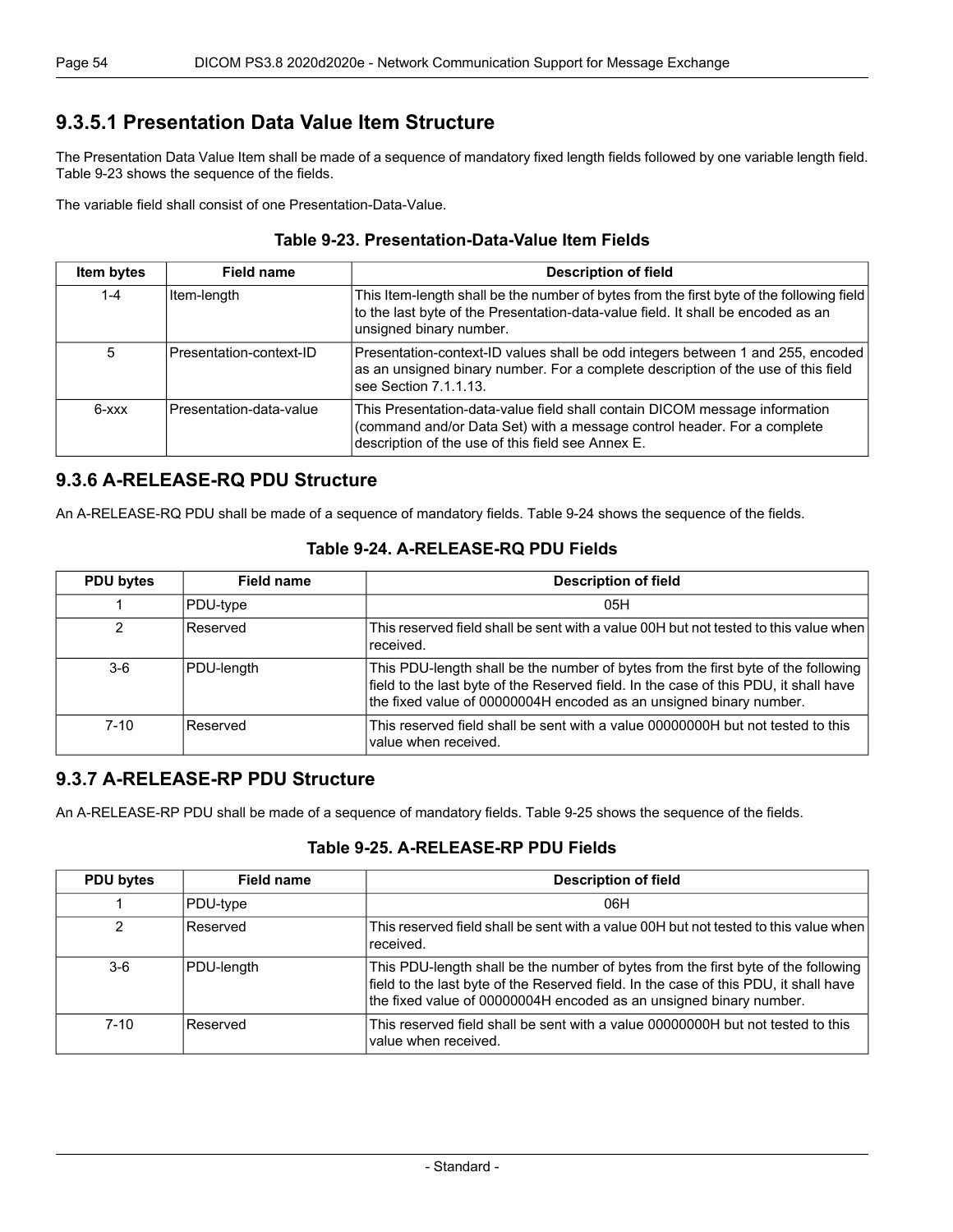## **9.3.8 A-ABORT PDU Structure**

An A-ABORT PDU shall be made of a sequence of mandatory fields. [Table](#page-54-0) 9-26 shows the sequence of the fields.

<span id="page-54-0"></span>The A-ABORT PDU shall support both the A-ABORT Service (user initiated) and the A-P-ABORT Service (provider initiated).

| <b>PDU bytes</b> | <b>Field name</b> | <b>Description of field</b>                                                                                                                                                                                                                     |
|------------------|-------------------|-------------------------------------------------------------------------------------------------------------------------------------------------------------------------------------------------------------------------------------------------|
| 1                | PDU-type          | 07H                                                                                                                                                                                                                                             |
| 2                | Reserved          | This reserved field shall be sent with a value 00H but not tested to this value when received.                                                                                                                                                  |
| $3-6$            | PDU-length        | This PDU-length shall be the number of bytes from the first byte of the following field to the<br>last byte of the Reserved field. In the case of this PDU, it shall have the fixed value of<br>00000004H encoded as an unsigned binary number. |
| $\overline{7}$   | Reserved          | This reserved field shall be sent with a value 00H but not tested to this value when received.                                                                                                                                                  |
| 8                | Reserved          | This reserved field shall be sent with a value 00H but not tested to this value when received.                                                                                                                                                  |
| 9                | Source            | This Source field shall contain an integer value encoded as an unsigned binary number. One<br>of the following values shall be used:                                                                                                            |
|                  |                   | 0 - DICOM UL service-user (initiated abort)                                                                                                                                                                                                     |
|                  |                   | 1 - reserved                                                                                                                                                                                                                                    |
|                  |                   | 2 - DICOM UL service-provider (initiated abort)                                                                                                                                                                                                 |
| 10               | Reason/Diag.,     | This field shall contain an integer value encoded as an unsigned binary number. If the Source<br>field has the value (2) "DICOM UL service-provider", it shall take one of the following:                                                       |
|                  |                   | 0 - reason-not-specified1 - unrecognized-PDU                                                                                                                                                                                                    |
|                  |                   | 2 - unexpected-PDU                                                                                                                                                                                                                              |
|                  |                   | 3 - reserved                                                                                                                                                                                                                                    |
|                  |                   | 4 - unrecognized-PDU parameter                                                                                                                                                                                                                  |
|                  |                   | 5 - unexpected-PDU parameter                                                                                                                                                                                                                    |
|                  |                   | 6 - invalid-PDU-parameter value                                                                                                                                                                                                                 |
|                  |                   | If the Source field has the value (0) "DICOM UL service-user", this reason field shall not be<br>significant. It shall be sent with a value 00H but not tested to this value when received.                                                     |
|                  |                   | <b>Note</b>                                                                                                                                                                                                                                     |
|                  |                   | The reserved fields are used to preserve symmetry with OSI ACSE/Presentation<br>Services and Protocol.                                                                                                                                          |

#### **Table 9-26. A-ABORT PDU Fields**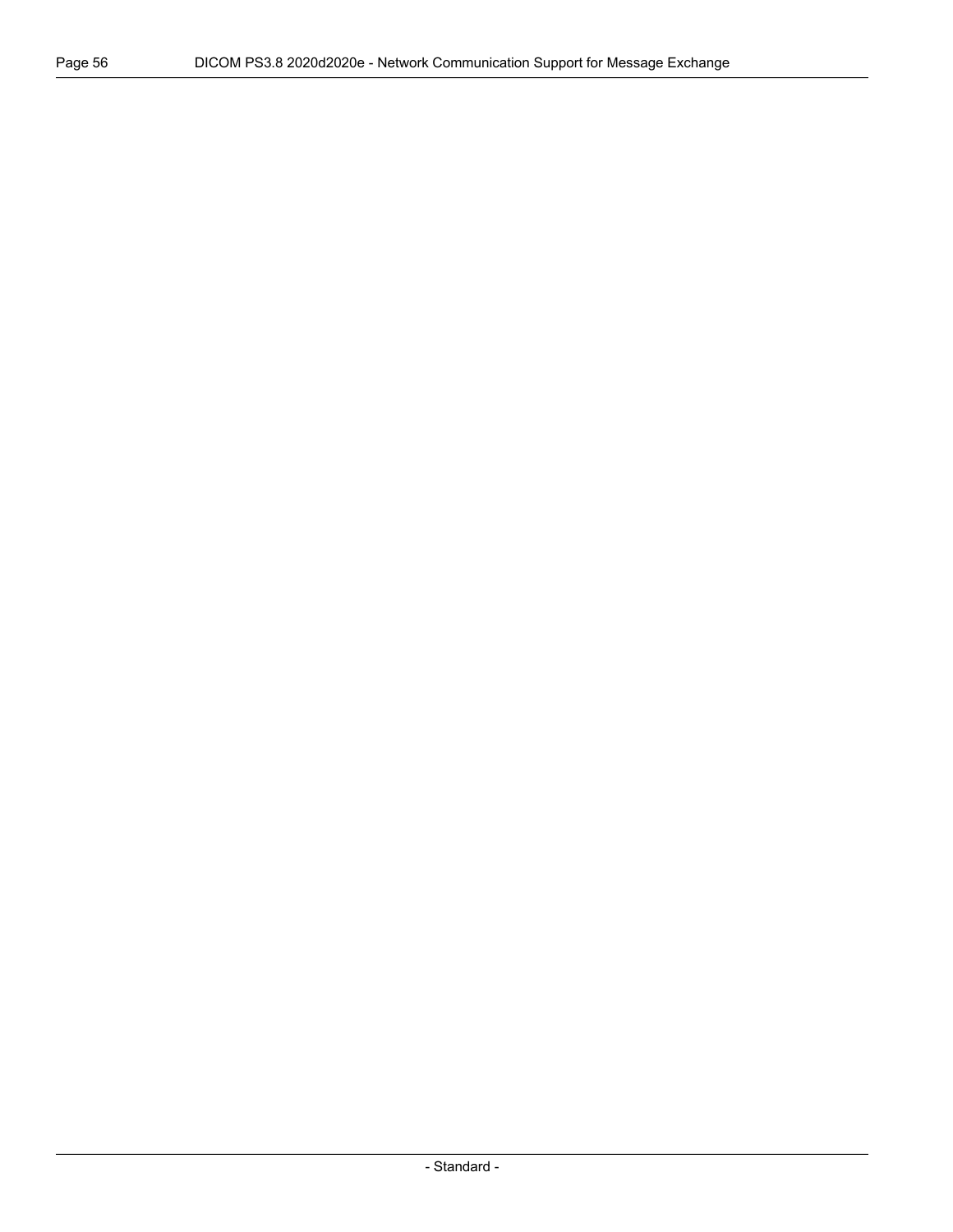# **10 Conformance**

# **10.1 Conformance Requirements**

# <span id="page-56-0"></span>**10.1.1 Retired**

# **10.1.2 TCP/IP Network Communication Support**

An implementation claiming conformance to *DICOM TCP/IP Network Communication Support*shall:

- a. Meet the DICOM Upper Layers Protocol requirements as defined in Section 9.
- b. Use registered Application Context Names, Abstract Syntax Names and Transfer Syntax Names as defined for OSI Object Identifiers (ISO 8824 and ISO 9834-1).

Note

[Annex](#page-68-0) F defines the DICOM Upper Layer Protocol encoding for the Application Context Names, Abstract Syntax Names, and Transfer Syntax Names. ISO 8825 defined encoding is not used.

c. Use one of the published and approved RFCs defining the operation of TCP/IP over specific physical networks.

# **10.2 Conformance Statement**

An implementation claiming conformance to DICOM for communication support in a networked environment shall state DICOM V3.0 TCP/IP Network Communication Support with the list of physical networks and corresponding relevant implementation information. This implies that the conformance requirements defined in [Section](#page-56-0) 10.1.2 are met.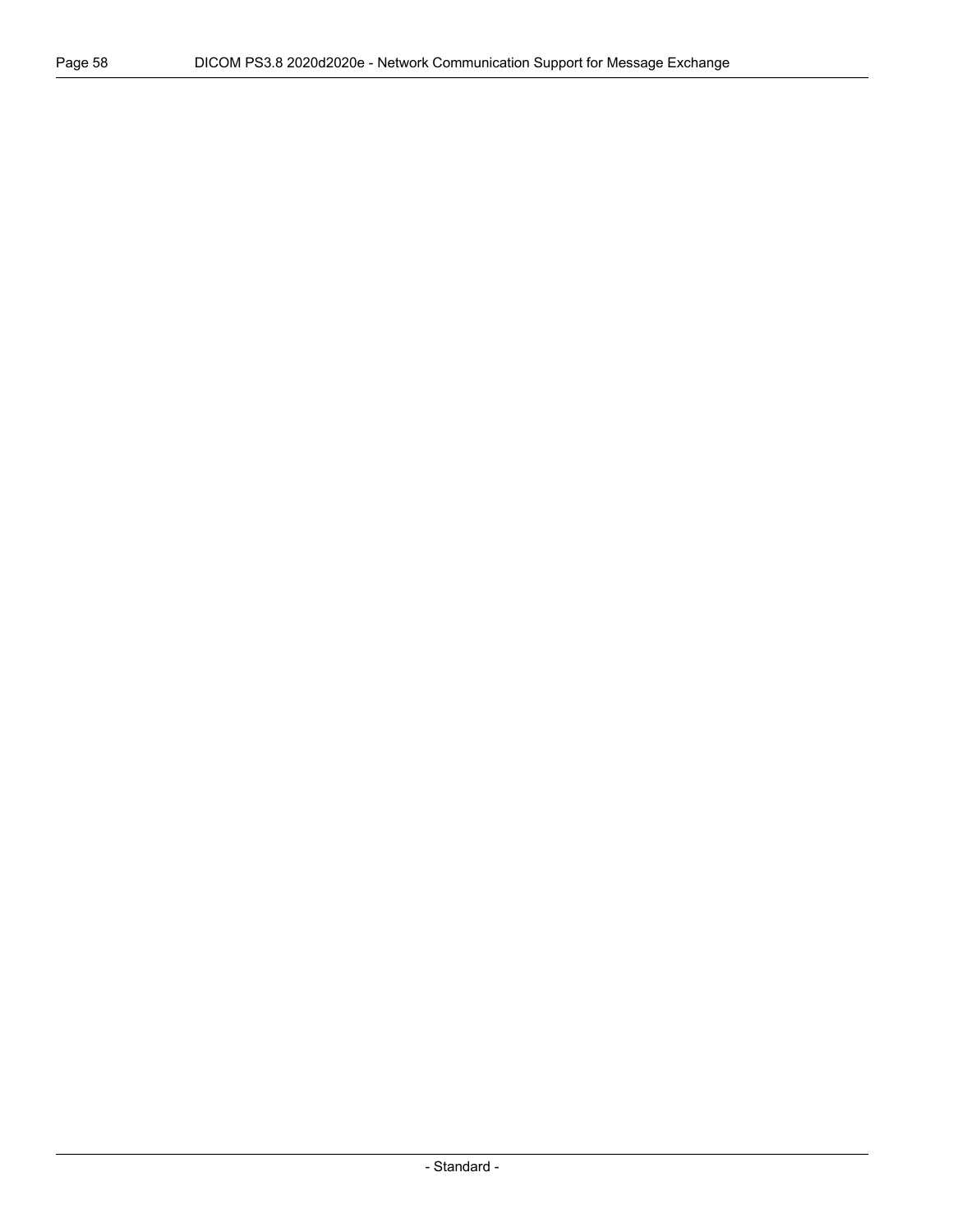# <span id="page-58-0"></span>**A Application Context Names (Informative)**

# **A.1 Application Context Definition**

An application context explicitly defines the set of application service elements, related options and any other information necessary for the interworking of Application Entities on an association. The usage of the application context is defined in [PS3.7](part07.pdf#PS3.7).

Two Application Entities when establishing an association agree on an application context. The requestor of an association proposes an Application Context Name and the acceptor returns either the same or a different Application Context Name. The returned name specifies the application context to be used for this association. The offer of an alternate application context by the acceptor provides a mechanism for limited negotiation. If the requestor cannot operate in the acceptor's application context, it will issue an A-Abort request primitive. Such a negotiation will facilitate the introduction of future versions of the DICOM Application Entity.

# **A.2 DICOM Application Context Name Encoding and Registration**

The Application Context Name structure is based on the OSI Object Identification (numeric form) as defined by ISO 8824. Application Context Names are registered values as defined by ISO 9834-1 to ensure global uniqueness. They are encoded as defined in [Annex](#page-68-0) [F](#page-68-0) when the TCP/IP network communication support is used as defined in Section 9.

# **A.2.1 DICOM Registered Application Context Names**

The organization responsible for the definition and registration of DICOM Application Context Names is NEMA. NEMA guarantees uniqueness for all DICOM Application Context Names. A choice of DICOM registered Application Context Names related to the DICOM Application Entities, as well as the associated negotiation rules, are defined in [PS3.7.](part07.pdf#PS3.7)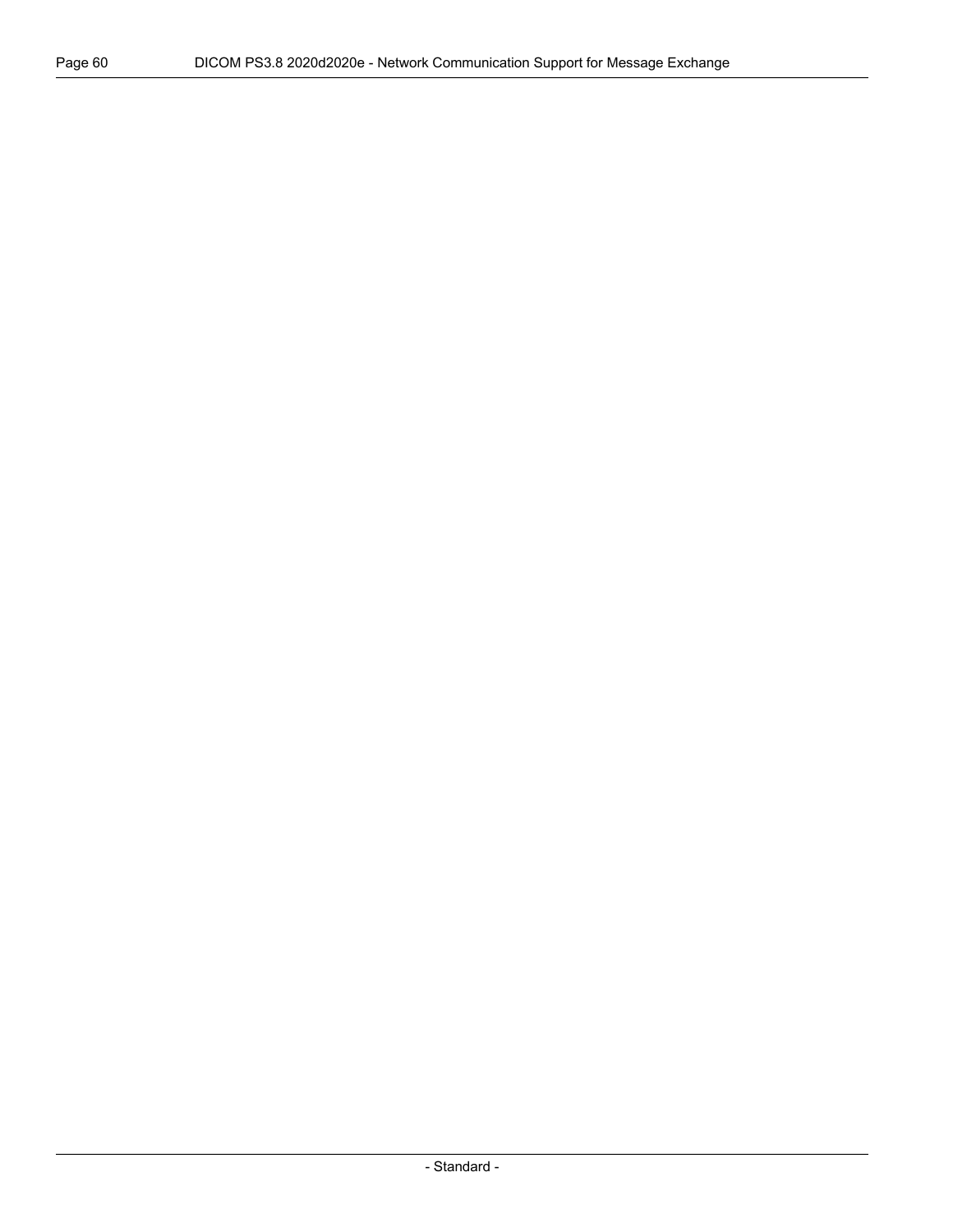# <span id="page-60-0"></span>**B Abstract and Transfer Syntaxes (Informative)**

# **B.1 Abstract Syntax Definition**

An Abstract Syntax is the specification of Application Layer data elements with associated semantics or Application Layer protocol control information by using notation rules that are independent of the encoding technique used to represent them.

#### **Note**

In particular, it allows the communicating Application Entities to negotiate an agreed set of DICOM Data Elements (e.g., from a specific version of the Data Dictionary) and/or Information Object Class definitions.

# **B.2 Transfer Syntax Definition**

A Transfer Syntax is a set of encoding rules able to unambiguously represent the data elements defined by one or more Abstract Syntaxes. In particular, negotiation of Transfer Syntaxes allows the communicating Application Entities to agree on the encoding techniques they are able to support (e.g., byte ordering, compression, etc.).

# **B.3 DICOM Abstract and Transfer Syntax Names Encoding and Registration**

The Abstract and Transfer Syntax Name structure is based on the OSI Object Identification (numeric form) as defined by ISO 8824. Abstract and Transfer Syntax Names are registered values as defined by ISO 9834-1 to ensure global uniqueness. Abstract and Transfer Syntax Names are encoded as defined in ISO 8825 (Object Identifiers of numeric form) when the OSI network communication support is used as defined in Section 8. They are encoded as defined in [Annex](#page-68-0) F when the TCP/IP network communication support is used as defined in Section 9.

## **B.3.1 DICOM Registered Abstract and Transfer Syntax Names**

The organization responsible for the definition and registration of DICOM Abstract and Transfer Syntax Names is NEMA. NEMA guarantees uniqueness for all DICOM Abstract and Transfer Syntax Names. A choice of DICOM registered Abstract and Transfer Syntax Names related to a specific version of the DICOM Application Entities, as well as the associated negotiation rules, are defined in [PS3.4](part04.pdf#PS3.4) for Abstract Syntaxes and [PS3.5](part05.pdf#PS3.5) for Transfer Syntaxes.

## **B.3.2 Privately Defined Abstract and Transfer Syntax Names**

Privately defined Abstract and Transfer Syntax Names may also be used, however, they will not be registered by NEMA. Organizations that define private Abstract and Transfer Syntax Names are responsible to obtain their proper registration defined for OSI Object Identifiers. National Standards Organizations representing a number of countries (e.g., UK, France, Germany, Japan, USA, etc.) to the International Standards Organization act as a registration authority as defined by ISO 9834-1.

#### **Note**

For example, in the USA, ANSI assigns (for a fee) Organization Identifiers to any requesting organization. This identifier is made of a series of four numeric components; 1 (identifies ISO), 2 (identifies the ISO member bodies branch), 840 (identifies ANSI as the ISO member body representing the USA), and xxxxxx (identifies a specific organization and is issued by ANSI). Such an identifier may be used by the identified organization as a root to which it may add a suffix made of one or more numeric components. The identified organization accepts the responsibility to properly register these suffixes to ensure uniqueness.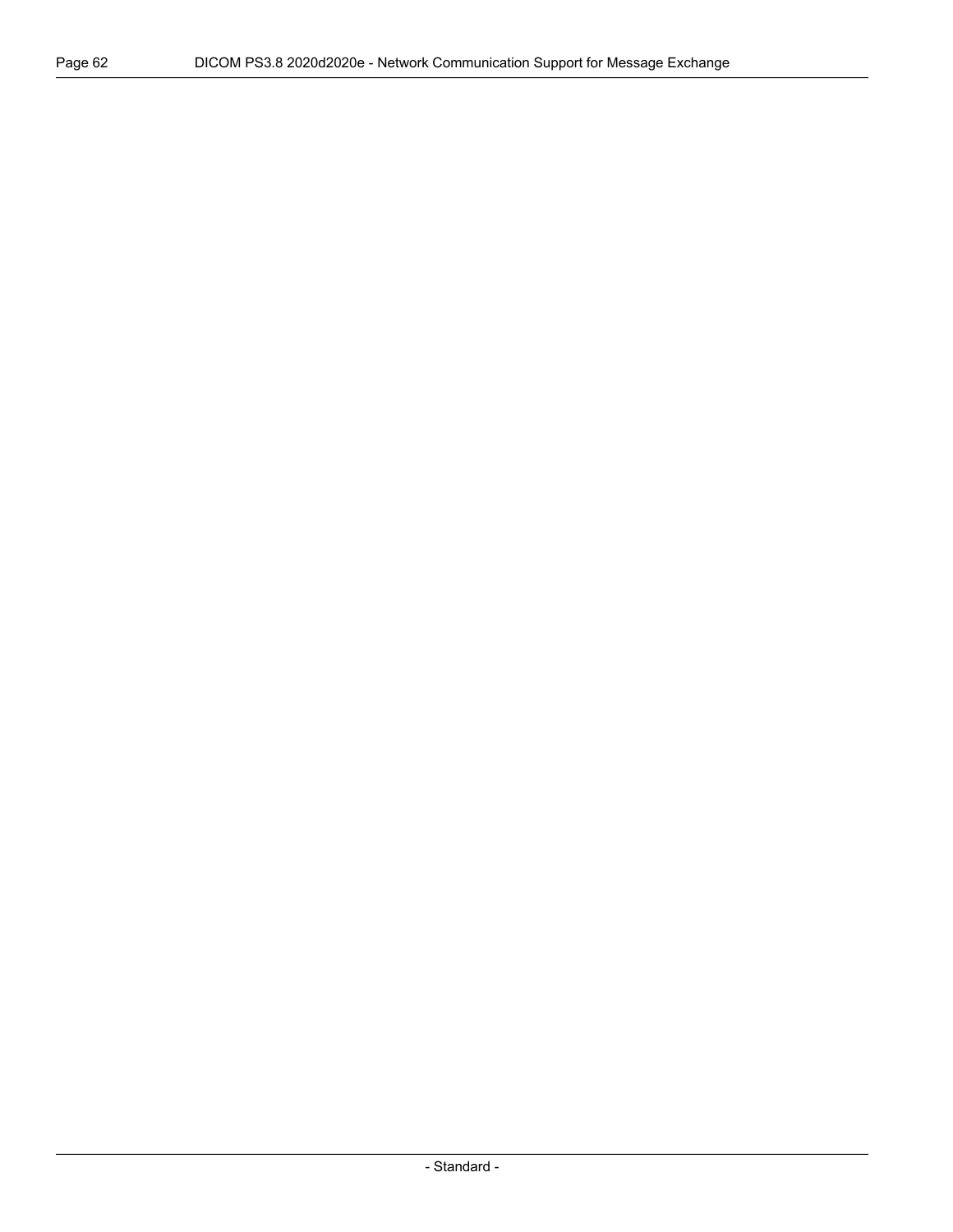# **C DICOM Addressing (Normative)**

# **C.1 DICOM Application Entity Titles**

A DICOM Application Entity Title uniquely identifies a service or application on a specific system in the network. Application Entity Titles are independent of network topology so a device may be physically moved while its corresponding Application Entity Title may remain the same. See [PS3.5](part05.pdf#PS3.5) for the encoding of DICOM Application Entity Titles.

Note

DICOM Application Entity Title was called Logical Address in the ACR-NEMA Standard.

DICOM Application Entity Titles are used in three instances of communication:

- a. to identify the Called/Calling Application Entities. They are used to establish an association and to ensure that the association is established with the expected application.
- b. to identify the originator and intended destination of DICOM Retrieve Services (see [PS3.4](part04.pdf#PS3.4)). They are conveyed in DICOM Commands with messages of the DIMSE C-MOVE and C-STORE Services exchanged over an established association.
- c. to identify the location of a Retrieve Service SCP for one or more SOP Instances. They are conveyed in DICOM DataSets of various services.

# **C.2 Naming and Addressing Usage Rules**

DICOM Application Entity Titles are used in the Called/Calling Application Entity Title fields of the Upper Layer Service, in the Move Destination and Move Originator Application Entity Title data elements in the DICOM Message Command Set, and in various Attributes of the DICOM Message Data Set.

**Note** 

- 1. A single Application Entity Title can be associated with multiple network addresses assigned to a single system (e.g., multi-homed host).
- 2. A single Application Entity Title can be associated with multiple TCP Ports using the same or different IP Addresses.
- 3. A single network access point (IP Address and TCP Port) can support multiple Application Entity Titles.

A DICOM system on a network may support several application processes identified by different DICOM Application Entity Titles.

Upon receiving an association request, the Called Application Entity Title shall be validated so an association can be rejected when the corresponding local application does not exist.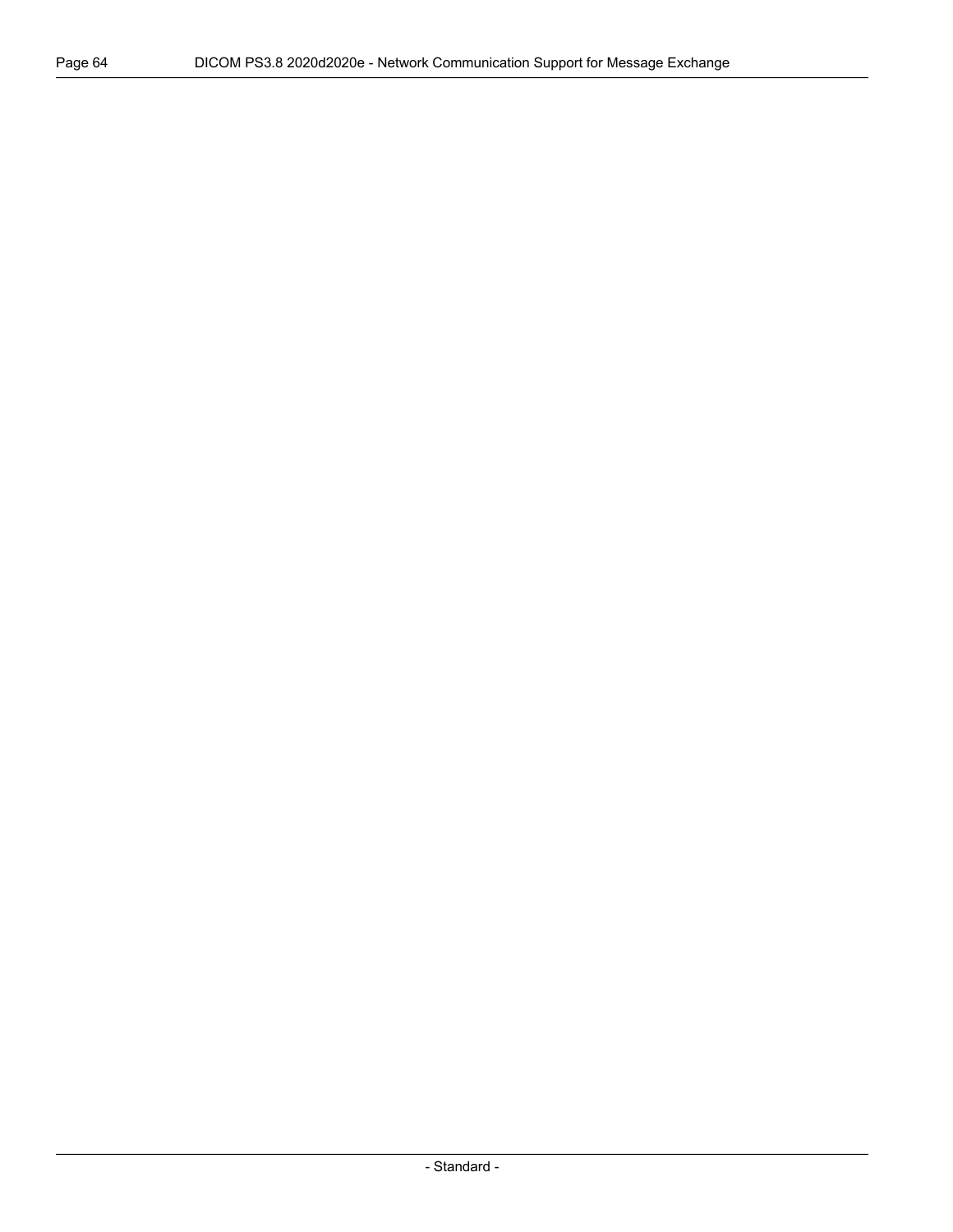# <span id="page-64-0"></span>**D Use and Format of the A-ASSOCIATE User Information Parameter (Normative)**

This parameter allows for the negotiation of a number of features related to the communication of DICOM Application Entities at as sociation establishment.

# **D.1 Maximum Length Negotiation**

This negotiation allows the receivers to limit the size of the Presentation Data Values List parameters of each P-DATA Indication. The association-requestor shall specify in the user information parameter of the A-ASSOCIATE request primitive the maximum length in bytes for the PDV list parameter it is ready to receive in each P-DATA indication. The association-acceptor shall ensure in its fragmentation of the DICOM Messages that the list of PDVs included in each P-DATA request does not exceed this maximum length. Likewise, the association-acceptor can specify in the user information parameter of A-ASSOCIATE response primitive the maximum length in bytes for the PDV list parameter it is ready to receive in each P-DATA indication. The association-requestor shall ensure in its fragmentation of the DICOM Messages that the list of PDVs included in each P-DATA request does not exceed this maximum length. Different maximum lengths can be specified for each direction of data flow on the association.

The Maximum Length Item support is required for all DICOM V3.0 conforming implementations.

# **D.1.1 Maximum Length Sub-Item Structure (A-ASSOCIATE-RQ)**

<span id="page-64-1"></span>The Maximum Length Sub-Item shall be made of a sequence of mandatory fixed length fields. Only one Maximum Length Sub-Item shall be present in the User Data information in the A-ASSOCIATE-RQ. [Table](#page-64-1) D.1-1 shows the sequence of the mandatory fields.

| Item bytes | <b>Field name</b> | <b>Description of field</b>                                                                                                                                                                                                                                                                                                                                                                                                                                                                                                                                                                            |
|------------|-------------------|--------------------------------------------------------------------------------------------------------------------------------------------------------------------------------------------------------------------------------------------------------------------------------------------------------------------------------------------------------------------------------------------------------------------------------------------------------------------------------------------------------------------------------------------------------------------------------------------------------|
|            | Item-type         | 51H                                                                                                                                                                                                                                                                                                                                                                                                                                                                                                                                                                                                    |
| 2          | Reserved          | This reserved field shall be sent with a value 00H but not tested to this value when received.                                                                                                                                                                                                                                                                                                                                                                                                                                                                                                         |
| $3 - 4$    | Item-length       | This Item-length shall be the number of bytes from the first byte of the following field to<br>the last byte of the Maximum-length-received field. In the case of this Item, it shall have<br>the fixed value of 00000004H encoded as an unsigned binary number.                                                                                                                                                                                                                                                                                                                                       |
| $5 - 8$    |                   | Maximum-length-received This parameter allows the association-requestor to restrict the maximum length of the<br>variable field of the P-DATA-TF PDUs sent by the acceptor on the association once<br>established. This length value is indicated as a number of bytes encoded as an unsigned<br>binary number. The value of (0) indicates that no maximum length is specified. This<br>maximum length value shall never be exceeded by the PDU length values used in the<br>PDU-length field of the P-DATA-TF PDUs received by the association-requestor. Otherwise,<br>it shall be a protocol error. |

## **Table D.1-1. Maximum Length Sub-Item Fields (A-ASSOCIATE-RQ)**

## <span id="page-64-2"></span>**D.1.2 Maximum Length Sub-Item Structure (A-ASSOCIATE-AC)**

The Maximum Length Sub-Item shall be made of a sequence of mandatory fixed length fields. Only one Maximum Length Sub-Item shall be present in the User Data information in the A-ASSOCIATE-AC. [Table](#page-64-2) D.1-2 shows the sequence of the mandatory fields.

| <b>Item bytes</b> | Field name  | <b>Description of field</b>                                                                                                                                                                                                                                      |
|-------------------|-------------|------------------------------------------------------------------------------------------------------------------------------------------------------------------------------------------------------------------------------------------------------------------|
|                   | ltem-type   | 51H                                                                                                                                                                                                                                                              |
| 2                 | l Reserved  | This reserved field shall be sent with a value 00H but not tested to this value when received.                                                                                                                                                                   |
| $3 - 4$           | Item-length | This Item-length shall be the number of bytes from the first byte of the following field to<br>the last byte of the Maximum-length-received field. In the case of this Item, it shall have<br>the fixed value of 00000004H encoded as an unsigned binary number. |

#### **Table D.1-2. Maximum Length Sub-Item Fields (A-ASSOCIATE-AC)**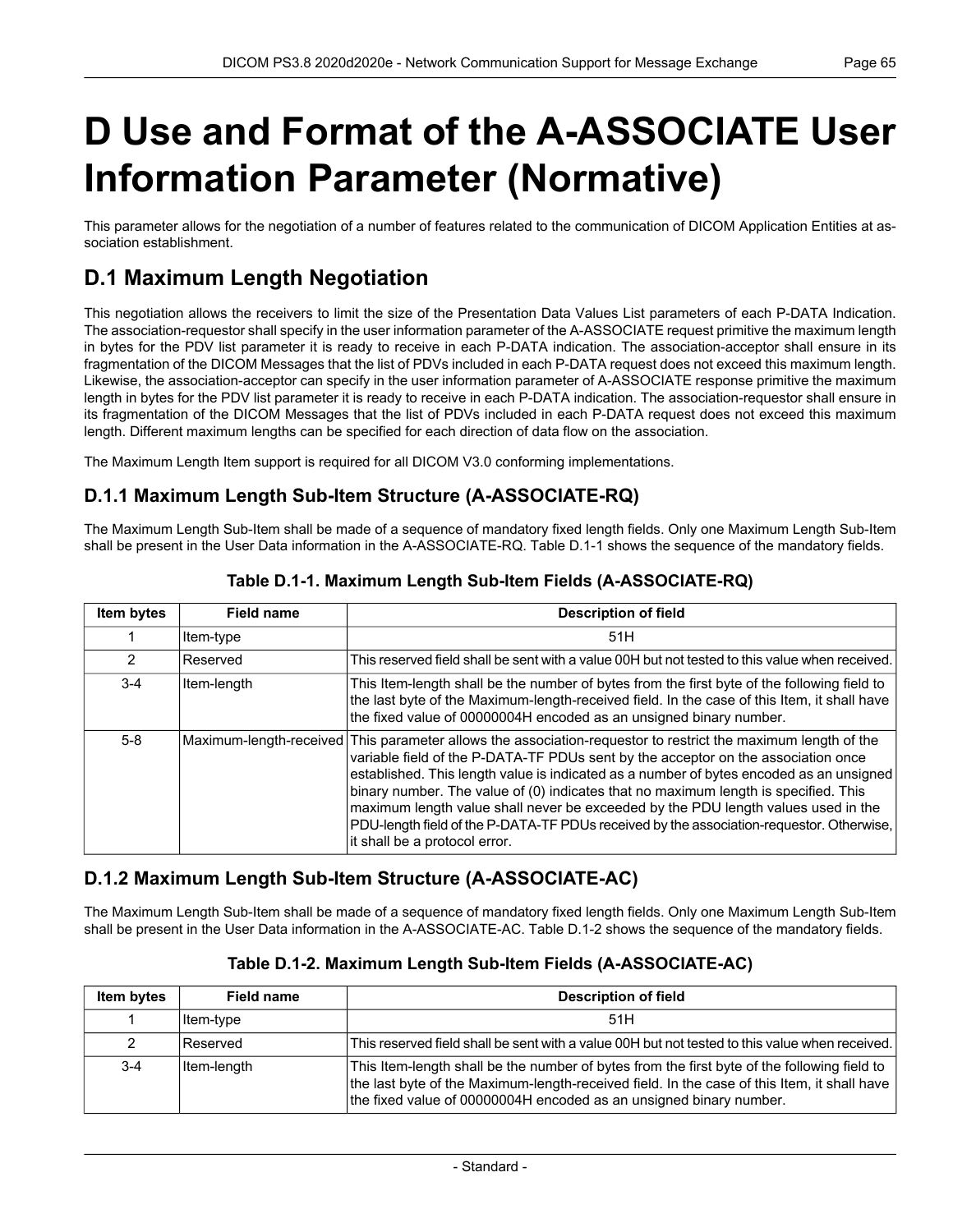| <b>Item bytes</b> | Field name | <b>Description of field</b>                                                                                                                                                                                                                                                                                                                                                                                                                                                                                                                                                                           |
|-------------------|------------|-------------------------------------------------------------------------------------------------------------------------------------------------------------------------------------------------------------------------------------------------------------------------------------------------------------------------------------------------------------------------------------------------------------------------------------------------------------------------------------------------------------------------------------------------------------------------------------------------------|
| $5 - 8$           |            | Maximum-length-received This parameter allows the association-acceptor to restrict the maximum length of the<br>variable field of the P-DATA-TF PDUs sent by the requestor on the association once<br>established. This length value is indicated as a number of bytes encoded as an unsigned<br>binary number. The value of (0) indicates that no maximum length is specified. This<br>maximum length value shall never be exceeded by the PDU length values used in the<br>PDU-length field of the P-DATA-TF PDUs received by the association-acceptor. Otherwise,<br>it shall be a protocol error. |

# **D.2 Extended User Information Negotiation**

The user information parameter, of the A-ASSOCIATE primitive, can be extended to support the negotiation needs of DICOM Applic ation Entities using the UL Service. This will result in the definition of specific user information sub-items. These sub-items shall be assigned unique item-type values registered in [PS3.7](part07.pdf#PS3.7).

Note

- 1. The values of the Sub-Items types in the User Information Field are assigned by this Standard in the range of 51H through FFH. Sub-Item values are defined by [PS3.7](part07.pdf#PS3.7) and [PS3.8](#page-0-0).
- 2. Succeeding editions of the Standard may define additional user information Sub-Items in a manner that does not affect the semantics of previously defined Sub-Items. Association acceptors compliant to an earlier edition of the Standard are required to ignore such unrecognized user information Sub-Items and not reject an Association because of their presence.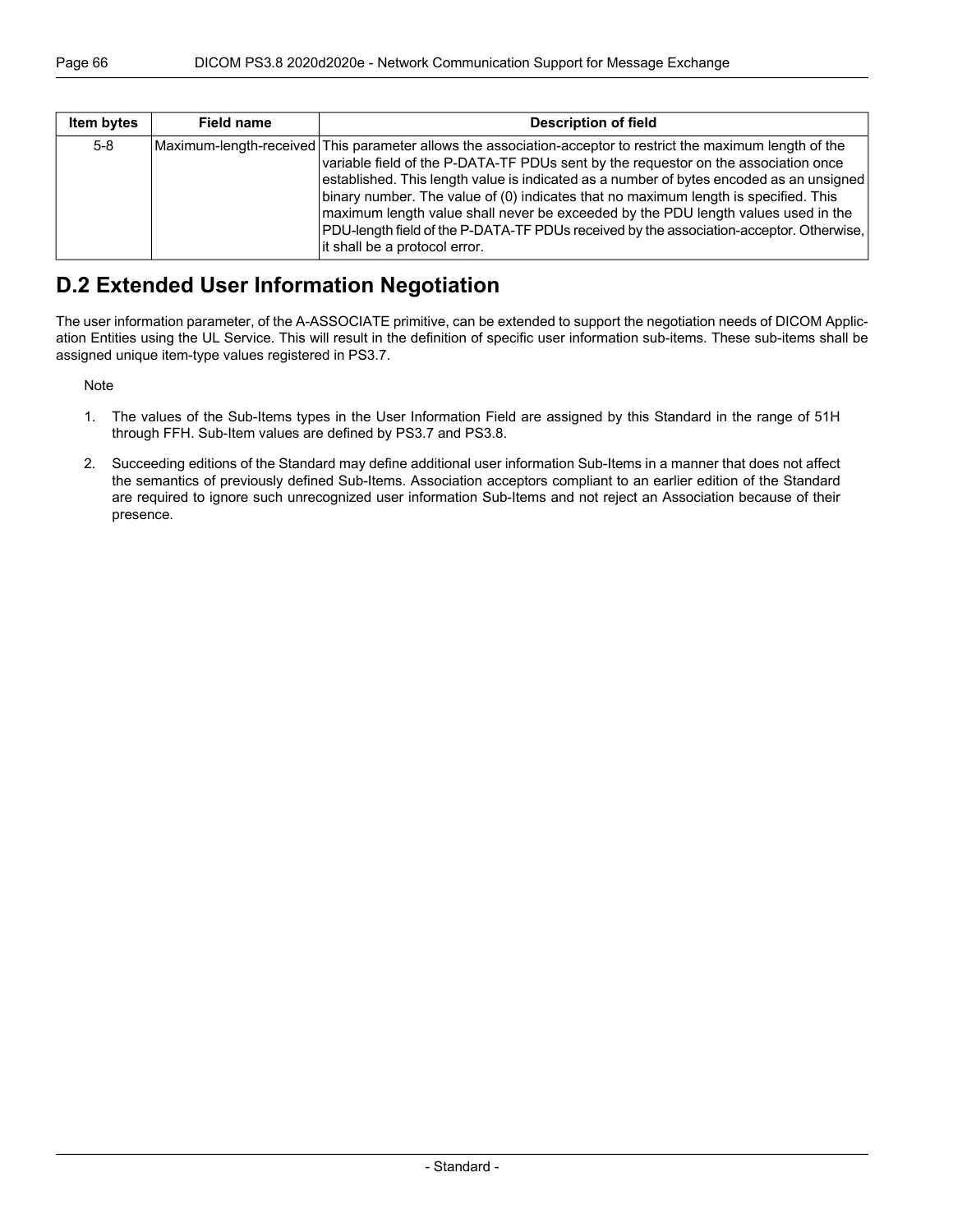# <span id="page-66-0"></span>**E Usage of the P-DATA Service By the DICOM Application Entity (Normative)**

This Annex specifies how DICOM messages are encapsulated into the P-DATA Service by the DICOM Application Entity.

# **E.1 Encapsulation Rules**

DICOM Messages are encapsulated in P-DATA request primitives as the user data of Presentation Data Values (PDV). A DICOM Message is fragmented in Command Fragments and Data Fragments, each placed in a PDV. The same presentation context shall be used for every fragment of the same message (i.e., same Presentation Context ID for the user data of the PDVs containing the fragments of a same message). A PDV User Data parameter shall contain one and only one fragment (either Command or Data) preceded by a Message Control Header. This header will indicate:

- a. whether the fragment is of the Command or Data type
- b. whether the fragment is or is not the last fragment of a Command/Data Stream of a DICOM Message

A P-DATA request PDV List parameter shall contain one or more such PDV(s) (Message Control Header and a complete message fragment). Each PDV is wholly contained in a given P-DATA request primitive and does not span across several P-DATA request primitives. The PDVs contained in a P-DATA request primitive shall be related to the same DICOM message. Each fragment of a message shall consist of an even number of bytes.

**Note** 

- 1. No padding is necessary as [PS3.5](part05.pdf#PS3.5) defines messages on an even byte boundary.
- 2. The above rules state that each fragment contained in a PDV shall consist of an even number of bytes (only). Therefore, encoding such as Group Number, Element Number, Value Length, etc. (as defined by the DICOM Application Entity, see [PS3.5](part05.pdf#PS3.5)) is not guaranteed to be within the same PDV.

The fragmentation of any message results in a series of PDVs that shall be sent, on a given association, by a corresponding series of P-DATA requests preserving the ordering of the fragments of any message. Furthermore, no fragments of any other message shall be sent until all fragments of the current message have been sent (i.e., interleaving of fragments from different messages is not per mitted).

It is strongly recommended that two consecutive PDVs in the same P-DATA Request primitive (therefore containing fragments of the same message using the same Presentation Context ID) do not contain two message Control Headers with the same type (Command or Data). These should have been combined in a single PDV by the sender. However, receivers must be able to receive and process such PDVs.

#### **Note**

The above rules allow the sending in the same P-DATA request/indication of a Command fragment in the first PDV (with the last fragment flag set) followed by a Data Fragment in the second PDV (with the last fragment flag set or not). In partic ular, if the negotiated maximum length for the PDV List parameter of the P-DATA request is sufficient to hold a complete message, a single P-DATA request can be used to exchange an entire message.

Individual PDVs shall not be sent with Presentation-data-value fields consisting only of a single byte containing a Message Control Header, but without any other content in the fragment. These should have been combined with the preceding or succeeding PDVs by the sender.

Note

Even though the above rules prohibit the sending of an "empty" PDV (such as with the last fragment flag set), it is recommended that receivers be able to receive and process such PDVs.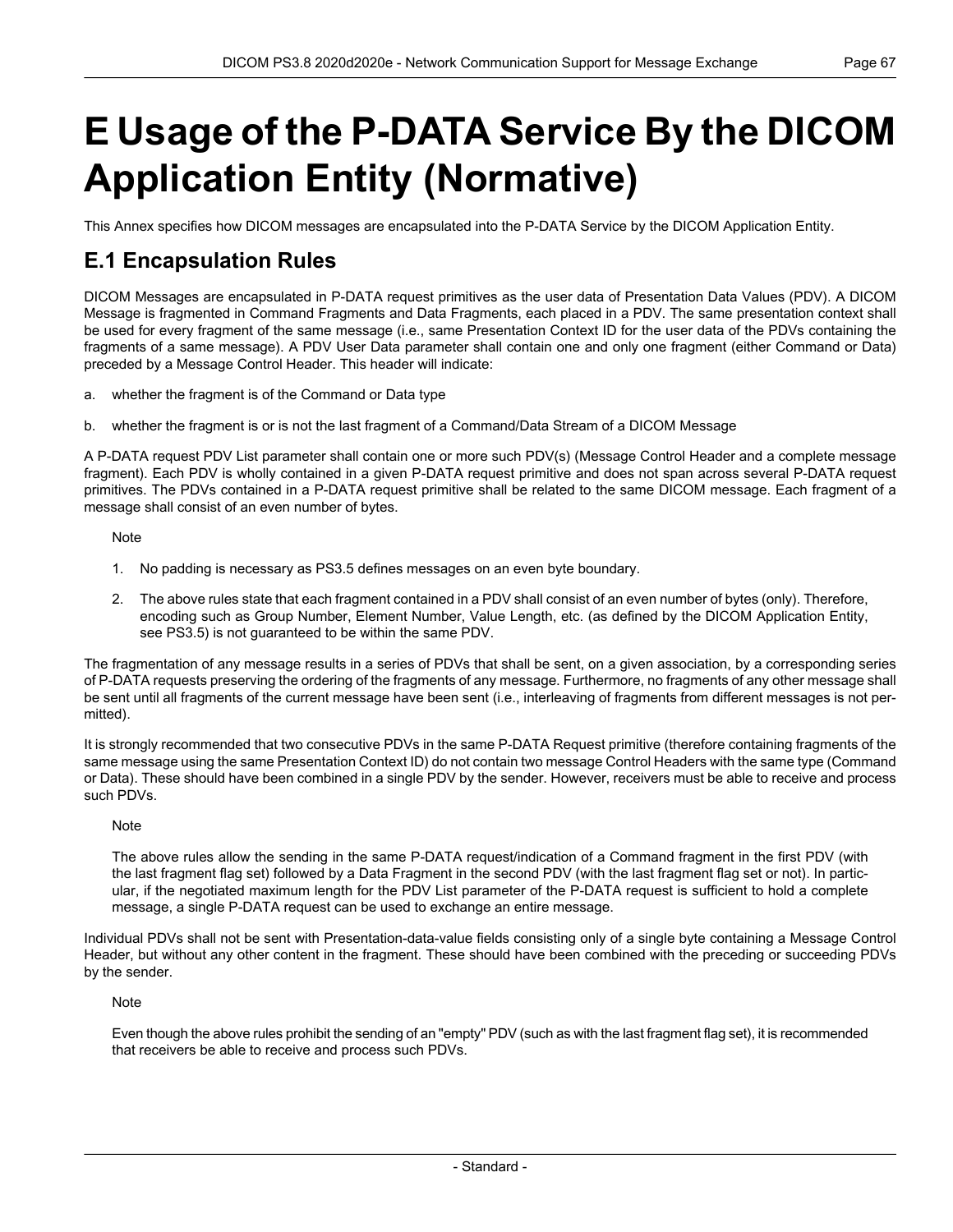# **E.2 Message Control Header Encoding**

The Message Control Header is located in front of each DICOM message fragment (see [Figure](#page-67-0) E.2-1). Its presence is mandatory for all DICOM Abstract Syntaxes (see [Annex](#page-60-0) B for further discussion on Abstract Syntaxes).

The Message Control Header shall be made of one byte with the least significant bit (bit 0) taking one of the following values:

- a. If bit 0 is set to 1, the following fragment shall contain Message Command information.
- b. If bit 0 is set to 0, the following fragment shall contain Message Data Set information.

The next least significant bit (bit 1) shall be defined by the following rules:

- a. If bit 1 is set to 1, the following fragment shall contain the last fragment of a Message Data Set or of a Message Command.
- b. If bit 1 is set to 0, the following fragment does not contain the last fragment of a Message Data Set or of a Message Command.

Bits 2 through 7 are always set to 0 by the sender and never checked by the receiver.

#### Note

<span id="page-67-0"></span>The Message Control Header, in the Transport data flow, is the 1st byte in each PDV. The Transfer Syntax, negotiated at association establishment, defines the encoding for the Command/Data fragment.



**Figure E.2-1. Presentation Data Value and the Message Control Header**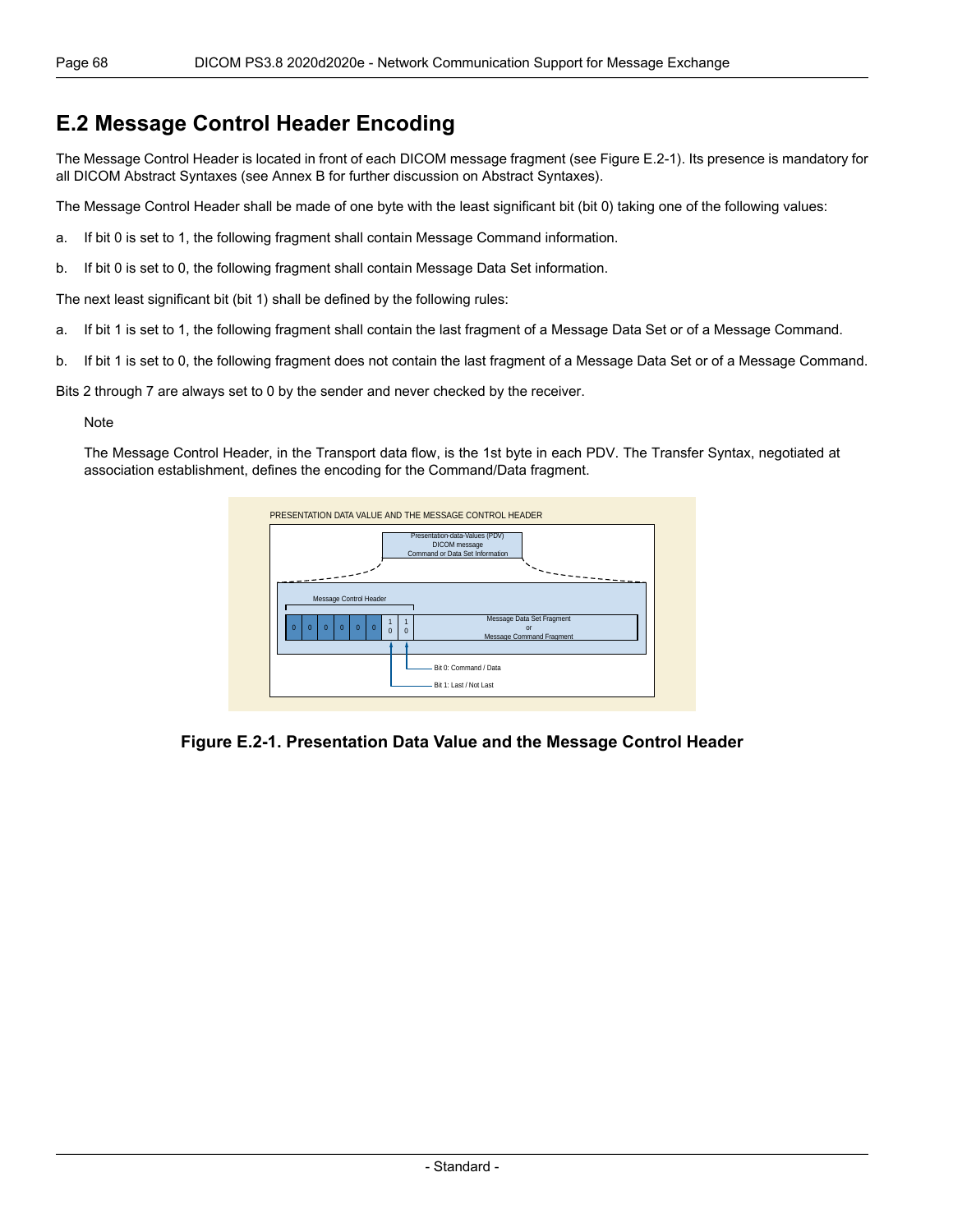# <span id="page-68-0"></span>**F DICOM UL Encoding Rules for Application Contexts, Abstract Syntaxes, Transfer Syntaxes (Normative)**

# **F.1 Encoding Rules**

Application Context Names, Abstract Syntax Names, Transfer Syntax Names, and Service Class UIDs are OSI Object Identifiers in a numeric form as defined by ISO 8824. The encoding of these names in the DICOM UL protocol is specified in this Annex.

Each component of a Name or UID is encoded as an ISO 646:1990-Basic G0 Set Numeric String of bytes (characters 0-9). Leading 0's of each component are not significant and shall not be sent. Components shall not be padded. Components shall be separated by the character "." (2EH). "Null" components (no numeric value between two separators) shall not exist. Components with the value zero (0) shall be encoded as (nnn.0.ppp). No separator nor padding shall be present before the first digit of the first component or after the last digit of the last component.

**Note** 

- 1. The string "1.2.840.123456.0.21.4" encoded as an ISO 646:1990-Basic G0 Set character string conveys the following UID or Name with the following sequence of Object Identifier components: { (1), (2), (840), (123456), (0), (21), (4) }.
- 2. The above rules have been made to simplify performing the comparison of UIDs.

DICOM Application Context Names (root plus suffix) shall not exceed 64 total characters (digits and separators between components).

DICOM Abstract and Transfer Syntax Names (root plus suffix) shall not exceed 64 total characters (digits and separators between components).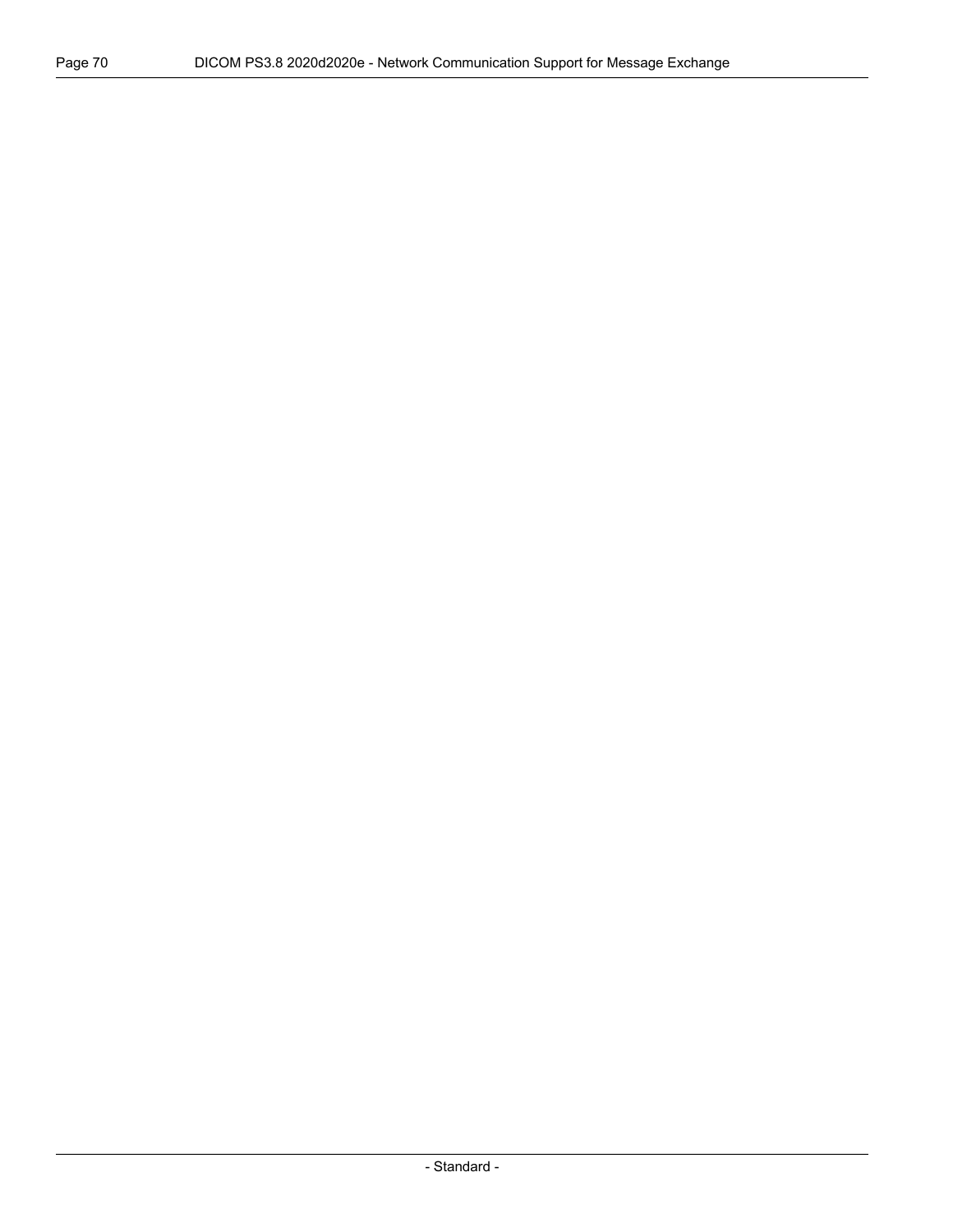# **G Overview of the OSI Layer and Services Concepts (Informative)**

In a layered communication model, such as the OSI 7 layer reference model, each layer uses the service provided by the layer imme diately below. The operation of a protocol layer on top of the lower layer service provides a new service to the layer above. The service is the "glue" between the layers of protocols.

<span id="page-70-0"></span>Services describe the resulting effects of the operation of a protocol without requiring knowledge of the detailed specifications of the protocol itself. A protocol specifies a horizontal dialogue between two computing systems across a network, while a service describes a vertical relationship within a system. See [Figure](#page-70-0) G-1.



## **Figure G-1. Relationship of Services to Protocol**

The OSI Upper Layer Service is described by a number of service primitives. They each model one of the functional interactions between the service-user in the layer above and the service-provider. In the context of this Standard, the service-user is called the DICOM Application Service Element. The service-provider is called the Upper Layer and performs the Upper Layer Protocol.

**Note** 

The OSI UL Services defined in this Standard are provided by the DICOM Upper Layer Protocol for TCP/IP (Section 9).

These service primitives cross the layer boundary at what is called a Service Access Point (SAP). In most cases a direct relationship exists between service primitives in two Application Entities (AEs). This is reflected in the names of these primitives:

- a. A request primitive in System A induces an indication primitive in System B.
- b. If an indication primitive in System B requires a reply, a response primitive may be issued at the Service Access Point (SAP) in System B. This response primitive will induce a confirmation primitive in System A.

The different types of service primitives and their relationship are shown in [Figure](#page-71-0) G-2. The dotted lines represent the exchange of Protocol Data Units that are triggered by request/response primitives or generated indication/confirmation primitives.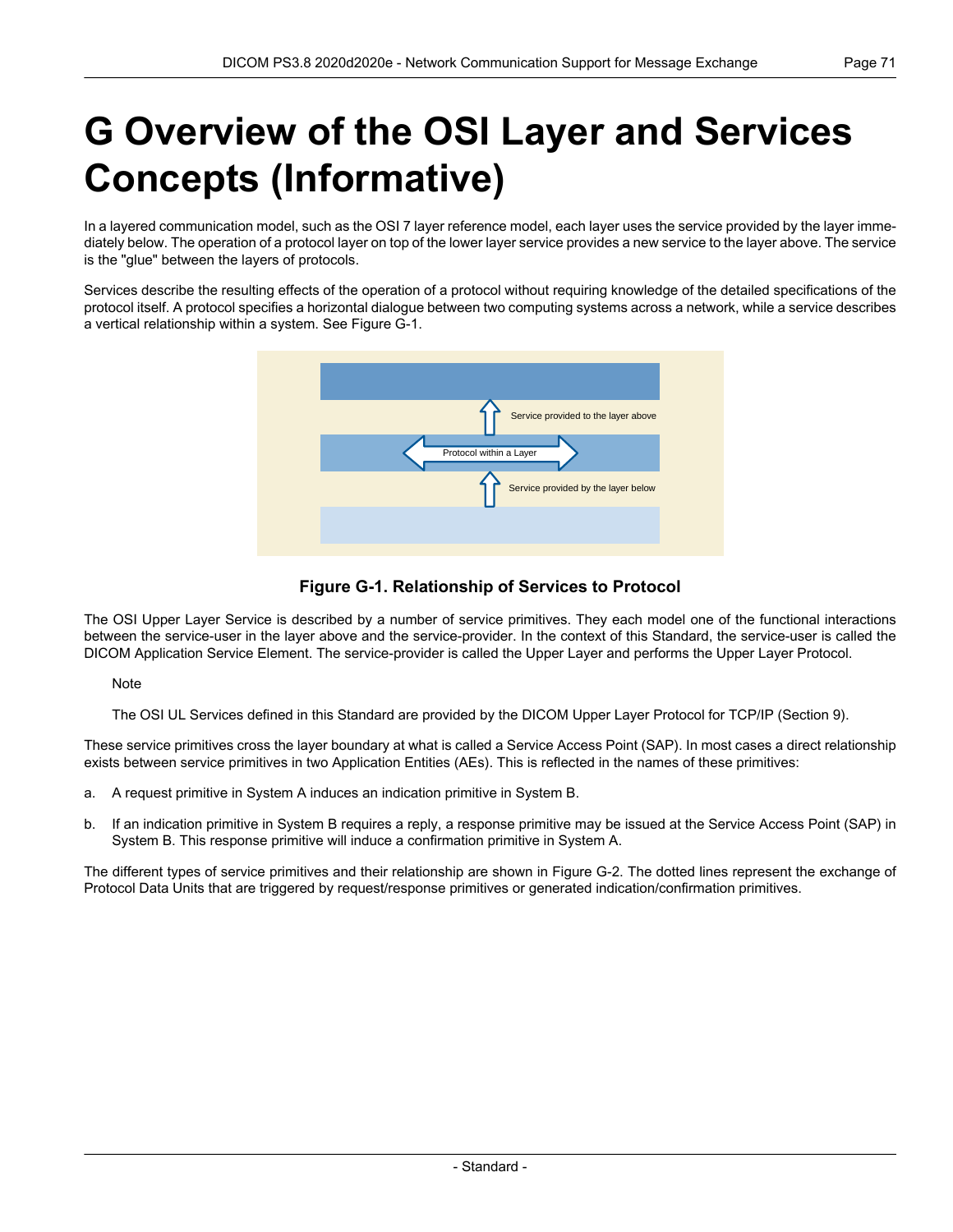<span id="page-71-0"></span>

**Figure G-2. Service Description Conventions**